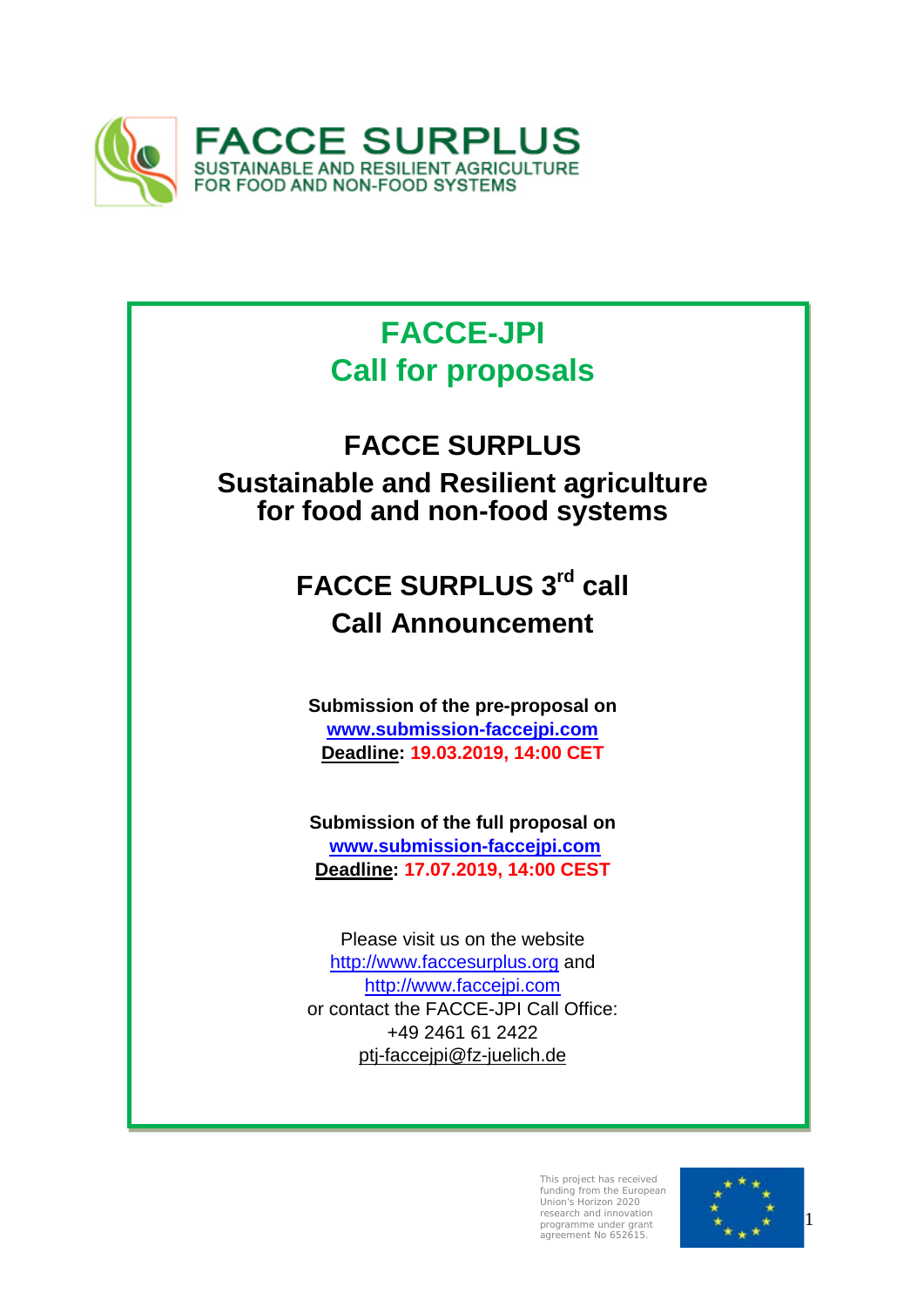## **Table of Contents**

| 1. |  |
|----|--|
| 2. |  |
| 3. |  |
| 4. |  |
| 5. |  |
| 6. |  |
| 7. |  |
|    |  |
| 1. |  |
| 2. |  |
| 3. |  |
| 4. |  |
| 5. |  |
|    |  |
| 1. |  |
| 2. |  |
|    |  |
| 1. |  |
| 2. |  |
| 3. |  |
|    |  |
| 1. |  |
| 2. |  |
| 3. |  |
|    |  |
|    |  |
|    |  |
|    |  |
|    |  |
|    |  |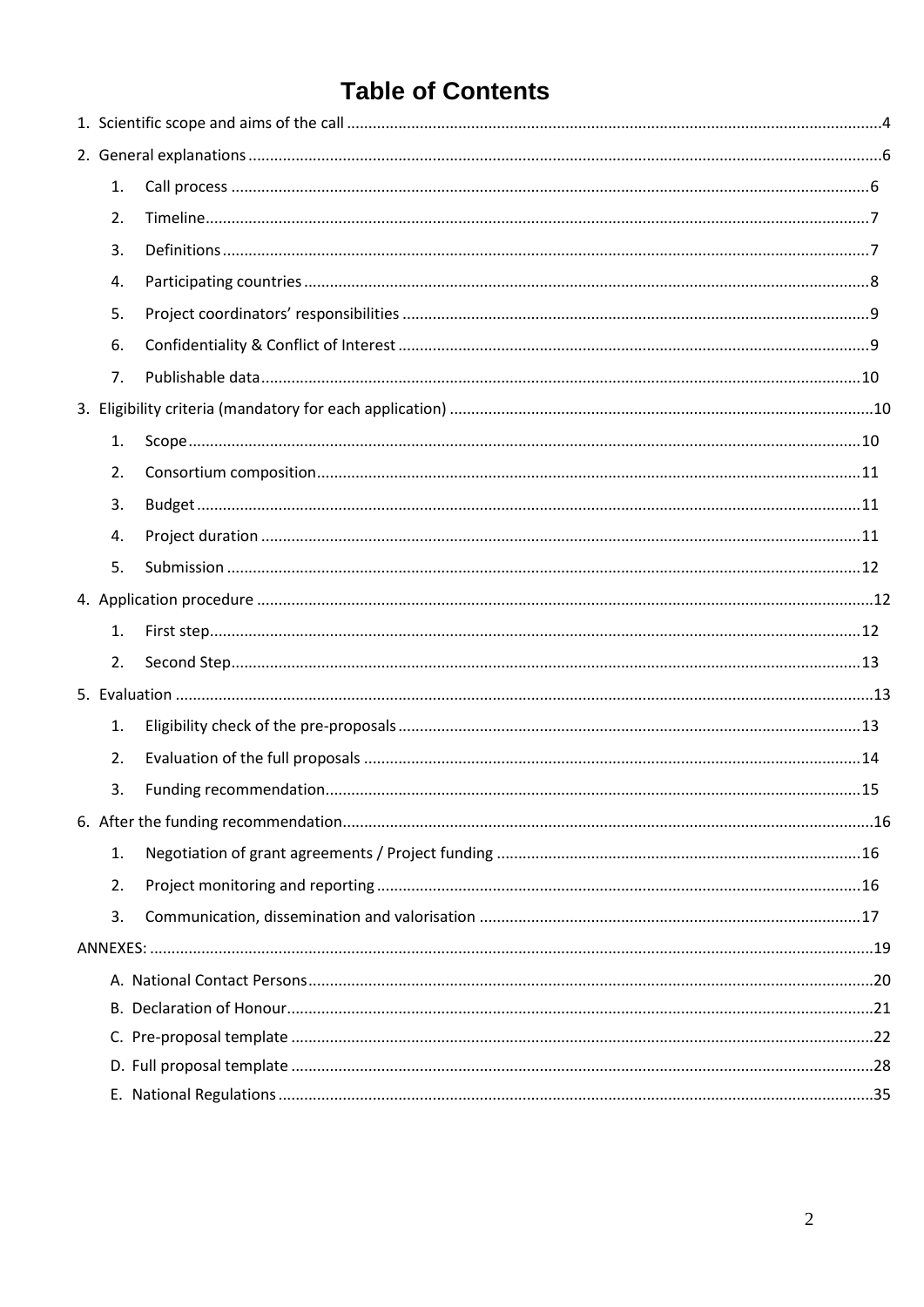*The Joint Programming Initiative on Agriculture, Food Security and Climate Change (FACCE-JPI) brings together 21 countries that are committed to build an integrated European Research Area addressing the interconnected challenges of sustainable agriculture, food security and impacts of climate change. FACCE-JPI provides and steers research to support sustainable agricultural production and economic growth, to contribute to a European bio-based economy, while maintaining and restoring ecosystem services under current and future climate change.* 

*It aims to do so with a strong transdisciplinary research base, encompassing economic and social aspects in addition to scientific ones, and with a creative approach towards the alignment of national programmes and the input of multiple actors and stakeholders.*

*The integrated [FACCE-JPI Strategic Research Agenda](http://www.faccejpi.com/Strategic-Research-Agenda)* (SRA) *defines 5 core research themes, among which Core Theme 2: Environmentally sustainable growth and intensification of agricultural systems under current and future climate and resource availability. As a first activity under Core Theme 2 (environmentally sustainable growth and intensification of agriculture), FACCE-JPI partners created the [FACCE SURPLUS](http://faccesurplus.org/)  [\(Sustainable and Resilient agriculture for food and non-food](http://faccesurplus.org/) systems) ERA-NET.*

*FACCE SURPLUS is an ERA-NET Cofund, formed in collaboration between the European Commission and a partnership of 15 countries, committed to improve collaboration across the European Research Area in the range of diverse, but integrated, food and non-food biomass production and transformation systems, including biorefining.*

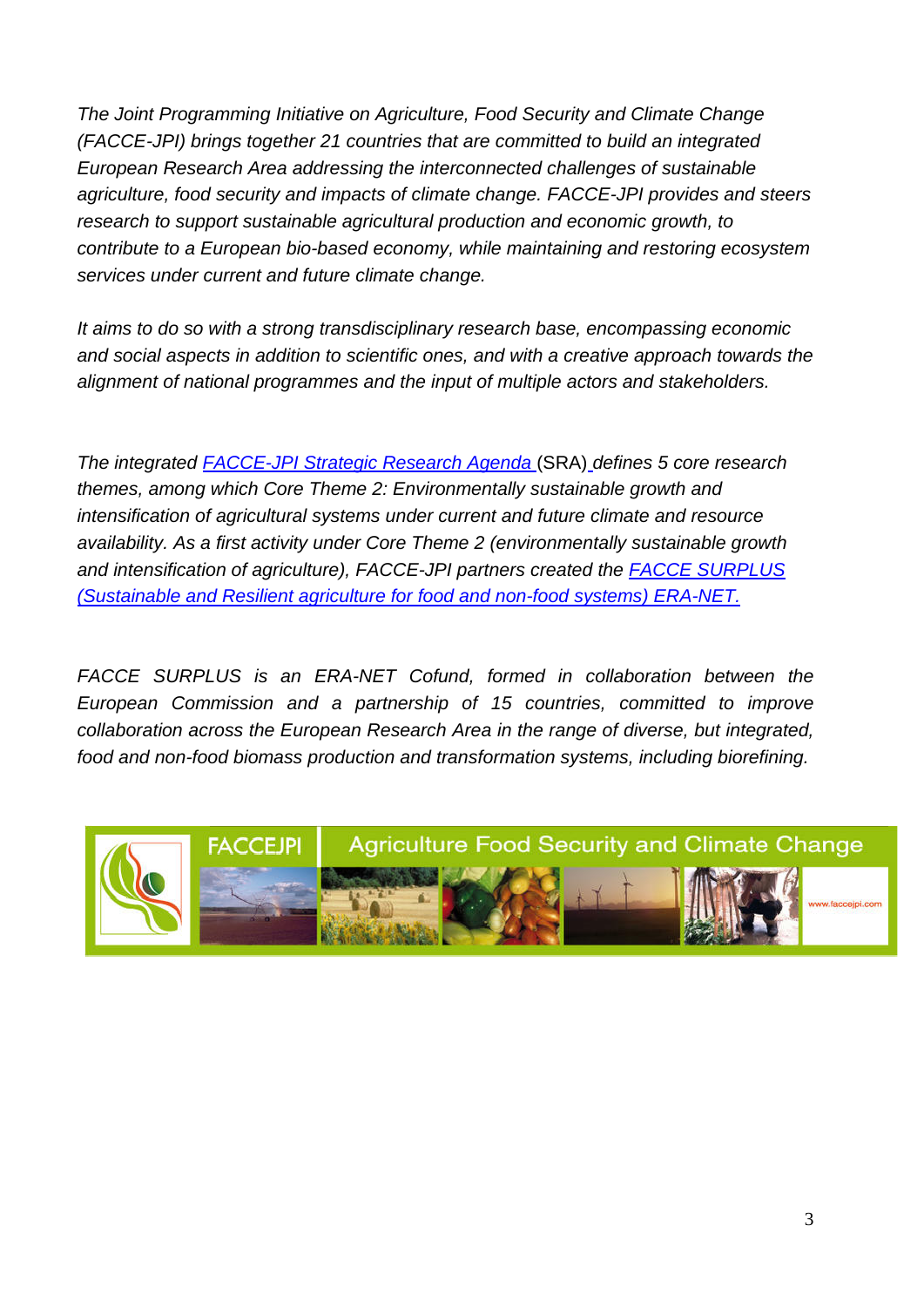## <span id="page-3-2"></span><span id="page-3-0"></span>**1. Scientific scope and aims of the call**

In 2016, the UN put forward its Sustainable Development Goals campaign identifying 17 grand challenges of the 21<sup>st</sup> century. The aim is to secure sustainable development of the world until 2030. The bioeconomy as a vision of a circular based economy providing global food security and renewable raw material supply for industry can strongly contribute to achieve these ambitious development goals by a smart circular-based and cascaded use of biomass which allows to widely replace non-renewable and unsustainable raw materials. However an efficient bioeconomy is crucially dependent on a sufficient, reliable and high-quality supply of biomass.

This was stipulated by the EU and in many of its member states in various strategic documents on bio-economy (["Innovating for sustainable growth: A bioeconomy for](https://ec.europa.eu/research/bioeconomy/index.cfm?pg=policy&lib=strategy)  [Europe"](https://ec.europa.eu/research/bioeconomy/index.cfm?pg=policy&lib=strategy), ["Nationale Forschungsstrategie Bioökonomie 2030"](https://www.bmbf.de/pub/Nationale_Forschungsstrategie_Biooekonomie_2030.pdf) in Germany, ["Supporting](https://www.gov.uk/government/publications/supporting-growth-of-the-uk-bioeconomy-opportunities-from-waste)  [growth of the UK bioeconomy: opportunities from waste"](https://www.gov.uk/government/publications/supporting-growth-of-the-uk-bioeconomy-opportunities-from-waste) in the UK, etc…) In line with these strategies EU Member States founded the FACCE SURPLUS (Sustainable and Resilient agriculture for food and non-food systems) initiative in 2015 under the ERA-NET Cofund scheme. In a first successful joint call in 2015, FACCE SURPLUS provided funding for research on smart biomass production and conversion. In the frame of the call which was co-funded by the EU, [14 projects](http://faccesurplus.org/research-projects-1st-call/) could be selected for funding via a peerreview with an overall funding amount of approximately 14.5 mio.€ for the period 2016- 2019.

In a second call the scope was narrowed focussing on research dedicated to small scale biorefinery concepts also regarding interconnected regional and societal aspects. Launched in 2017, it generated [8 additional excellent research projects,](http://faccesurplus.org/research-projects-2nd-call/) which could be started in 2018.

Based on the two previous calls, the FACCE SURPLUS partners decided to further advance their successful funding scheme with a third call of the initiative in order to complete the portfolio of projects and filling remaining research and funding gaps. Having in mind the research already conducted in FACCE SURPLUS projects, this call at the end of the initiative aims at further improving collaboration in the area of food and nonfood biomass production and transformation systems.

It aims at supporting innovation, value creation and sustainable intensification of biomass<sup>[1](#page-3-1)</sup> production, taking into account the required economic, environmental and

 $\overline{a}$ 

<span id="page-3-1"></span> $1$  In this document, biomass should be considered in a "broad" sense, i.e. biomass from plant, animal, forests and aquatic production systems, including residues, side streams, waste...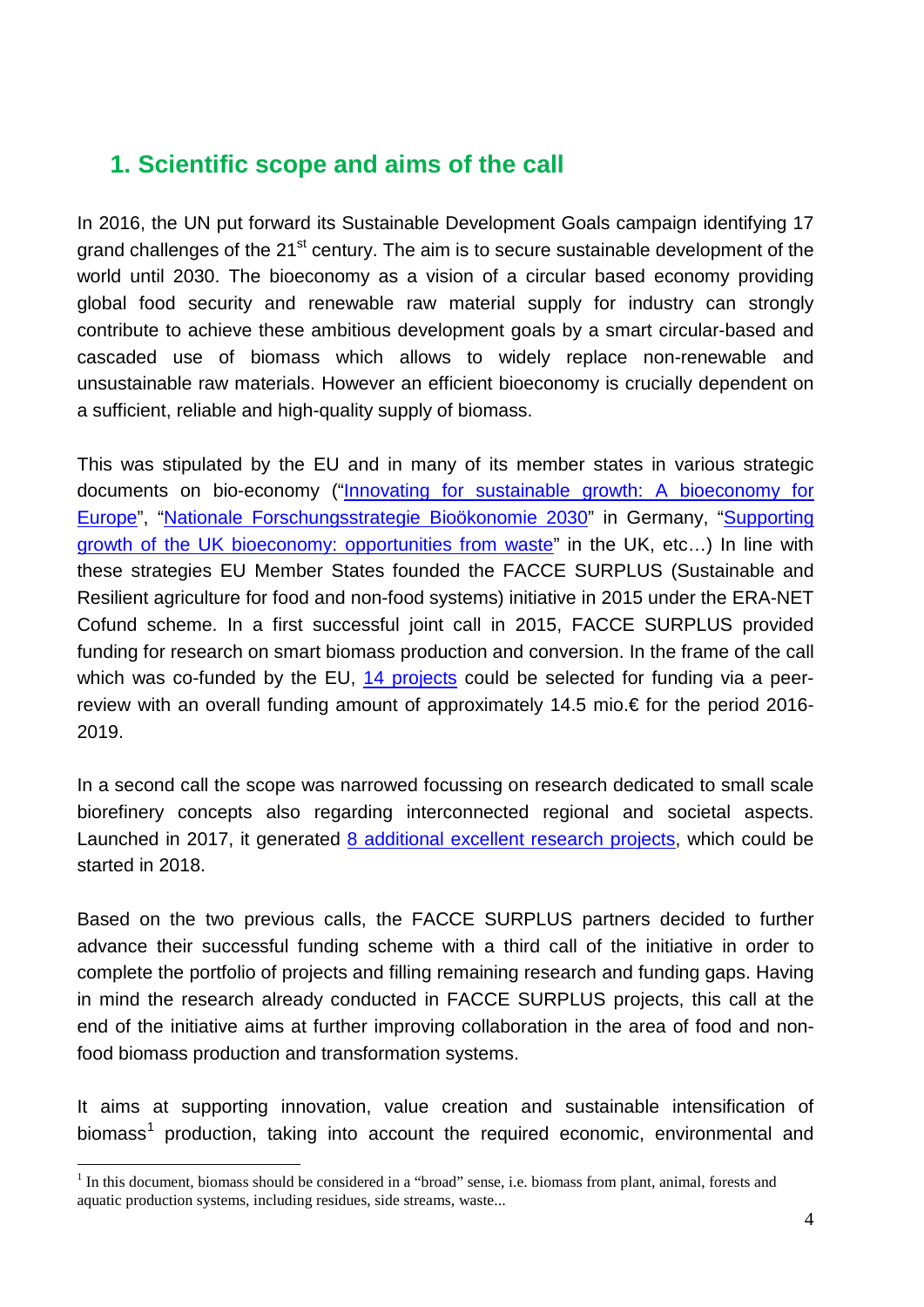social conditions and resilience to climate change. In the call, options will be explored how to utilise all the biomass from agricultural land, uncultivated land and forestry with a holistic view with regards to food and non-food systems. In line with the previous calls it is expected that the projects will build upon the research already conducted in FACCE SURPLUS and under the broader umbrella of FACCE-JPI.

Successful projects will address:

- Developing markets for a wide range of products and services generated through integrated food and non-food systems e.g. via new bio-technologies and industrial processes, needs and opportunities of SMEs and intermediate sized businesses.
- Resilient agricultural systems allowing growth and intensification of agriculture under the increasing stress of climate change, new pests and disease outbreaks and other environmental pressures and preserving biodiversity and ecosystem services.
- Environmental sustainability indicators to assess other trade-offs between environmental and production deliverables for any particular agricultural system.
- Spatial targeting of land use to increase biomass production and transformation, stimulating the growth of systems for the efficient utilisation of biomass cascading through novel transformations.
- Sustainable intensification of integrated food and non-food systems of agriculture, by developing integrated, systems-based approaches to land management.

Additional requirements to the projects:

- Each research project proposal must include a plan for valorization of results and link with FACCE SURPLUS projects from the first and from the second call. Interconnections with other relevant initiatives in the thematic field are desirable.
- Research projects should exploit the potential to produce relevant support for policy makers, e.g. policy briefs.
- Cross-disciplinary projects encompassing biomass production and conversion thus promoting a comprehensive value chain concept will be given priority. Inclusion of private partners (e.g. SMEs), appropriate stakeholders and/or endusers (e.g. farmers) in the consortia is envisaged.
- The integration of social sciences and humanities is encouraged to elaborate a broader economic, environmental and societal context.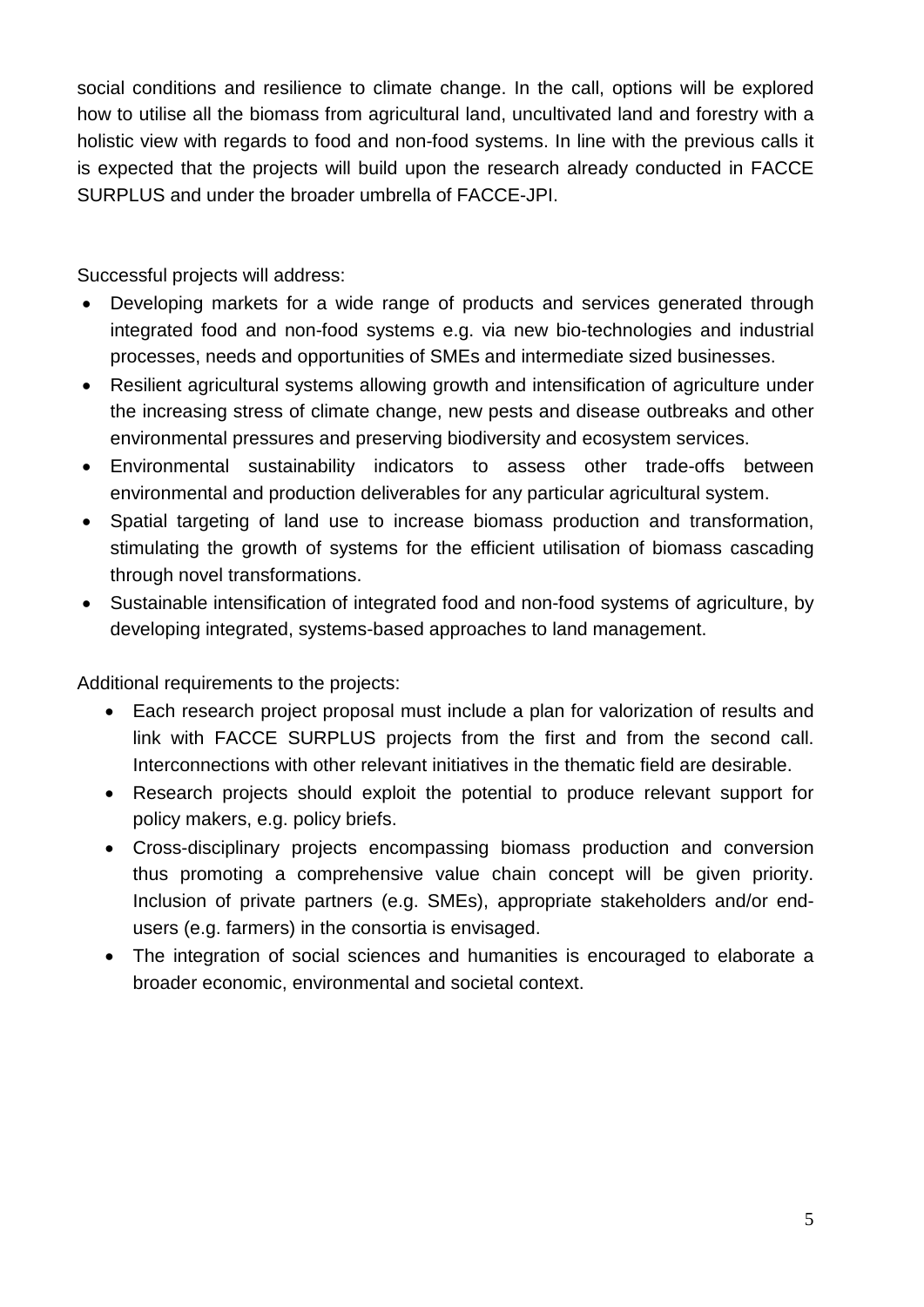## <span id="page-5-0"></span>**2. General explanations**

### <span id="page-5-1"></span>**1. Call process**

The call process will be carried out online on the

#### **[FACCE-JPI Submission Tool:](http://www.submission-faccejpi.com/) www.submission-faccejpi.com**

The transnational application process consists of two separate and consecutive steps:

- First step: The project coordinator of an applying research consortium has to submit a pre-proposal on behalf of the consortium, providing key data on the future project proposal. The **deadline for the submission of the preproposal is 19.03.2019, 14:00 CET[2](#page-5-2)** . After an eligibility check, selected pre-proposals will be invited to submit a full proposal.
- Second step: Submission of a full proposal by the applying consortium. The **deadline for full proposal submission is 17.07.2019, 14:00 CEST[3](#page-5-3)** .

After the second step, the successful consortia are recommended for funding by the FACCE SURPLUS Call Steering Committee and are then invited to enter into contract negotiations with their funding agency/ies.

The [Annexes](#page-19-1) of this document provide the contact information of the National Contact Persons (NCPs) in each participating country/region and the National Regulations. **It is required that each partner in a consortium contacts his/her NCP(s) to be informed about the rules in his/her country/region prior to submission of a pre-proposal and a full proposal.**

 $\overline{a}$ 

<span id="page-5-2"></span><sup>2</sup> *CET: Central European Time (e.g. Brussels). Here is provided a link to the World Clock: <http://www.timeanddate.com/worldclock/>*

<span id="page-5-3"></span><sup>3</sup> *CEST: Central European Summer Time (e.g. Brussels). Here is provided a link to the World Clock: <http://www.timeanddate.com/worldclock/>*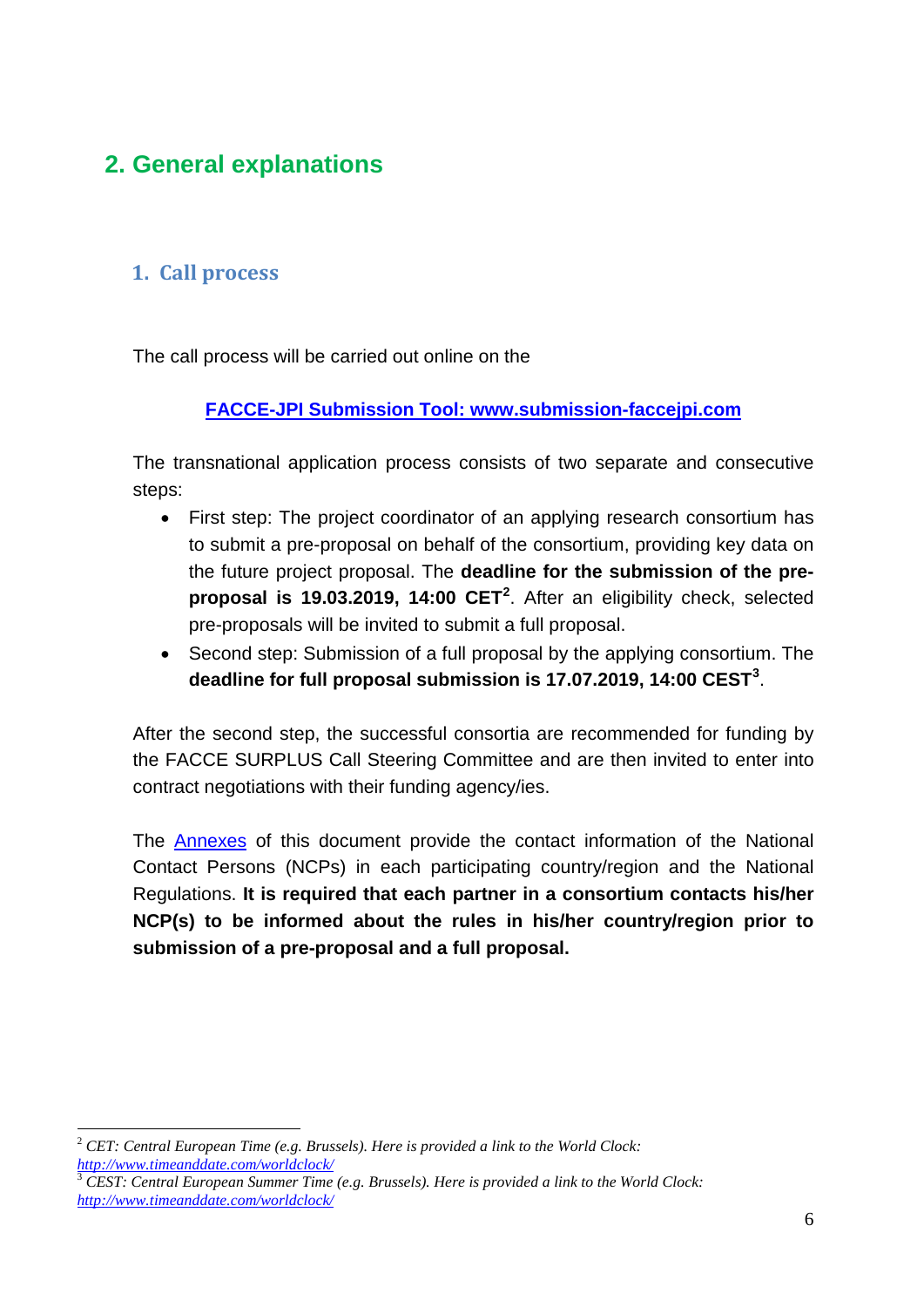### <span id="page-6-0"></span>**2. Timeline**

| 09.01.2019                                | <b>Call opening</b>                                                                                                                                 |  |  |  |  |  |  |  |
|-------------------------------------------|-----------------------------------------------------------------------------------------------------------------------------------------------------|--|--|--|--|--|--|--|
| First step: submission of pre-proposals   |                                                                                                                                                     |  |  |  |  |  |  |  |
| 19.03.2019, 14:00 CET                     | Deadline for pre-proposal submission                                                                                                                |  |  |  |  |  |  |  |
| 22.05.2019                                | Communication of extended eligibility check to the<br>research project coordinators– Start of step 2                                                |  |  |  |  |  |  |  |
| Second step: submission of full proposals |                                                                                                                                                     |  |  |  |  |  |  |  |
| 17.07.2019, 14:00 CEST                    | Deadline for full proposal submission                                                                                                               |  |  |  |  |  |  |  |
|                                           | <b>Evaluation of the full proposals</b>                                                                                                             |  |  |  |  |  |  |  |
| By 06.11.2019                             | Communication of the evaluation outcomes and the<br>funding recommendation to the research project<br>coordinators and start of national procedures |  |  |  |  |  |  |  |
|                                           | From 01.01.2020 to 01.04.2020:<br><b>Expected start of research projects</b>                                                                        |  |  |  |  |  |  |  |
|                                           | (depends on national/organisational rules and negotiation)                                                                                          |  |  |  |  |  |  |  |

### <span id="page-6-1"></span>**3. Definitions**

### **Call Steering Committee (CSC):**

The Call Steering Committee is the decision-making body in the framework of this call. It is composed of representatives from the participating funding organisations.

### **FACCE-JPI Call Office:**

The Call Office, hosted by *Projektträger Jülich, Forschungszentrum Jülich GmbH*, Germany, is the central contact point for applicants regarding all technical and general issues of the submission. The FACCE-JPI Call Office will be available in general during business days from 09:00 to 16:00 CET/CEST. Beyond this timeframe, it is recommended to contact the Call Office [electronically](mailto:ptj-faccejpi@fz-juelich.de) via email: [ptj](mailto:ptj-faccejpi@fz-juelich.de)[faccejpi@fz-juelich.de.](mailto:ptj-faccejpi@fz-juelich.de)

### **National Contact Person (NCP):**

Each participating funding organisation in this call has nominated NCP(s) to provide information on national/organisational funding rules and procedures. It is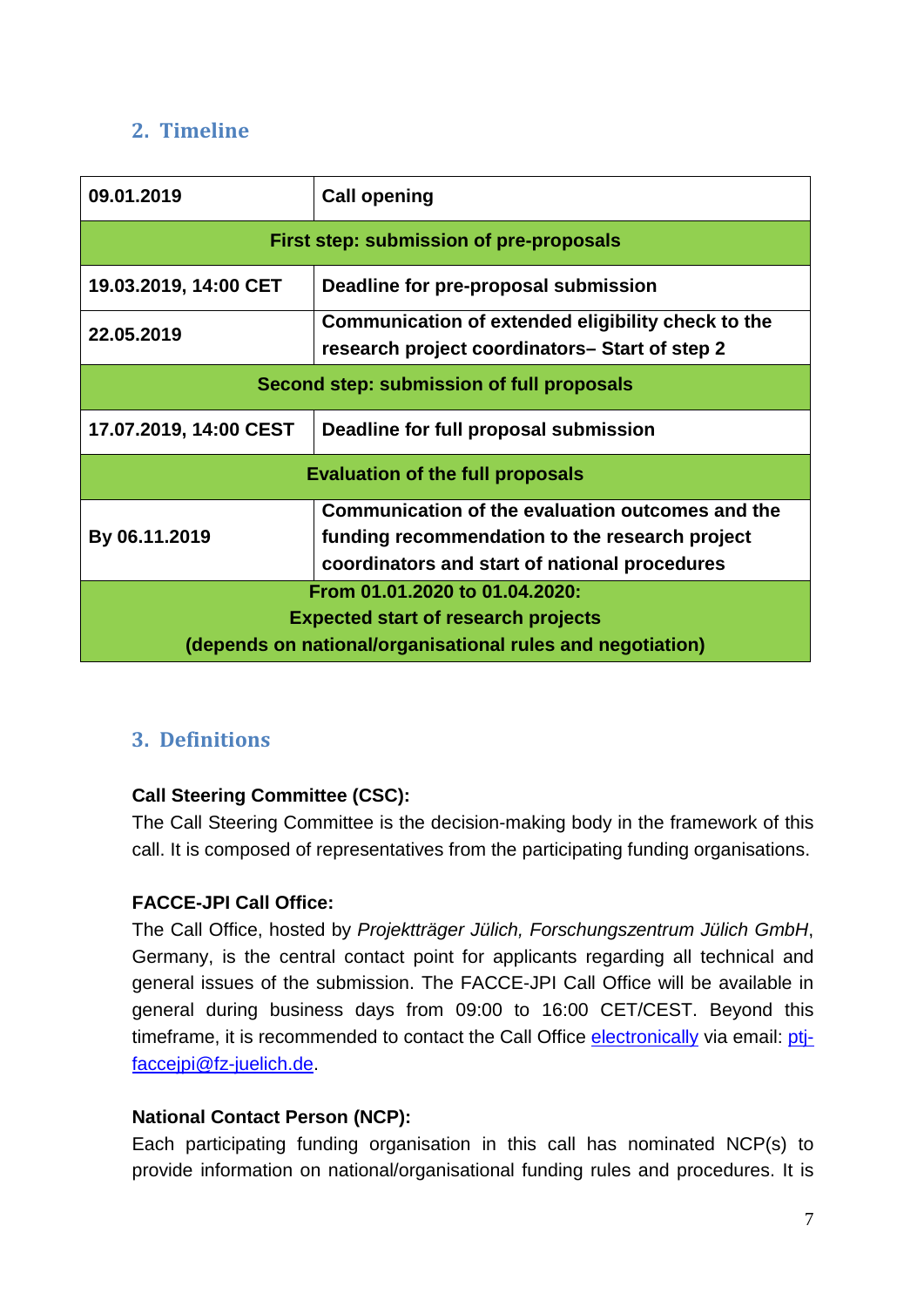required that each partner in a consortium contacts his/her NCP(s) prior to the submission of pre-proposals.

## <span id="page-7-1"></span><span id="page-7-0"></span>**4. Participating countries**

| Country                               |                                                | Organisation                                                                                      | <b>Estimated</b><br>Budget $(\epsilon)$ |
|---------------------------------------|------------------------------------------------|---------------------------------------------------------------------------------------------------|-----------------------------------------|
| Belgium - Flanders                    |                                                | Flanders Innovation & Entrepreneurship (VLAIO)                                                    | 1 000 000                               |
| Belgium - Flanders                    |                                                | Research Foundation - Flanders (FWO)                                                              | 200 000                                 |
| Belgium-<br>French-speaking Community |                                                | Fonds National de la Recherche Scientifique - French-<br>speaking Community (FNRS)                | 200 000                                 |
| Estonia                               |                                                | Ministry of Rural Affairs (MEM)                                                                   | 100 000                                 |
| France                                |                                                | Agence Nationale de la Recherche (ANR)                                                            | 1 000 000                               |
| Germany                               |                                                | Federal Ministry of Education and Research (BMBF)                                                 | 2 250 000                               |
| Latvia                                |                                                | Ministry of Education and Science (IZM)                                                           | 300 000                                 |
| Lithuania                             |                                                | Ministry of Agriculture (ZUM)                                                                     | 150 000                                 |
| Poland                                |                                                | The National Centre for Research and Development<br>(NCBR)                                        | 600 000                                 |
| Romania                               |                                                | Executive Agency for Higher Education, Research,<br>Development and Innovation Funding (UEFISCDI) | 500 000                                 |
| United Kingdom                        | <b>NZ</b><br>$\overline{\mathbb{Z}}\mathbb{N}$ | Department for Environment, Food and Rural Affairs<br>(DEFRA)                                     | 300 000                                 |

The following funding organisations are participating in this call:

Applicants from countries/regions listed above may apply for funding from funding organisations in their own countries/regions. In these countries, applicants must pay attention to the [National Regulations](#page-34-0) and contact the [NCPs.](#page-19-1) Applicants should note that, in some countries, several funding organisations participate in the call with different organisational rules and priorities.

Non-eligible applicants (including applicants from other countries) may participate in research consortia at their own expense or with a separate source of funding. In both cases, a *Declaration of Honour* must be signed and uploaded (see [Annex\)](#page-20-0).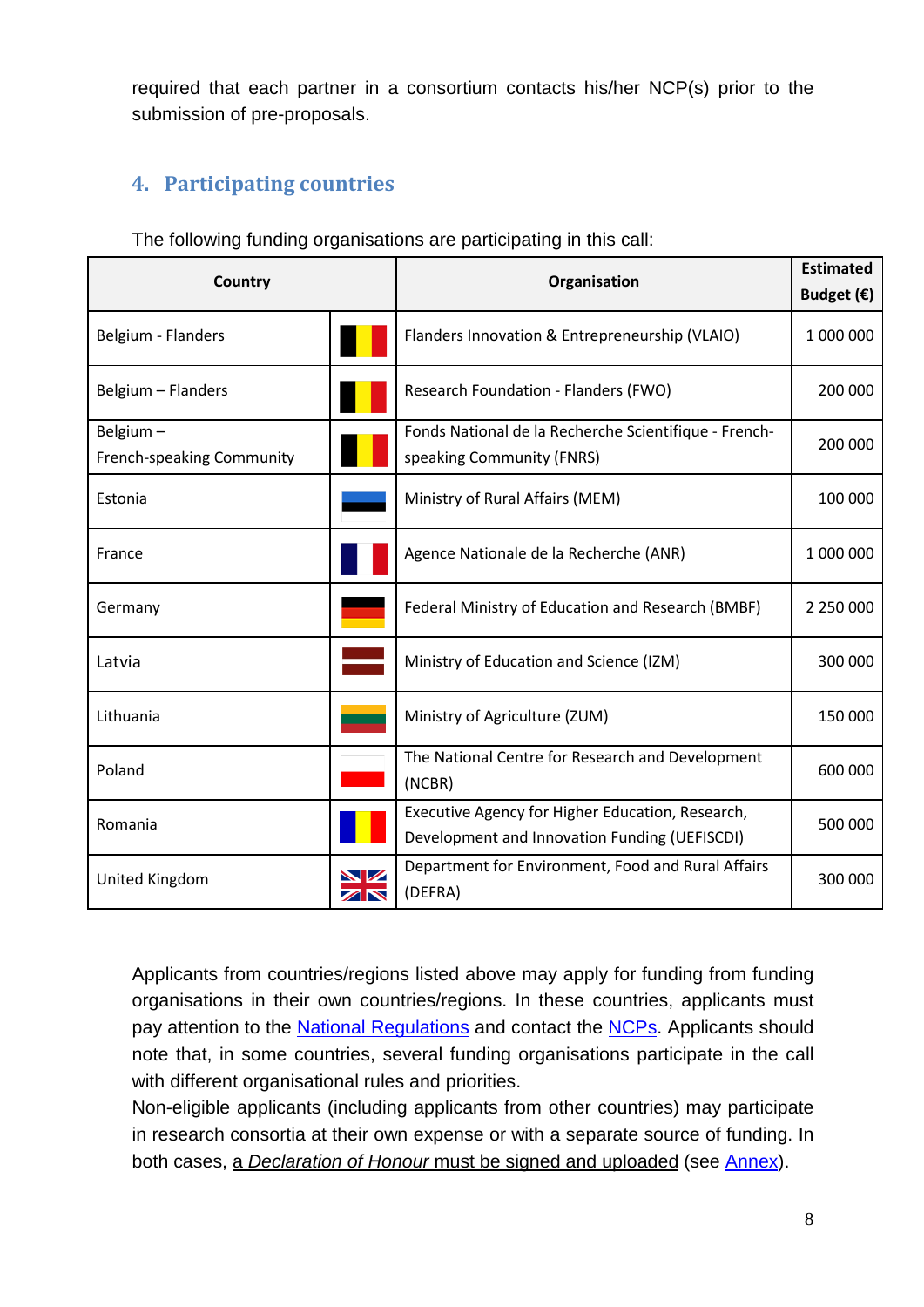### <span id="page-8-0"></span>**5. Project coordinators' responsibilities**

The research project coordinator

- will **lead the consortium** throughout the application procedure and is fully responsible for the overall project coordination. The coordinator is especially responsible for the correct submission of the pre-proposal and full proposal in due time.
- **ensures that all partners** 
	- $\checkmark$  fulfil the requirements stated in this Call Announcement and national/organisational requirements and criteria as stated in the [National](#page-34-0)  [Regulations](#page-34-0) and/or communicated by the [NCPs,](#page-19-1)
	- $\checkmark$  provide the necessary information and formalities as required
	- are aware of the **[monitoring and reporting](#page-15-2) duties** as well as of the requirements regarding **[dissemination and communication](#page-16-0)**, and
	- $\checkmark$  participate actively in the proposal preparation, by doing their best to guarantee the project eligibility and quality.
- will be the **central contact point** for the Call Steering Committee during the lifespan of the research project (from application till the end of the research project). Accordingly, the research project coordinator is responsible for **sharing all information** with his/her consortium partners. S/he also has to ensure the sound development of the funded project as planned in the proposal until its ending.
- <span id="page-8-1"></span>• is responsible for the **[monitoring and reporting](#page-15-2)** of the project.

### **6. Confidentiality & Conflict of Interest**

FACCE SURPLUS ensures complete confidentiality to applicants, i.e. the proposals will only be read by the national/regional funding organisations and the mandated experts responsible for the eligibility check and evaluation of the proposal. Experts appointed for the evaluation will sign a confidentiality agreement and will be asked to declare any conflict of interest. The proposals will be handled by the FACCE-JPI Call Office.

Only the **[publishable information](#page-9-0)** as listed in chapter 2.7 will be published at the end of the call process.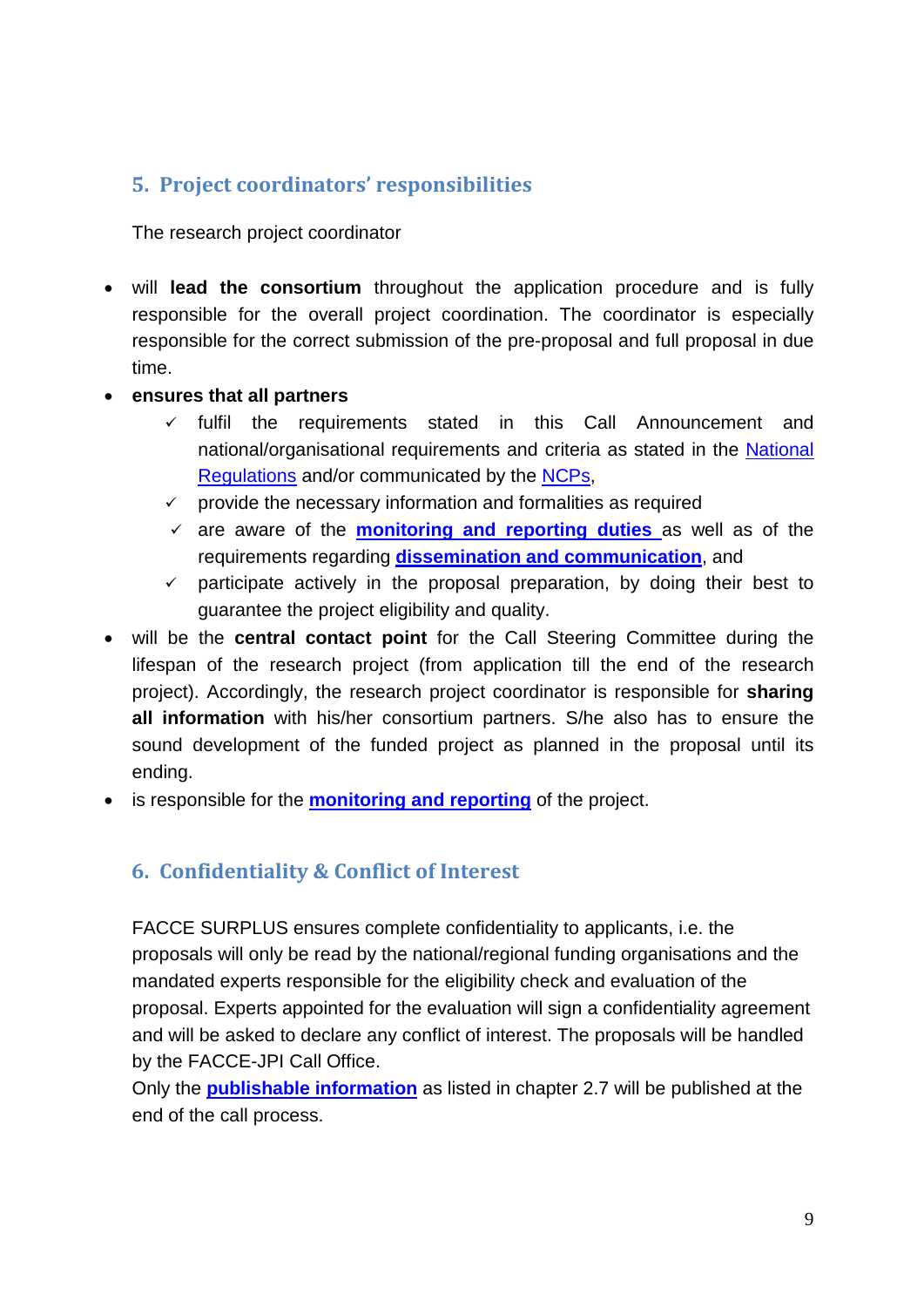## <span id="page-9-0"></span>**7. Publishable data**

A list of the funded projects will be published at the end of the call process (once the projects have been recommended for funding). Therefore applicants should be aware that the **following information from the proposals may be published** by FACCE SURPLUS and FACCE-JPI for promotional purposes:

- Project Title and Project Acronym
- Duration of the project
- Total costs and total funding of the research project
- Organisation name and country of each partner
- Name of the Project Coordinator
- A short publishable summary of the project

It must be noticed that, in addition to these data, the following information from the proposals will also be communicated to the EC:

- Organisation type, acronym, department, address, PIC number for each partner
- Total costs and total requested grant for each partner
- Name and E-mail of the main contact for each partner

## <span id="page-9-1"></span>**3. Eligibility criteria (mandatory for each application)**

The following criteria are mandatory and must be fulfilled for the eligibility of any pre-proposal **and** full proposal:

### <span id="page-9-2"></span>**1. Scope**

- The proposed research project must be consistent with the **[scope of this call](#page-3-2)** and with the national/organisational thematic priorities of the countries/regions involved in the project. National/organisational priorities are described in the National Regulations and/or can be communicated by the NCPs.
- The scope or scale of the proposed research project should exceed a single country. Furthermore, the proposals should strive to be balanced between the countries involved in the project as far as the volume of work is concerned.
- The proposal should not overlap with on-going or completed projects funded by other instruments, programmes or projects.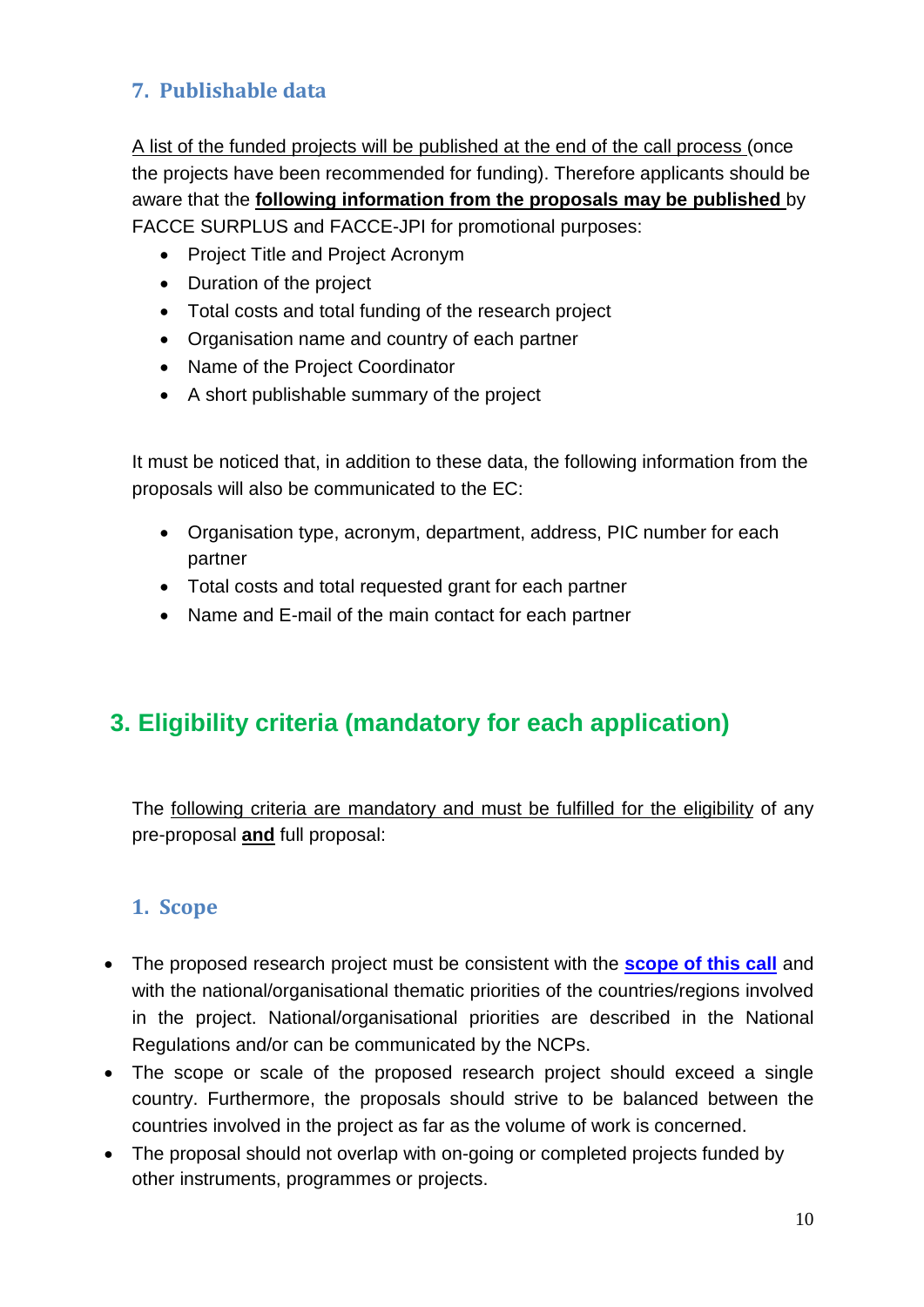### <span id="page-10-0"></span>**2. Consortium composition**

- The project proposal must involve **eligible partners from at least two countries participating in the call**, unless specified otherwise in the national regulations. The eligibility of a partner can be assessed by checking the [National Regulations](#page-34-0) and contacting the [NCPs:](#page-19-1) each partner in an applying consortium **must contact his/her NCP(s)** before pre-proposal submission in this regard.
- There is no upper limit of eligible consortium size. Consortia may involve as many partners as necessary to achieve the project goals. However, applicants should be aware that a higher number of represented countries in a consortium will not automatically result in a positive evaluation of the proposal. There is also no upper limit of partners from the same country, unless stated otherwise in the National [Regulations.](#page-34-0)
- The **coordinator** is employed by an eligible organisation from one of the countries/regions participating in this call (listed in the [table here\)](#page-7-1).
- Partners who are not eligible for funding, including partners from countries not participating in this call may participate at their own expense or if they have their own separate source of funding (see [Annex B](#page-20-0)). They have to follow the rules given in this Call Announcement. Research partners from countries participating in the call may participate at their own expense as well, provided they follow the rules given in this Call Announcement and the research consortium as a whole comprises eligible partners from at least two different countries participating in the call.

### <span id="page-10-1"></span>**3. Budget**

The project costs for individual project proposals are not restricted; it must meet the project goals. [National Regulations](#page-34-0) must be also consulted in this regard.

The total amount of funding requested from a funding organisation in a proposal may not be higher than the available budget for this organisation. The budgetary issues, including potential restrictions for funding should be checked in the [National Regulations](#page-34-0) and by contacting the [NCPs.](#page-19-1)

### <span id="page-10-2"></span>**4. Project duration**

The project **duration is up to three years** (36 months).

The earliest possible start date for projects recommended for funding is January  $1<sup>st</sup>$ , 2020. It is expected that all projects start until April  $1<sup>st</sup>$ , 2020.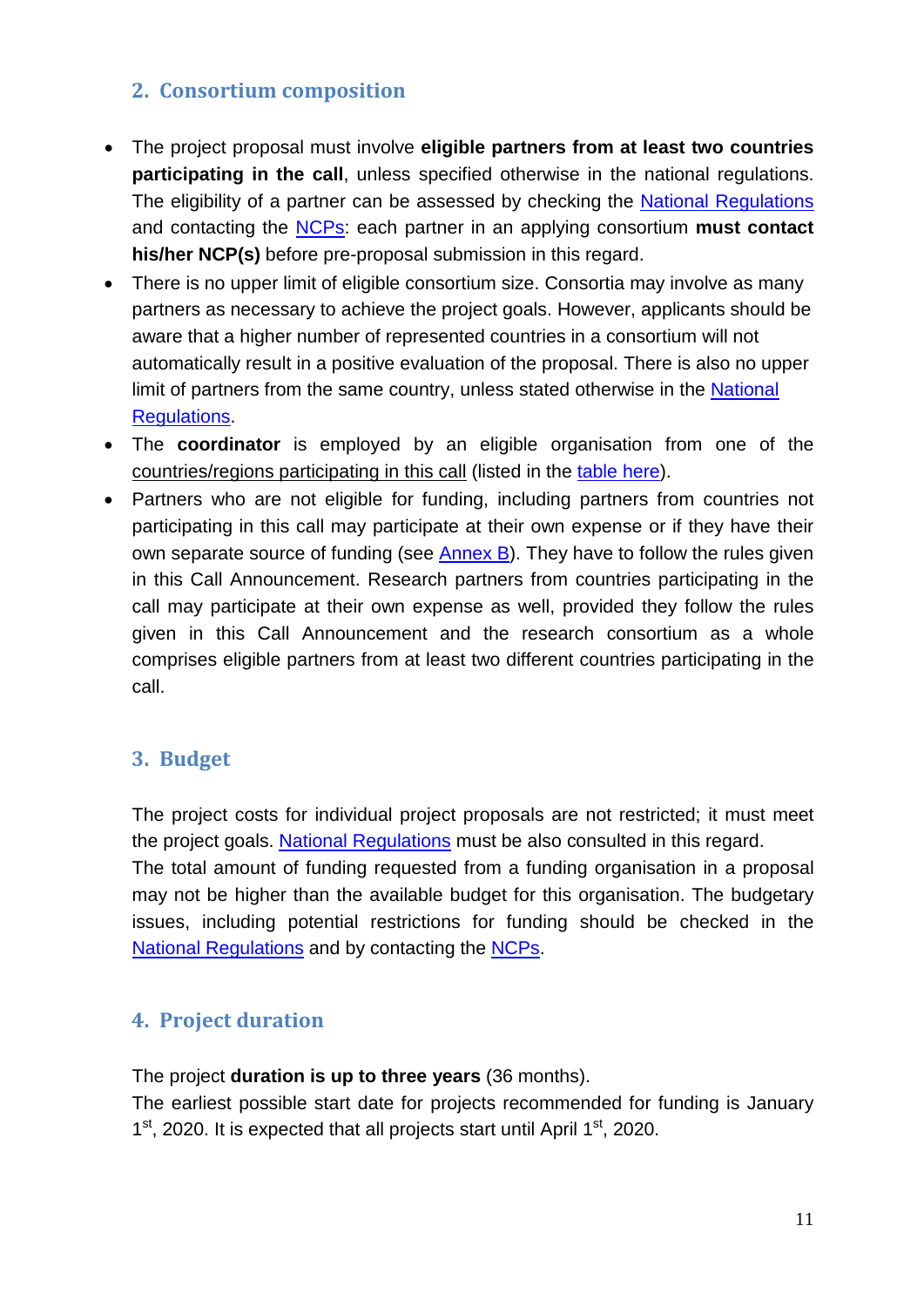Additional national/organisational regulations may apply to permitted lengths, possible start and end date of projects. Applicants must pay attention to the [National Regulations](#page-34-0) and contact their NCP(s) regarding these issues.

### <span id="page-11-0"></span>**5. Submission**

- The pre-proposal and the full proposal must be submitted correctly and completely before the respective deadlines via the FACCE-JPI Submission Tool [\(www.submission-faccejpi.com\)](http://www.submission-faccejpi.com/) according to the [Application procedure](#page-11-1) and the guidance provided in the submission tool. Applicants should note that failure to comply with the submission rules will cause ineligibility of the project and therefore exclusion from the application process.
- The proposal must be written in English.

**Each pre-proposal submitted correctly and on time will be checked for eligibility as a whole. This means that failure of one partner within the consortium to meet the criteria could cause the entire project to be rejected.**  The **above criteria apply to all partners.** These represent the minimal requirements and do not exclude more specific criteria. Partners from countries/regions participating in the call **must also meet the national/organisational criteria as outlined in the National Regulations.** Details can be requested from the NCP.

## <span id="page-11-1"></span>**4. Application procedure**

The whole call process will be carried out online on the **[FACCE-JPI Submission](http://www.submission-faccejpi.com/)  [Tool](http://www.submission-faccejpi.com/)** using the provided templates and online forms.

#### **The application process comprises two steps**:

### <span id="page-11-2"></span>**1. First step**

**In a first step**, the research project coordinator creates an account on the [FACCE-JPI Submission Tool](http://www.submission-faccejpi.com/) and submits electronically a **pre-proposal** with information on the project consortium and a brief description of the proposal. A description of the pre-proposal format is provided in the [annex](#page-20-1) (this description is provided only for information). Further technical information on the submission of the pre-proposal is provided in the submission tool.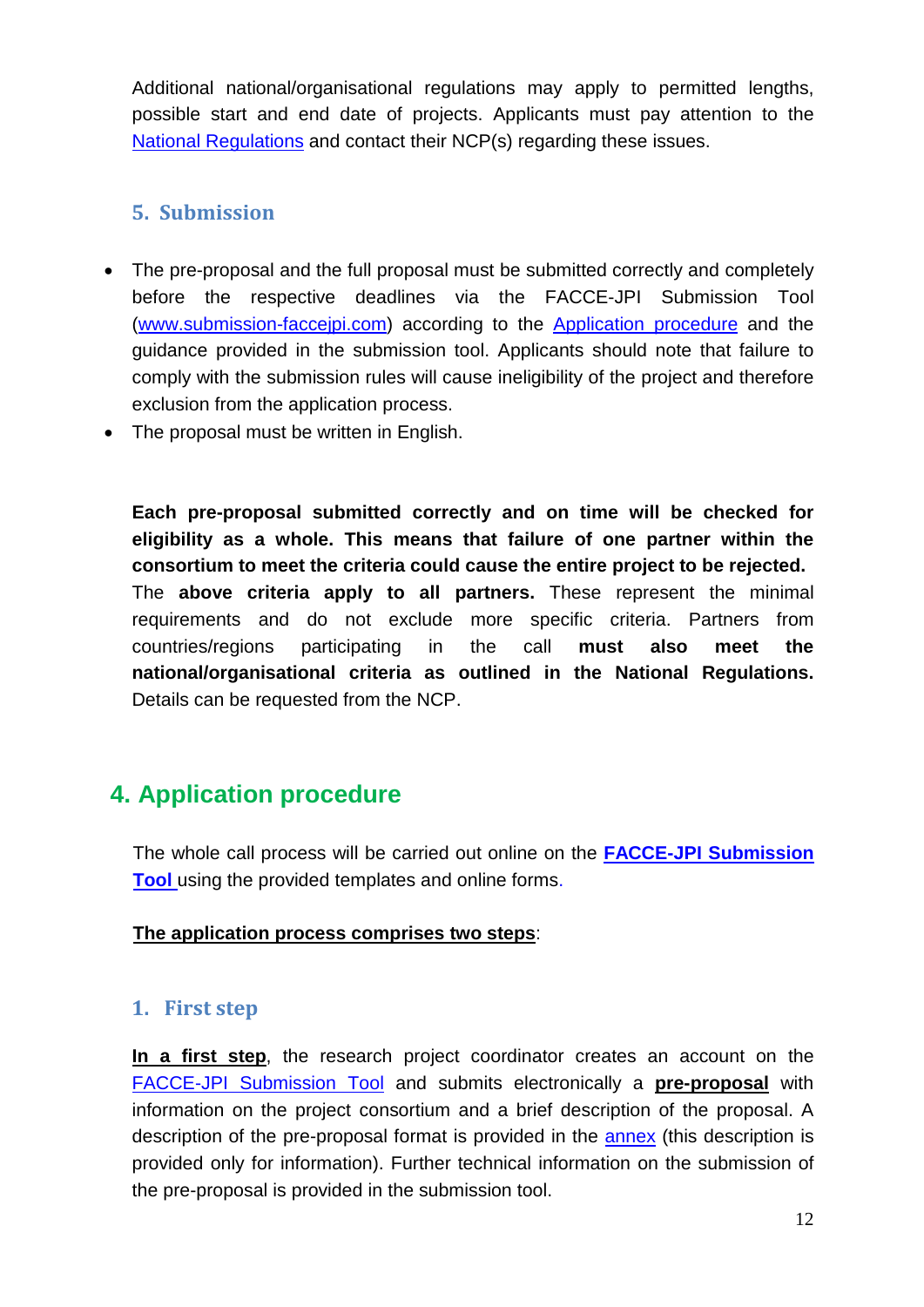It is possible to update and submit as many times as estimated necessary the preproposal until the submission deadline (19.03.2019, 14:00 CET). Applicants should also note that the system may experience high traffic volumes in the last hours preceding the submission deadlines; therefore timely submission is strongly encouraged.

No other document is accepted at this stage. Irrespective of this, the **participating funding organisations may require additional documents** according to their national/organisational regulations; these issues shall be handled directly with the respective participating funding organisation.

**The submission of a pre-proposal is mandatory**; it is not possible to enter the application procedure at a later stage. The information given in the pre-proposal will be used to check for eligibility.

For any technical questions regarding the submission, please contact the [FACCE-](mailto:ptj-faccejpi@fz-juelich.de)[JPI Call Office.](mailto:ptj-faccejpi@fz-juelich.de)

### <span id="page-12-0"></span>**2. Second Step**

**The second step** of the application consists of the submission of a more extensive full proposal. Only research consortia which successfully passed the first step will be invited to submit a full proposal and get access to the [FACCE-JPI](http://www.submission-faccejpi.com/)  [Submission Tool](http://www.submission-faccejpi.com/) again.

Full proposals that are correctly and completely submitted before the deadline (17.07.2019, 14:00 CEST) will be subjected to a peer review evaluation by a panel of international experts.

A description of the full proposal format is provided in [Annex.](#page-27-0)

## <span id="page-12-2"></span><span id="page-12-1"></span>**5. Evaluation**

### **1. Eligibility check of the pre-proposals**

Pre-proposals that are submitted correctly and within the deadline will be checked for eligibility. The eligibility check will focus on the [eligibility criteria](#page-9-1) and national/organisational requirements, including the national/organisational priorities (see [National Regulations\)](#page-34-0).

Following this, the Call Steering Committee will select proposals for the second application step. Project coordinators will be informed of the outcome electronically by the FACCE-JPI Call Office.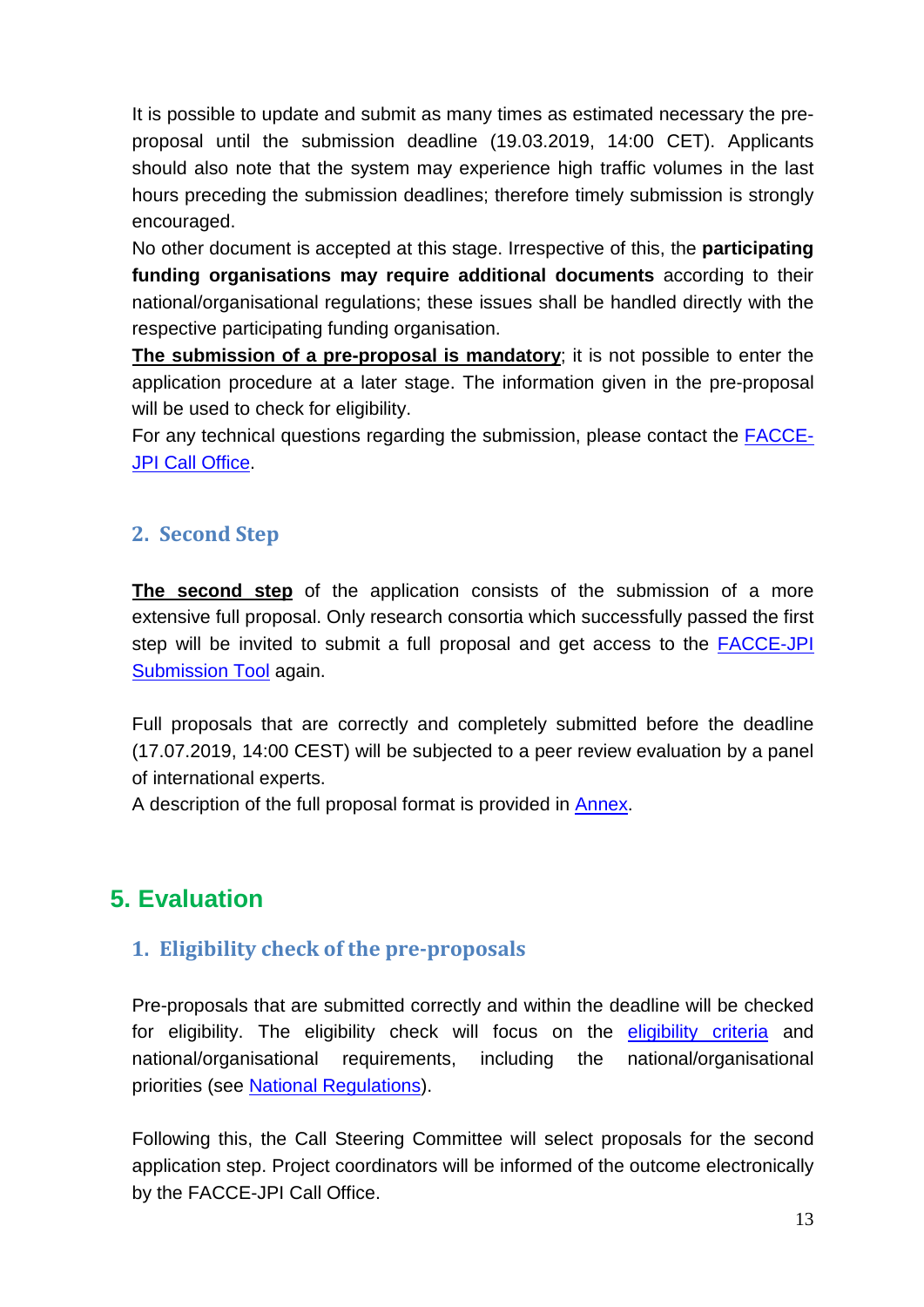### **2. Evaluation of the full proposals**

Full proposals that are submitted correctly and within the deadline will be peer reviewed by a panel of international experts and external reviewers. Each expert is independent of any funding organisation involved in this call and no Conflict of Interest must exist to the proposal evaluated. The composition of the evaluation panel will be published on [www.faccesurplus.org](http://www.faccejpi.com/) after the funding decision. The panel ranks the proposals based on the following criteria:

<span id="page-13-0"></span>

| Excellence: "Scientific and/or technological | Impact: "Potential impact"                      | Implementation: "Quality and efficiency of the   |
|----------------------------------------------|-------------------------------------------------|--------------------------------------------------|
| excellence - Quality of the                  | (Threshold 3/5)                                 | implementation and management"                   |
| transnational project "                      |                                                 | (Threshold 3/5)                                  |
| (Threshold 3/5)                              |                                                 |                                                  |
| Sound concept, and quality of objectives     | Economic and social impact                      | Cross-/Transdisciplinarity: inclusion of primary |
|                                              |                                                 | production and transformation sector             |
| Progress beyond the state of-the-art         | Appropriateness of valorisation strategy        |                                                  |
|                                              |                                                 | Appropriateness, quality and efficiency of the   |
| Quality and effectiveness of the S/T         | Contribution to the advancement of knowledge    | management structure and procedures              |
| methodology and associated work plan         | and innovation approaches and socio-            |                                                  |
|                                              | economic aspects of the bioeconomy at           | Quality and relevant experience of the           |
| Relevance to the concept of bioeconomy       | European and regional levels                    | individual applicants, including                 |
|                                              |                                                 | interdisciplinarity                              |
| Integration of socioeconomic sciences        | Achievement of critical mass and better use of  |                                                  |
|                                              | limited resources in fields of mutual interests | Quality of the consortium as a                   |
|                                              |                                                 | whole (including complementarity, balance)       |
|                                              | Appropriateness of measures for spreading       |                                                  |
|                                              | excellence, exploiting results and              | Appropriateness of the allocation and            |
|                                              | disseminating knowledge through engagement      | justification of the resources to be committed   |
|                                              | with stakeholders and the public at large of    | (budget, staff, equipment )                      |
|                                              | transnational project's results, and            |                                                  |
|                                              | management of intellectual property             | Project feasibility and timeliness               |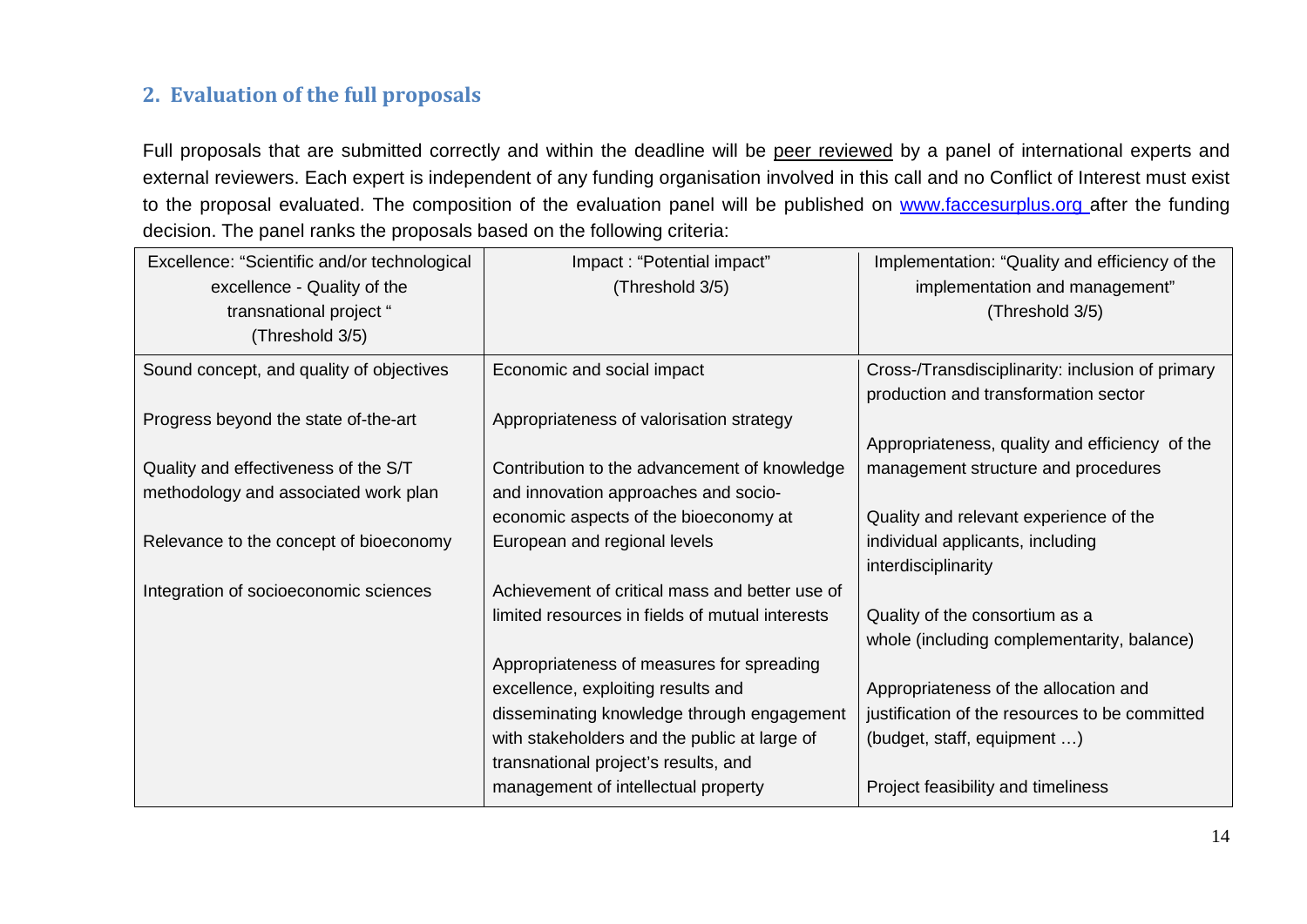Evaluation scores will be awarded globally for each of the three criteria, but not at the level of the sub-criteria. The sub-criteria are issues which the expert should consider in the assessment of that criterion. They also act as reminders of issues to rise later during the discussions of the proposal. Each criterion will be scored out of 5.

The scores indicate the following with respect to the criterion under examination:

*0 - The proposal fails to address the criterion or cannot be assessed due to missing or incomplete information.* 

*1 - Poor. The criterion is inadequately addressed, or there are serious inherent weaknesses.* 

*2 - Fair. The proposal broadly addresses the criterion, but there are significant weaknesses. 3 - Good. The proposal addresses the criterion well, but a number of shortcomings are present.* 

*4 - Very Good. The proposal addresses the criterion very well, but a small number of shortcomings are present.* 

*5 - Excellent. The proposal successfully addresses all relevant aspects of the criterion. Any shortcomings are minor.*

The **threshold** for individual criteria will be **3**.

At the end of the evaluation process, the evaluators will decide on one final ranking list of proposals.

### <span id="page-14-0"></span>**3. Funding recommendation**

Based on the ranking of the full proposals described above, projects will be recommended for national/organisational funding by the Steering Committee. The outcome of this process will be communicated by the Call Office to the proposal coordinators, who will then have to inform their partners respectively.

Formal funding decisions are made by the participating funding organisations. The funding recommendation is irrevocable and therefore no redress procedure is possible.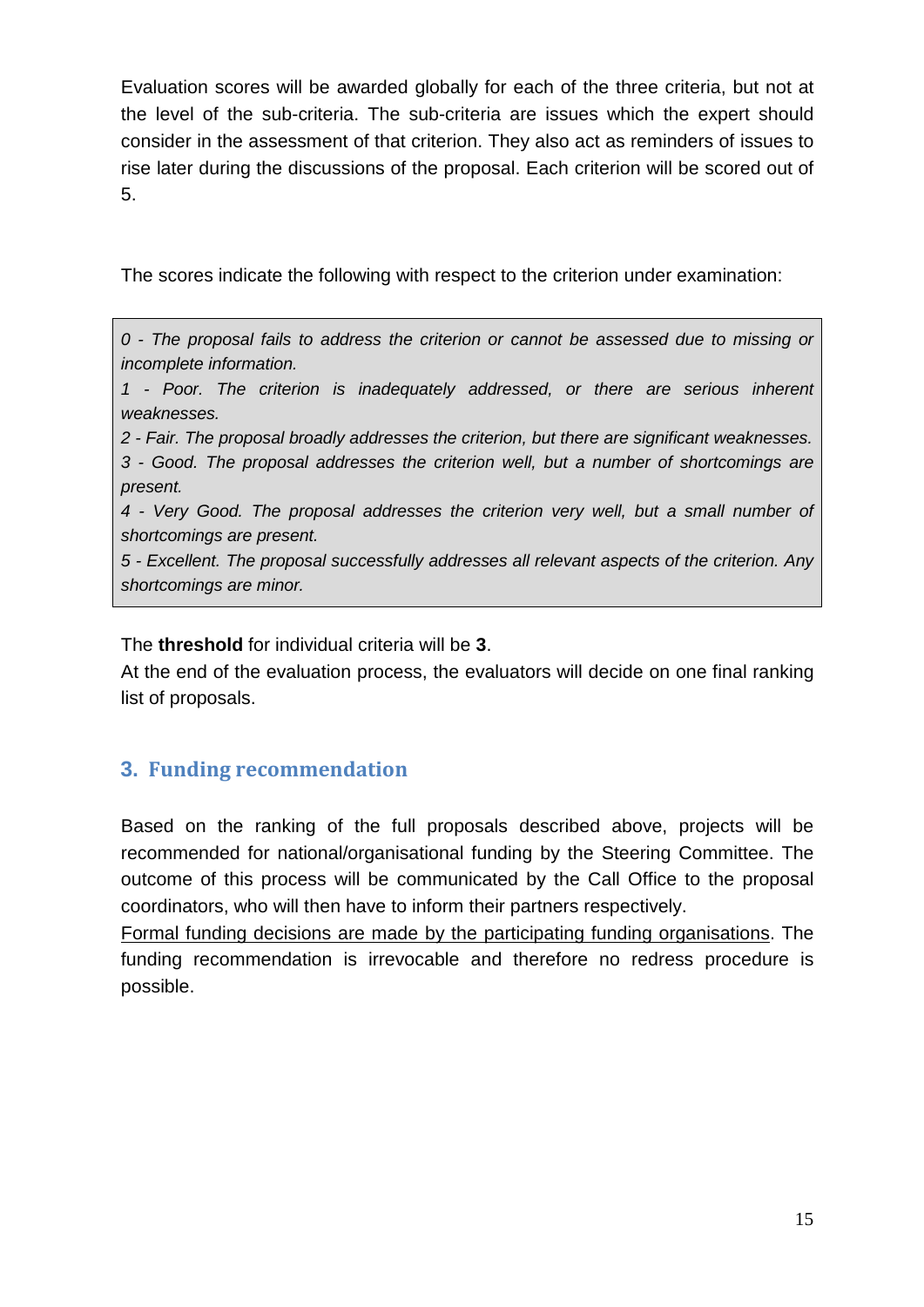## <span id="page-15-0"></span>**6. After the funding recommendation**

## <span id="page-15-1"></span>**1. Negotiation of grant agreements / Project funding**

- After a positive funding recommendation, the project partners must directly contact their NCP in order to start the contract negotiation and accomplish the remaining steps until the research project can start. The project coordinator is responsible for synchronising the project start with his/her partners.
- The funding of a project is provided based on the virtual common pot scheme, meaning that each funding organisation will fund its own national/regional partner(s) within the project (funding of project partners is provided by the participating funding programmes according to applicable national/organisational funding rules).
- Since in some countries/regions, a Consortium Agreement might be required for release of the funds, successful consortia must negotiate such an agreement before commencement of the project. This should address matters such as the regulation of intellectual property rights and actions to be taken in the event of unsatisfactory performance by one or more partners. Applicants have to obey national/organisational regulations [\(National Regulations](#page-34-0) and [NCPs\)](#page-19-1) regarding this issue. Support for the preparation of a Consortium Agreement can be found on the [DESCA webpage.](http://www.desca-2020.eu/)

### <span id="page-15-2"></span>**2. Project monitoring and reporting**

The funded projects are considered to form part of an international research programme.

In addition to the reporting required by the national/organisational rules, project coordinators are required to provide a mid-term and an end-term report to the Call Steering Committee according to common templates which will be provided to them. All partners will have to deliver input for these reports. The monitoring will be conducted during the life span of the project.

More information on the monitoring and reporting procedures will be provided to the coordinators of the projects recommended for funding.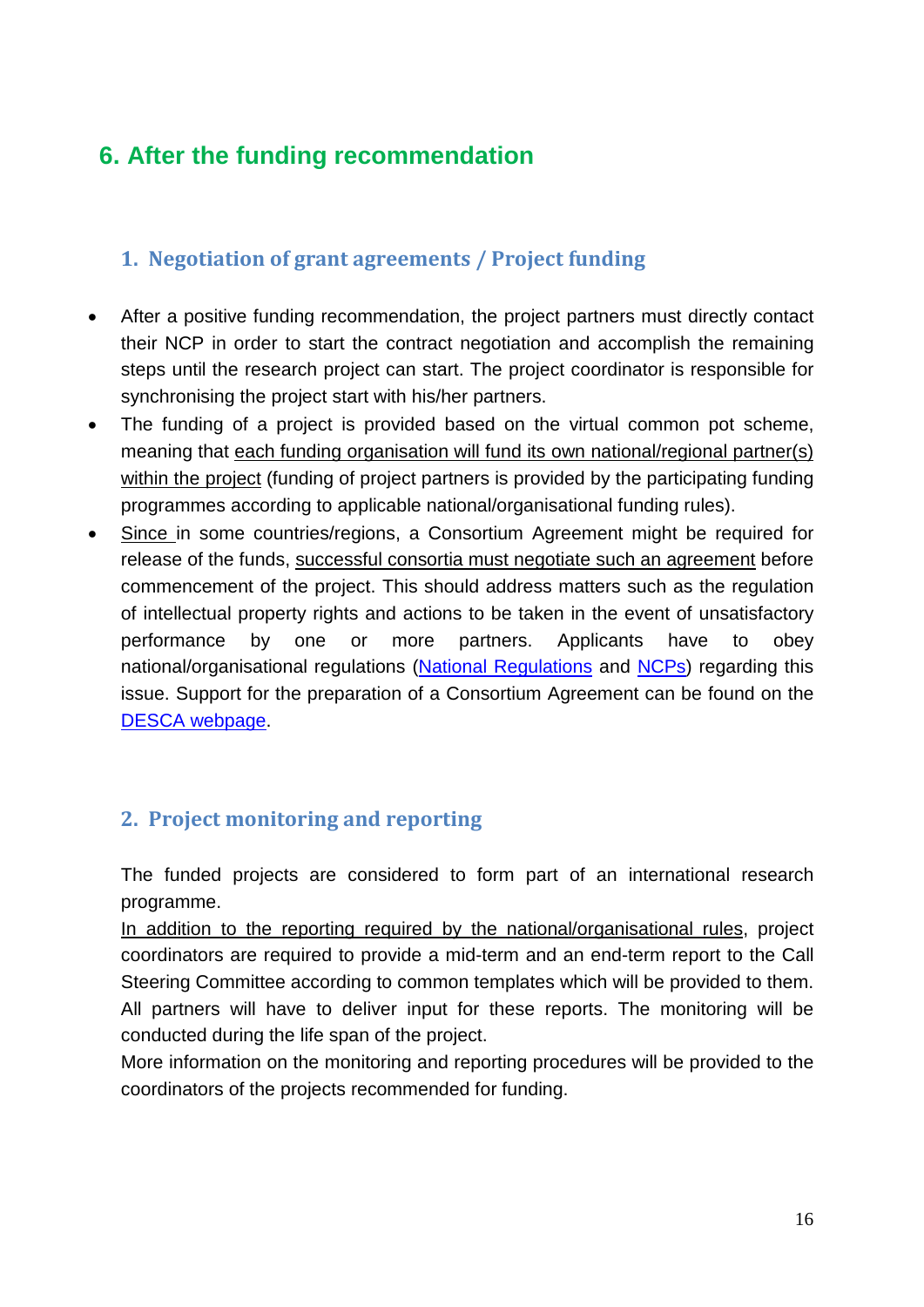### <span id="page-16-0"></span>**3. Communication, dissemination and valorisation**

Funded projects must dedicate appropriate resources for communication and dissemination activities including for participation in activities organised by FACCE SURPLUS.

Each research project proposal must include a plan for communication, dissemination and valorisation of results (uptake of research results).

For a well elaborated communication, dissemination and valorisation plan, applicants are advised to take into consideration the guidelines on "Communicating EU Research & Innovation" by the European Commission: [http://ec.europa.eu/research/participants/data/ref/h2020/other/gm/h2020-guide](http://ec.europa.eu/research/participants/data/ref/h2020/other/gm/h2020-guide-comm_en.pdf)[comm\\_en.pdf](http://ec.europa.eu/research/participants/data/ref/h2020/other/gm/h2020-guide-comm_en.pdf)

The project coordinator will be invited to participate to FACCE SURPLUS and/or FACCE-JPI events. It is therefore recommended that the project coordinator has planned an appropriate travel budget, for estimated 2 business trips within Europe, in this regard.

Dissemination of project results is requested in the form of various communication routes such as scientific papers, posters, stakeholder involvement, courses or training material, web based tools, workshops or direct intervention towards end users.

Dissemination in all partner countries to national end users is necessary. A more detailed communication and valorisation plan will be requested for the full proposal and should specify how the planned activities will contribute to the impact of the project.

To assist the projects in reaching the stakeholders FACCE SURPLUS will publish a stakeholder-oriented electronic newsletter and prepare dissemination web pages for each funded project.

The project communication and valorisation plan should suggest stakeholderoriented articles to be published in the FACCE SURPLUS electronic newsletter. All publications, which originate from the projects, must be made available via the project website (unless subject to IPR concerns).

Concerning dissemination activities, proper reference must be given to FACCE SURPLUS and to FACCE-JPI in all related publications, exhibitions, lectures and press information by using the appropriate logo (FACCESURPLUS logo).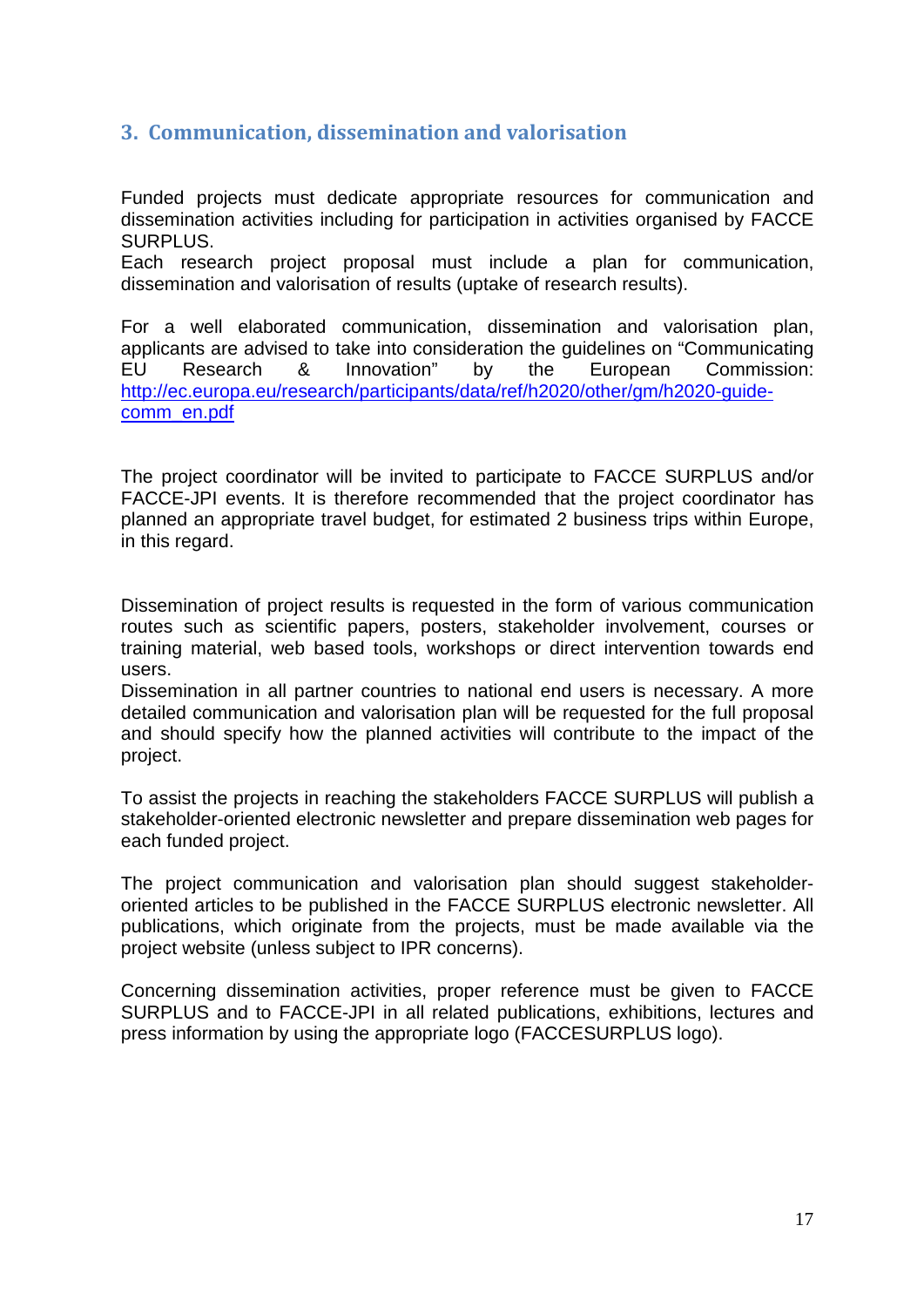Please note that projects will be asked to provide the publications and other outputs from the projects.

It is very important that projects research results provide the evidence-base, feed directly into the policy making and innovation process and provide innovative products / "solutions" to tackle the interconnected challenges of sustainable agriculture, food security and impacts of climate change.

#### *What is expected for Valorisation of results (research results uptake)*:

- Do you expect that your project will produce results to be used to inform European and international policies (for example Climate, Bioeconomy, Food and Nutrition Security related policies, Common Agricultural Policy)?
- Besides scientific deliverables, what societal, environmental and economic impacts and deliverables do you expect the project might provide?
- Will your project provide some innovations / practical solutions for end-users such as farmers, industry etc.? What technological readiness level (TRL) does your project address?
- How will knowledge exchange and impact generation be achieved within your project?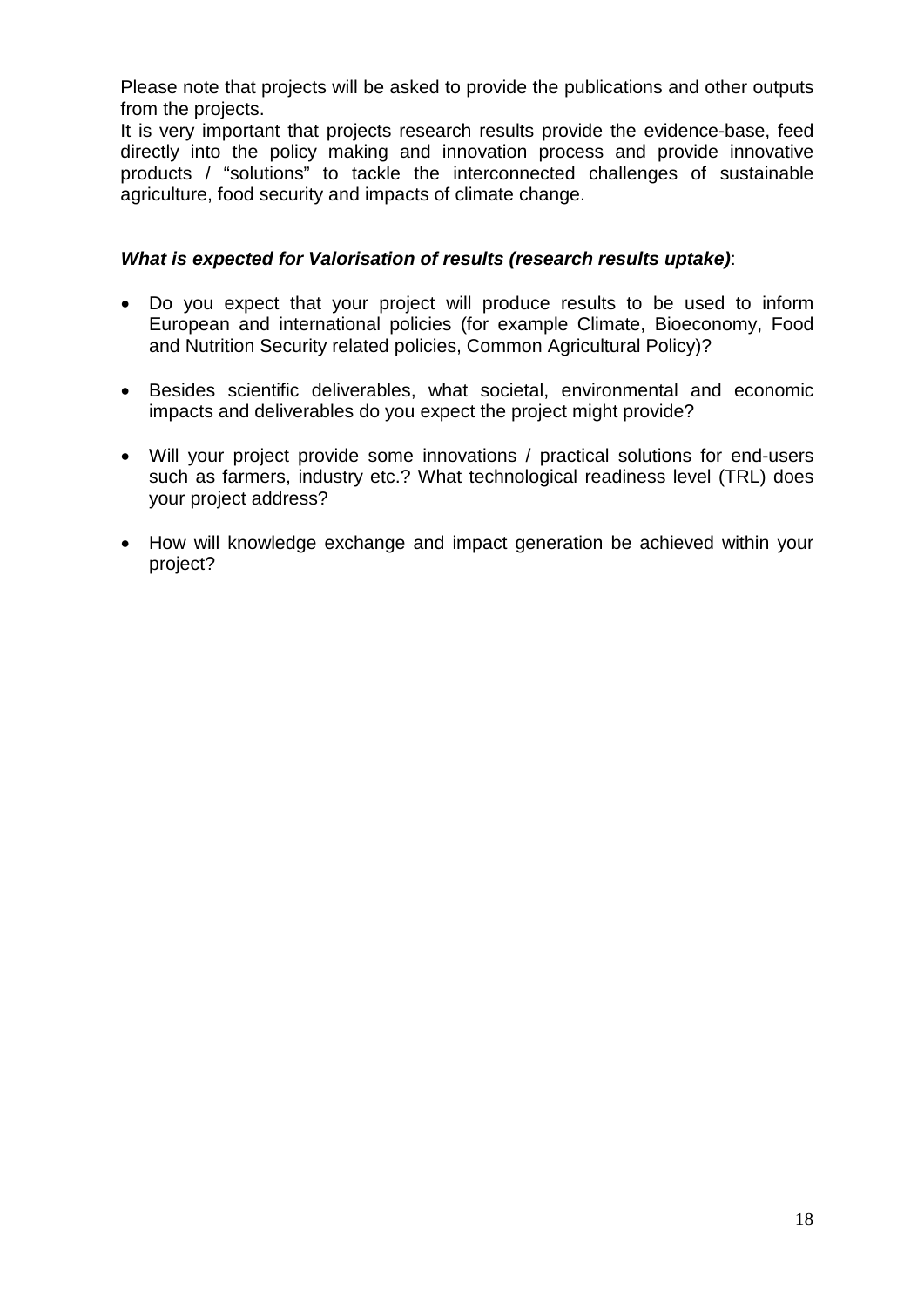## **ANNEXES:**

- A : Table of NCPs
- **B** : Declaration of Honour
- C : Template for pre-proposal
- D : Template for full proposal
- E : National Regulations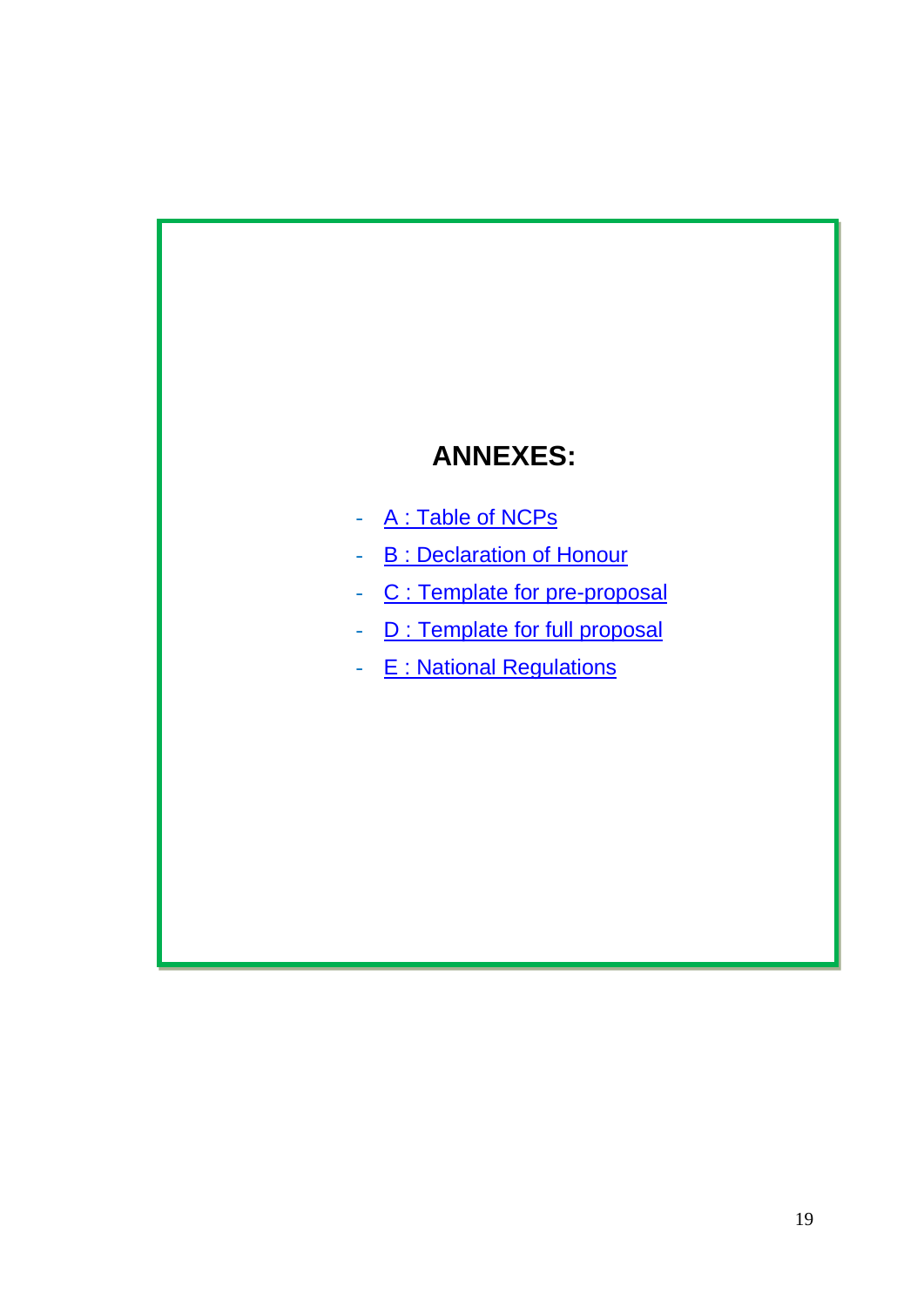## <span id="page-19-1"></span><span id="page-19-0"></span>**A. National Contact Persons**

| Country                                      |                                                   | Organisation | <b>National Contact Person(s)</b>                                  |                                                                   |  |  |  |
|----------------------------------------------|---------------------------------------------------|--------------|--------------------------------------------------------------------|-------------------------------------------------------------------|--|--|--|
| Belgium -<br><b>Flanders</b>                 |                                                   | <b>VLAIO</b> | <b>Marianne Claessens</b><br>Kirezi Kanobana                       | Marianne.claessens@vlaio.be<br>Kirezi.kanobana@vlaio.be           |  |  |  |
| Belgium-<br>Flanders                         |                                                   | <b>FWO</b>   | Alain Deleener<br><b>Toon Monbaliu</b>                             | eranet@fwo.be                                                     |  |  |  |
| Belgium-<br>French-<br>speaking<br>Community |                                                   | <b>FNRS</b>  | <b>Florence Quist</b>                                              | florence.quist@frs-fnrs.be                                        |  |  |  |
| Estonia                                      | Maarja Malm<br><b>MEM</b><br>Helena Pärenson      |              |                                                                    | maarja.malm@agri.ee<br>helena.parenson@agri.ee                    |  |  |  |
| France                                       | Maurice Héral<br><b>ANR</b><br>Claude Yven        |              | maurice.heral@agencerecherche.fr<br>Claude.YVEN@agencerecherche.fr |                                                                   |  |  |  |
| Germany                                      | Nicolas Tinois<br><b>BMBF</b><br>Stefanie Margraf |              |                                                                    | n.tinois@fz-juelich.de<br>s.margraf@fz-juelich.de                 |  |  |  |
| Latvia                                       |                                                   | <b>IZM</b>   | Kaspars Karolis                                                    | Kaspars.Karolis@izm.gov.lv                                        |  |  |  |
| Lithuania                                    |                                                   | <b>ZUM</b>   | Vilma Kraujalytė<br>Justina Vaišvilaitė                            | Vilma.Kraujalyte@zum.lt<br>justina.vaisvilaite@zum.lt             |  |  |  |
| Poland                                       |                                                   | <b>NCBR</b>  | Kinga Szymańska-Rzeźnik                                            | kinga.szymanska@ncbr.gov.pl                                       |  |  |  |
| Romania                                      | <b>UEFISCDI</b>                                   |              | <b>Adrian Asanica</b><br>Luciana Bratu                             | adrian.asanica@uefiscdi.ro<br>luciana.bratu@uefiscdi.ro           |  |  |  |
| United<br>Kingdom                            | $\blacksquare$                                    | <b>DEFRA</b> | Andrew Cuthbertson<br>Luke Spadavecchia                            | andrew.cuthbertson@defra.gov.uk<br>luke.Spadavecchia@defra.gov.uk |  |  |  |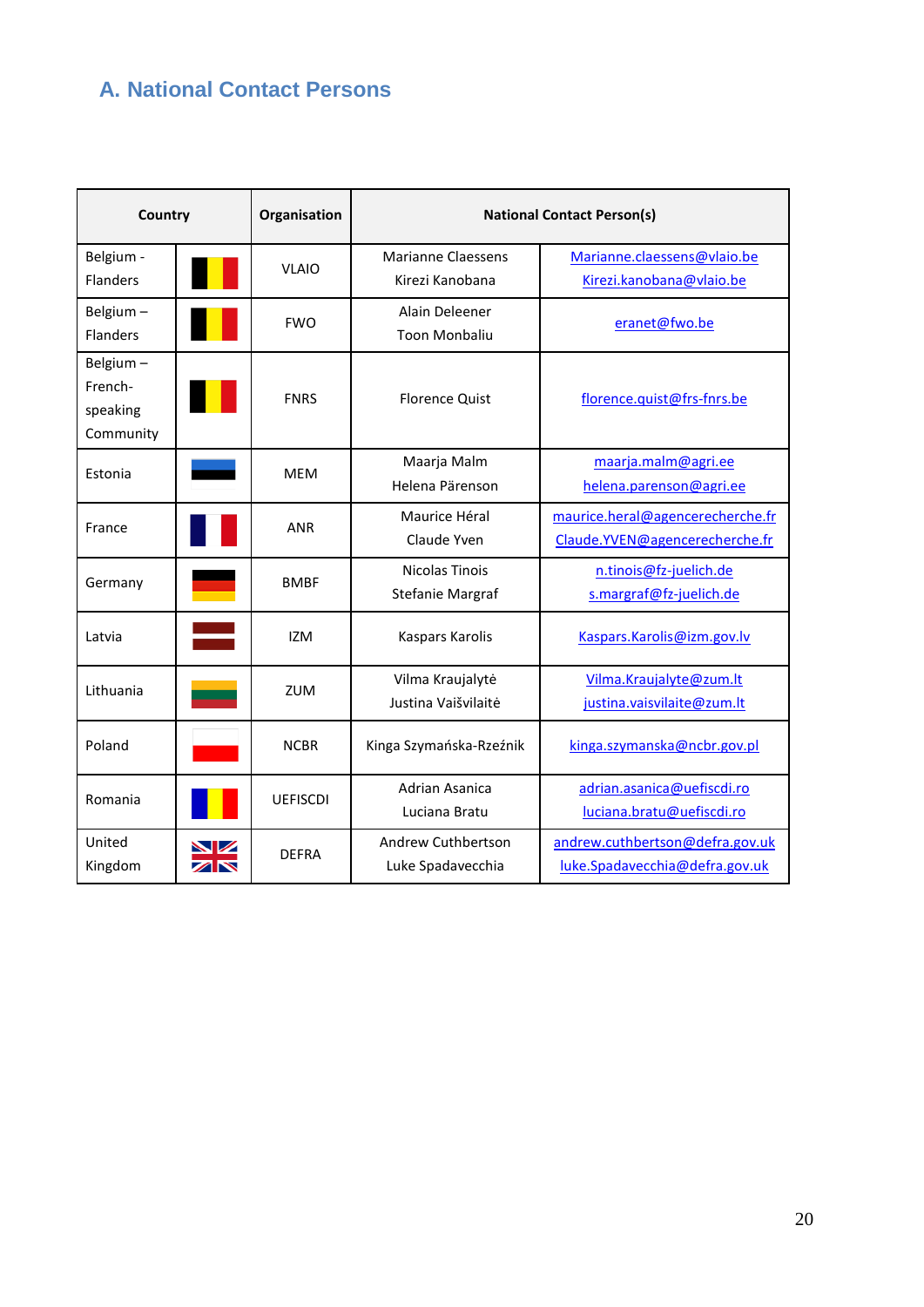## <span id="page-20-0"></span>**B. Declaration of Honour**

To be signed and uploaded with the pre-proposal on [www.submission-faccejpi.com](http://www.submission-faccejpi.com/)**.**

*This template may be used for applicants participating in research proposals and which are not eligible for funding (e.g. from a country not participating in the call), in order to provide evidence of their commitment to contribute to a proposed project. Grey-marked fields must be duly completed. Applicants are allowed to use their own templates, however the content of the letter as described hereunder should be regarded as the minimum requirement. This document must be signed by an authorized representative of the organisation.*

Address of organisation

Name and coordinates of contact person

## **FACCE SURPLUS 3rd call**

### **Declaration of Honour**

**Proposal acronym:** …………………………..

City, Date**,**

We hereby confirm that **organization** has sufficient resources and is committed to participate to the project **proposal acronym**, in accordance to the pre-proposal which is submitted by **coordinator** in the frame of the FACCE SURPLUS  $3<sup>rd</sup>$  call and in case the full proposal is recommended for funding by the Call Steering Committee.

<span id="page-20-1"></span>Signature of Name and affiliation: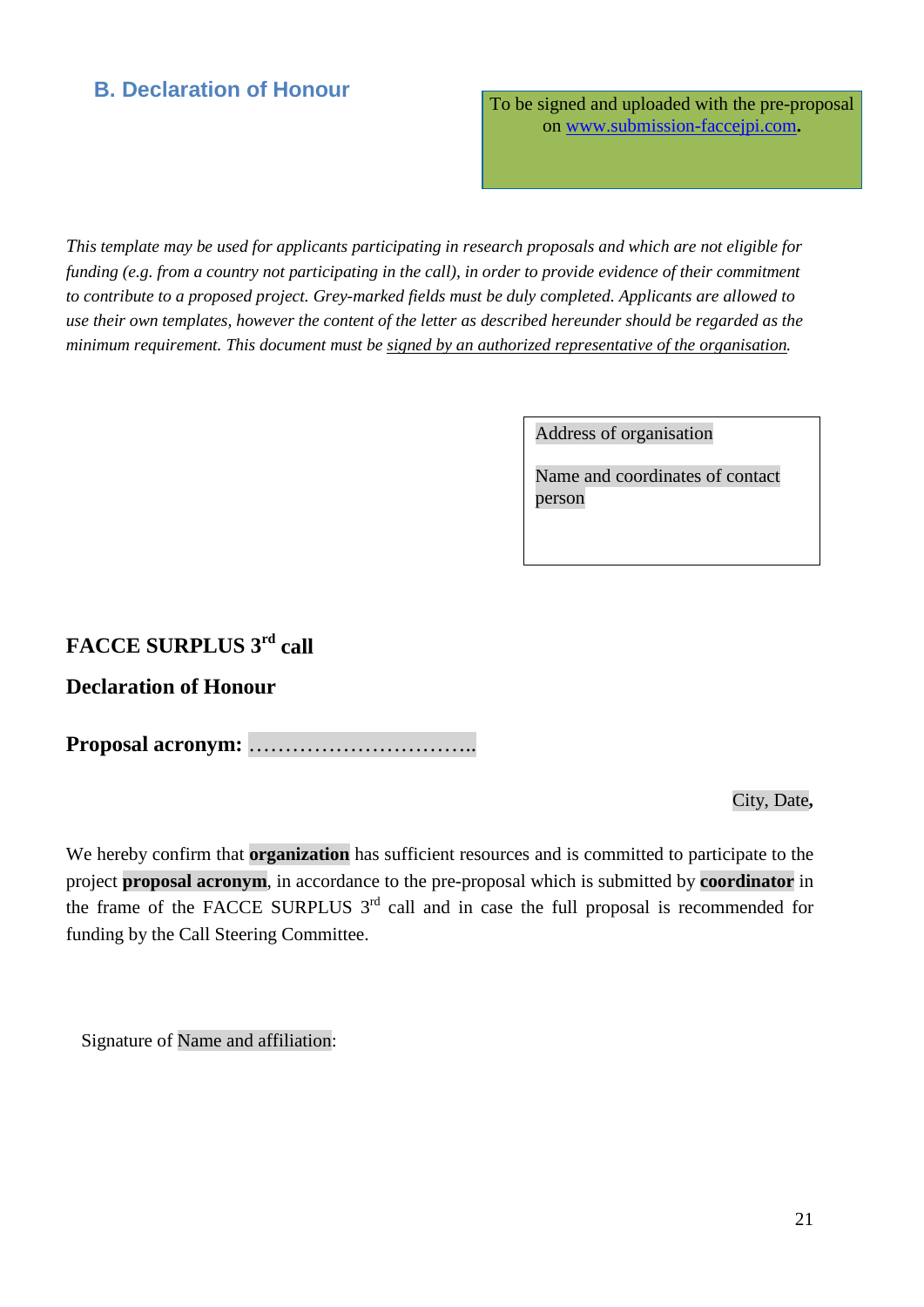### <span id="page-21-0"></span>**C. Pre-proposal template**

*This template, displaying the content of a pre-proposal, is provided for information only and cannot be uploaded into the submission tool. The proposal submission must be done online. It is recommended to browse the submission tool at an early stage.*

*Please note that some data cannot be changed at the full proposal stage. This can be viewed in the full proposal template.*

## **FACCE SURPLUS 3rd Call**

## **Pre-proposal**

## **Part A - Summary**

| <b>Project Title</b>                                               |                |                                     |                                   |  |
|--------------------------------------------------------------------|----------------|-------------------------------------|-----------------------------------|--|
| <b>Acronym</b>                                                     |                |                                     |                                   |  |
| <b>Duration of the project</b><br>(max. 36 months)                 |                | <b>Expected Start</b><br>(dd/mm/yy) | <b>Expected End</b><br>(dd/mm/yy) |  |
| <b>Total cost of the project</b><br>$(k\Theta^4)$                  |                |                                     |                                   |  |
| <b>Total requested funding</b><br>$(k\Theta^5)$                    |                |                                     |                                   |  |
| <b>Project summary</b><br>Max. 1000 characters                     |                |                                     |                                   |  |
| Name of (up to) 3 persons<br>who may not evaluate this<br>proposal | 1.<br>2.<br>3. |                                     |                                   |  |

<span id="page-21-1"></span><sup>&</sup>lt;sup>4</sup> The total cost is automatically calculated.

<span id="page-21-2"></span> $\frac{5}{3}$  The total requested funding is automatically calculated.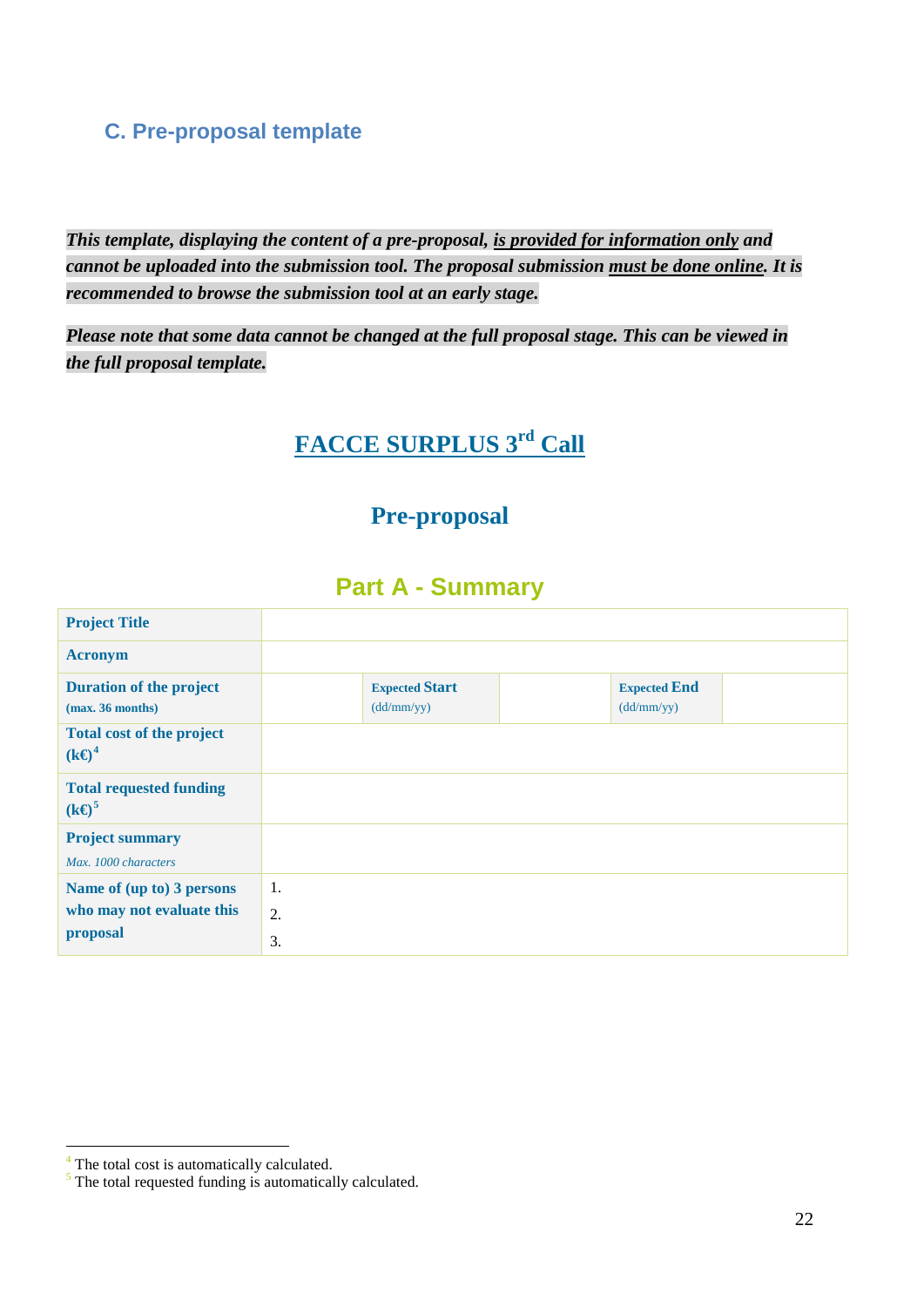## **Part B - Project Consortium**

| <b>Partner 1 = Project coordinator</b>                                                             |  |  |  |          |       |                           |  |                     |  |  |  |  |
|----------------------------------------------------------------------------------------------------|--|--|--|----------|-------|---------------------------|--|---------------------|--|--|--|--|
| Legal name of organisation:                                                                        |  |  |  |          |       |                           |  |                     |  |  |  |  |
| Short name of organisation:                                                                        |  |  |  |          |       |                           |  | <b>Country:</b>     |  |  |  |  |
| Type of organisation                                                                               |  |  |  |          |       |                           |  | specify (optional): |  |  |  |  |
| Post code:                                                                                         |  |  |  |          | Town: |                           |  |                     |  |  |  |  |
| Street name, number:                                                                               |  |  |  |          |       |                           |  |                     |  |  |  |  |
| Additional adress information (optional) :                                                         |  |  |  |          |       |                           |  |                     |  |  |  |  |
| Website (optional):                                                                                |  |  |  |          |       |                           |  | PIC number:         |  |  |  |  |
| Coordinating person / Contact person for the project                                               |  |  |  |          |       |                           |  |                     |  |  |  |  |
| Academic degree                                                                                    |  |  |  |          |       | Ms / Mr                   |  |                     |  |  |  |  |
| First name:                                                                                        |  |  |  | Surname: |       |                           |  |                     |  |  |  |  |
| Position:                                                                                          |  |  |  |          |       | Phone (with int. prefix): |  |                     |  |  |  |  |
| E-Mail:                                                                                            |  |  |  |          |       | Fax (with int. prefix):   |  |                     |  |  |  |  |
| 3 Main Publications of this partner relevant for this project:                                     |  |  |  |          |       |                           |  |                     |  |  |  |  |
| 1:                                                                                                 |  |  |  |          |       |                           |  |                     |  |  |  |  |
| 2:                                                                                                 |  |  |  |          |       |                           |  |                     |  |  |  |  |
| 3:                                                                                                 |  |  |  |          |       |                           |  |                     |  |  |  |  |
| Description of the budget of this partner and contribution to the project (max. 2.000 characters): |  |  |  |          |       |                           |  |                     |  |  |  |  |
|                                                                                                    |  |  |  |          |       |                           |  |                     |  |  |  |  |
| Is the budget of this partner including or excluding VAT?                                          |  |  |  |          |       |                           |  |                     |  |  |  |  |
| TRL-range of the research performed by this partner in the project (from $X$ to $X$ ):             |  |  |  |          |       |                           |  |                     |  |  |  |  |

#### *Upload field for 1 CV (max.2 DIN A4 page) - Mandatory*

| Additional team members involved in the project (max. 2; optional) |                   |                           |            |  |  |  |  |  |  |
|--------------------------------------------------------------------|-------------------|---------------------------|------------|--|--|--|--|--|--|
| Team member 2:                                                     | Academic degree : | $Ms / Mr$ :               | Position : |  |  |  |  |  |  |
|                                                                    |                   |                           |            |  |  |  |  |  |  |
| First name:                                                        |                   | Family name:              |            |  |  |  |  |  |  |
| E-Mail:                                                            |                   | Phone (with int. prefix): |            |  |  |  |  |  |  |
| Team member 3:                                                     | Academic degree : | $Ms / Mr$ :               | Position:  |  |  |  |  |  |  |
|                                                                    |                   |                           |            |  |  |  |  |  |  |
| First name:                                                        |                   | Family name:              |            |  |  |  |  |  |  |
| E-Mail:                                                            |                   | Phone (with int. prefix): |            |  |  |  |  |  |  |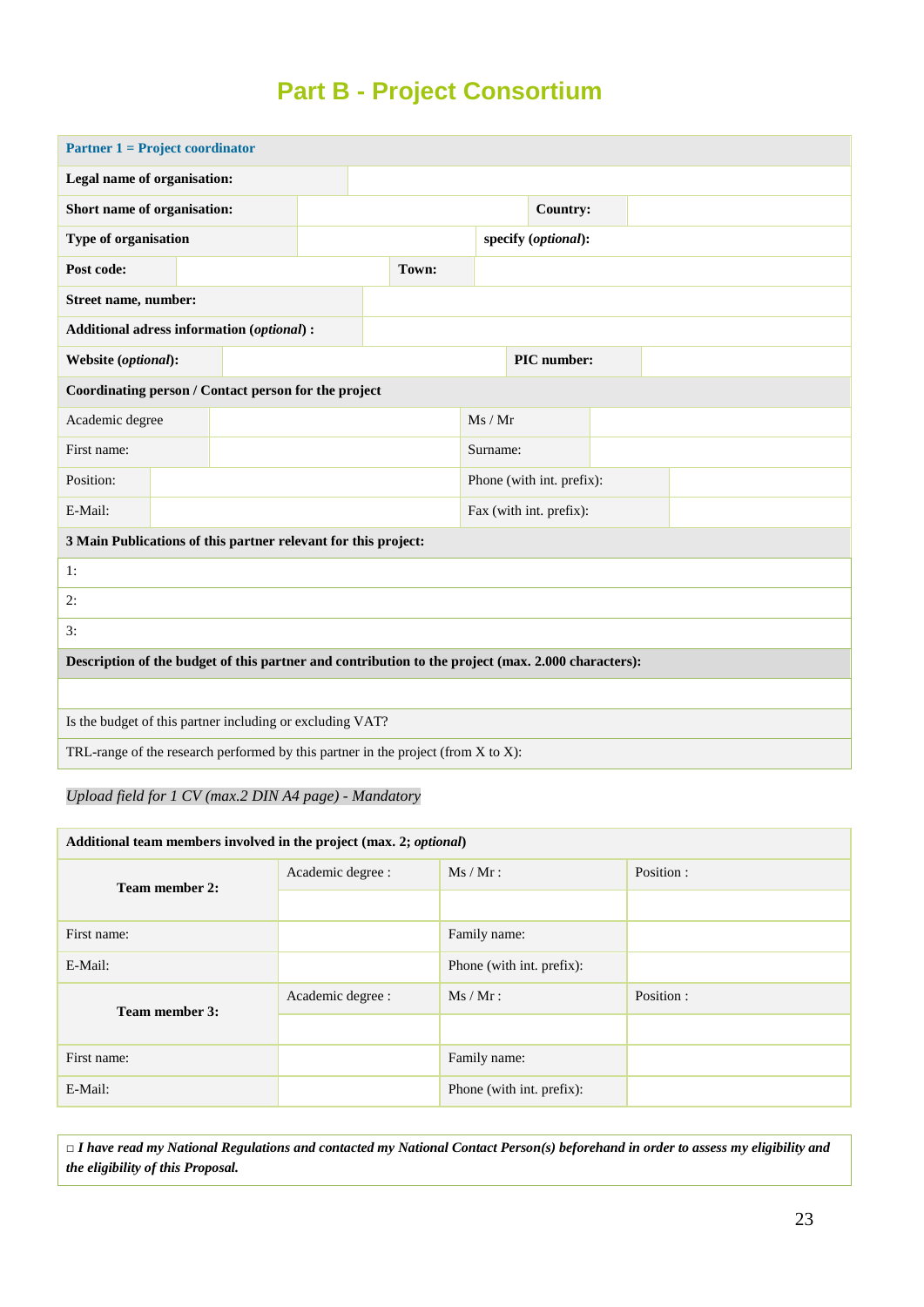| <b>Partner 2</b>                                                                                   |  |  |  |          |       |                           |  |                         |  |  |
|----------------------------------------------------------------------------------------------------|--|--|--|----------|-------|---------------------------|--|-------------------------|--|--|
| Legal name of organisation:                                                                        |  |  |  |          |       |                           |  |                         |  |  |
| Short name of organisation:                                                                        |  |  |  |          |       |                           |  | Country:                |  |  |
| Type of organisation                                                                               |  |  |  |          |       |                           |  | specify (optional):     |  |  |
| Post code:                                                                                         |  |  |  |          | Town: |                           |  |                         |  |  |
| Street name, number:                                                                               |  |  |  |          |       |                           |  |                         |  |  |
| Additional adress information (optional) :                                                         |  |  |  |          |       |                           |  |                         |  |  |
| Website (optional):                                                                                |  |  |  |          |       |                           |  | PIC number:             |  |  |
| Coordinating person / Contact person for the project*                                              |  |  |  |          |       |                           |  |                         |  |  |
| Academic degree                                                                                    |  |  |  |          |       | Ms / Mr                   |  |                         |  |  |
| First name:                                                                                        |  |  |  | Surname: |       |                           |  |                         |  |  |
| Position:                                                                                          |  |  |  |          |       | Phone (with int. prefix): |  |                         |  |  |
| E-Mail:                                                                                            |  |  |  |          |       |                           |  | Fax (with int. prefix): |  |  |
| 3 Main Publications of this partner relevant for this project:                                     |  |  |  |          |       |                           |  |                         |  |  |
| 1:                                                                                                 |  |  |  |          |       |                           |  |                         |  |  |
| 2:                                                                                                 |  |  |  |          |       |                           |  |                         |  |  |
| 3:                                                                                                 |  |  |  |          |       |                           |  |                         |  |  |
| Description of the budget of this partner and contribution to the project (max. 2.000 characters): |  |  |  |          |       |                           |  |                         |  |  |
|                                                                                                    |  |  |  |          |       |                           |  |                         |  |  |
| Is the budget of this partner including or excluding VAT?                                          |  |  |  |          |       |                           |  |                         |  |  |
| TRL-range of the research performed by this partner in the project (from $X$ to $X$ ):             |  |  |  |          |       |                           |  |                         |  |  |

#### *Upload field for 1 CV (max.2 DIN A4 page) - Mandatory*

| Additional team members involved in the project (max. 2; optional) |                   |                           |           |  |  |  |  |  |  |  |
|--------------------------------------------------------------------|-------------------|---------------------------|-----------|--|--|--|--|--|--|--|
| Team member 2:                                                     | Academic degree : | $Ms / Mr$ :               | Position: |  |  |  |  |  |  |  |
|                                                                    |                   |                           |           |  |  |  |  |  |  |  |
| First name:                                                        |                   | Family name:              |           |  |  |  |  |  |  |  |
| E-Mail:                                                            |                   | Phone (with int. prefix): |           |  |  |  |  |  |  |  |
| Team member 3:                                                     | Academic degree : | $Ms / Mr$ :               | Position: |  |  |  |  |  |  |  |
|                                                                    |                   |                           |           |  |  |  |  |  |  |  |
| First name:                                                        |                   | Family name:              |           |  |  |  |  |  |  |  |
| E-Mail:                                                            |                   | Phone (with int. prefix): |           |  |  |  |  |  |  |  |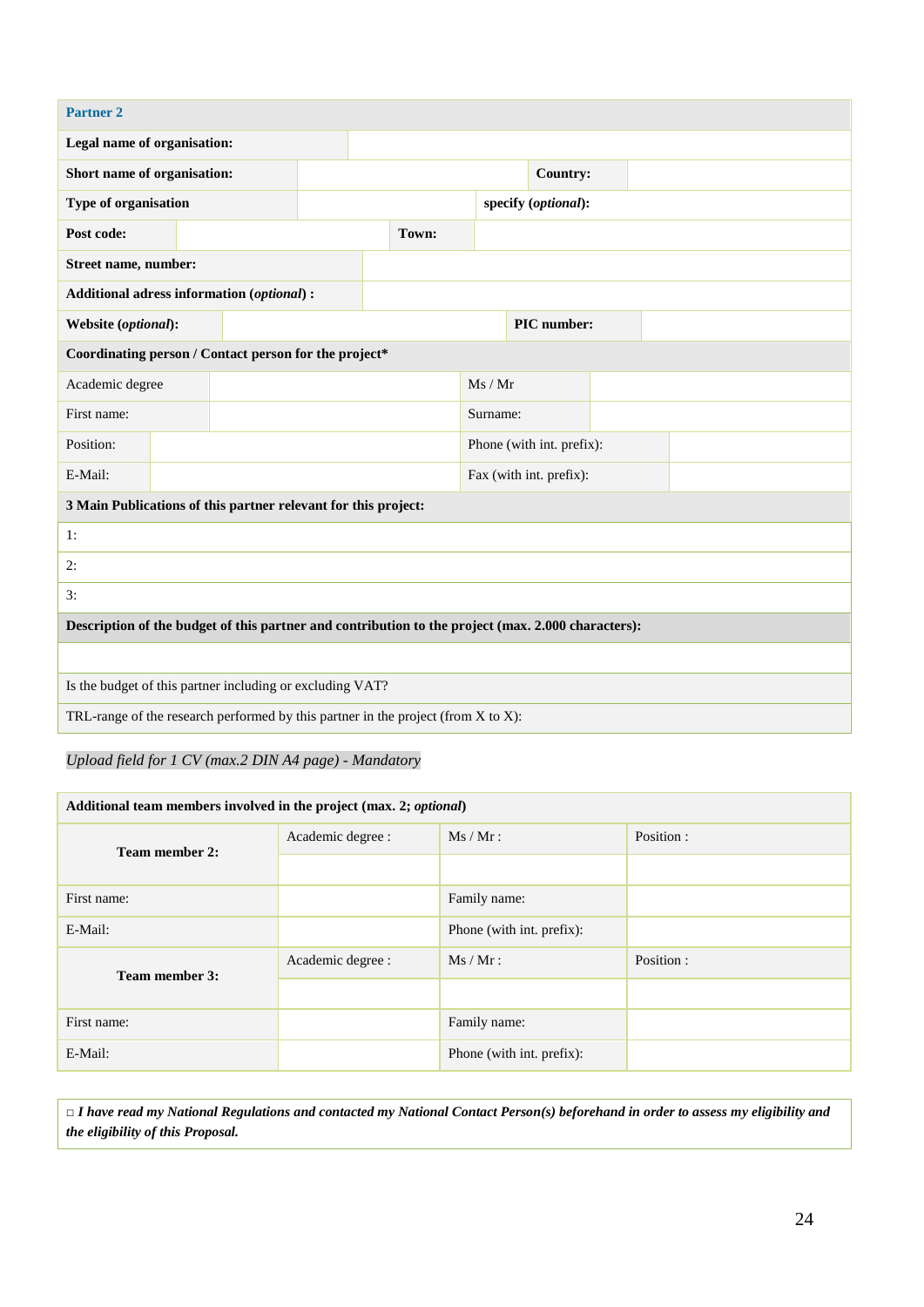| <b>Partner N</b>                                                                                   |  |  |          |  |       |                           |  |                         |  |  |
|----------------------------------------------------------------------------------------------------|--|--|----------|--|-------|---------------------------|--|-------------------------|--|--|
| Legal name of organisation:                                                                        |  |  |          |  |       |                           |  |                         |  |  |
| Short name of organisation:                                                                        |  |  |          |  |       |                           |  | Country:                |  |  |
| Type of organisation                                                                               |  |  |          |  |       |                           |  | specify (optional):     |  |  |
| Post code:                                                                                         |  |  |          |  | Town: |                           |  |                         |  |  |
| Street name, number:                                                                               |  |  |          |  |       |                           |  |                         |  |  |
| Additional adress information (optional) :                                                         |  |  |          |  |       |                           |  |                         |  |  |
| Website (optional):                                                                                |  |  |          |  |       |                           |  | PIC number:             |  |  |
| Coordinating person / Contact person for the project*                                              |  |  |          |  |       |                           |  |                         |  |  |
| Academic degree                                                                                    |  |  |          |  |       | Ms / Mr                   |  |                         |  |  |
| First name:                                                                                        |  |  | Surname: |  |       |                           |  |                         |  |  |
| Position:                                                                                          |  |  |          |  |       | Phone (with int. prefix): |  |                         |  |  |
| E-Mail:                                                                                            |  |  |          |  |       |                           |  | Fax (with int. prefix): |  |  |
| 3 Main Publications of this partner relevant for this project:                                     |  |  |          |  |       |                           |  |                         |  |  |
| 1:                                                                                                 |  |  |          |  |       |                           |  |                         |  |  |
| 2:                                                                                                 |  |  |          |  |       |                           |  |                         |  |  |
| 3:                                                                                                 |  |  |          |  |       |                           |  |                         |  |  |
| Description of the budget of this partner and contribution to the project (max. 2.000 characters): |  |  |          |  |       |                           |  |                         |  |  |
|                                                                                                    |  |  |          |  |       |                           |  |                         |  |  |
| Is the budget of this partner including or excluding VAT?                                          |  |  |          |  |       |                           |  |                         |  |  |
| TRL-range of the research performed by this partner in the project (from $X$ to $X$ ):             |  |  |          |  |       |                           |  |                         |  |  |

#### *Upload field for 1 CV (max.2 DIN A4 page) - Mandatory*

| Additional team members involved in the project (max. 2; optional) |                   |                           |           |  |  |  |  |  |  |  |
|--------------------------------------------------------------------|-------------------|---------------------------|-----------|--|--|--|--|--|--|--|
| Team member 2:                                                     | Academic degree : | $Ms / Mr$ :               | Position: |  |  |  |  |  |  |  |
|                                                                    |                   |                           |           |  |  |  |  |  |  |  |
| First name:                                                        |                   | Family name:              |           |  |  |  |  |  |  |  |
| E-Mail:                                                            |                   | Phone (with int. prefix): |           |  |  |  |  |  |  |  |
| Team member 3:                                                     | Academic degree : | $Ms / Mr$ :               | Position: |  |  |  |  |  |  |  |
|                                                                    |                   |                           |           |  |  |  |  |  |  |  |
| First name:                                                        |                   | Family name:              |           |  |  |  |  |  |  |  |
| E-Mail:                                                            |                   | Phone (with int. prefix): |           |  |  |  |  |  |  |  |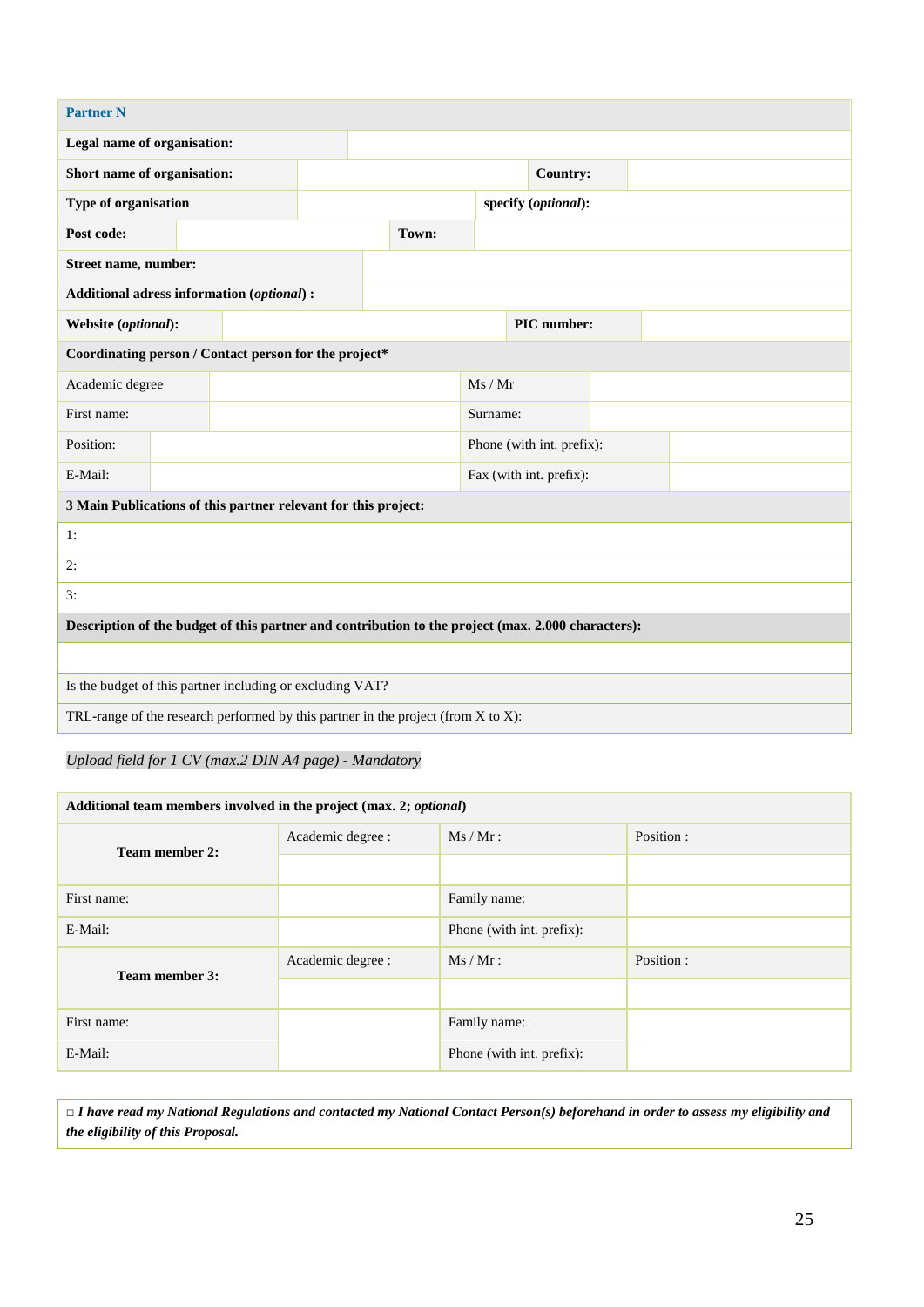## <span id="page-25-1"></span><span id="page-25-0"></span>**Part C - Budget plan**

#### **Enter only digits; integer number in k€ without special nor empty characters**

|                      | Personnel | Travel | Consumables/<br>Equipment | Subcontracts | Other costs | Overhead | <b>Total costs</b><br>$(A)^6$ | Required<br>funding $(B)$ | Own contribution<br>$(-A-B)^7$ |
|----------------------|-----------|--------|---------------------------|--------------|-------------|----------|-------------------------------|---------------------------|--------------------------------|
| Partner 1            |           |        |                           |              |             |          |                               |                           |                                |
| Partner 2            |           |        |                           |              |             |          |                               |                           |                                |
| $\cdots$             |           |        |                           |              |             |          |                               |                           |                                |
| Partner <sub>N</sub> |           |        |                           |              |             |          |                               |                           |                                |

 $\overline{a}$ 

 $6$  Automatically calculated as the sum of the costs amounts entered

<sup>&</sup>lt;sup>7</sup> Automatically calculated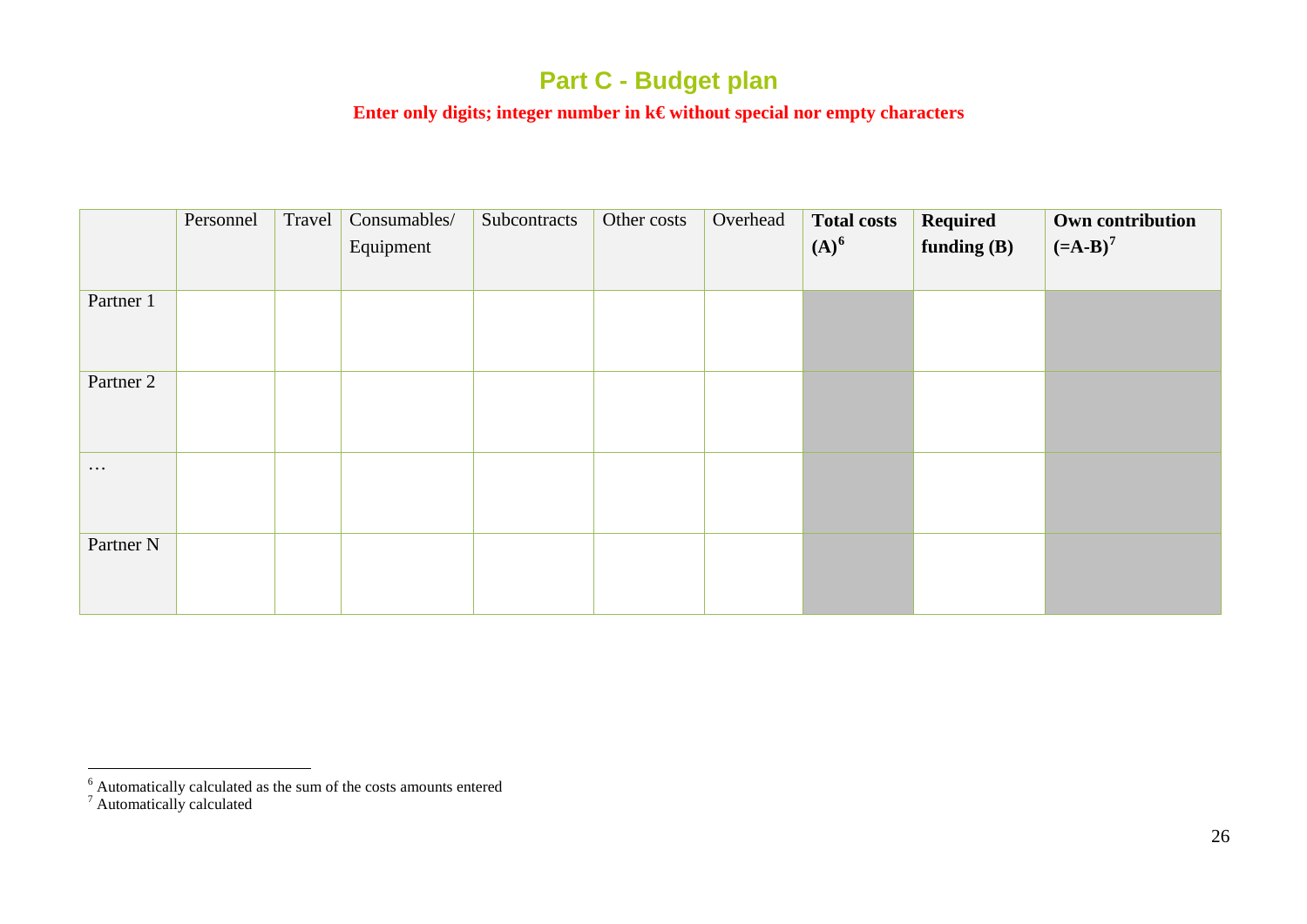## **Part D – Project description**

*(incl. up to 5 "figures" to be uploaded in the submission tool)*

**Project objectives and expected results (max. 1500 characters)**

**Overview of the state-of-the-art of knowledge, scientific and technological project description and innovative characteristics of the project (max. 1500 characters)**

**Justification of th[e Technology Readiness Level \(TRL\)](https://ec.europa.eu/research/participants/portal/desktop/en/support/faqs/faq-2890.html) of the research performed (max. 500 characters)**

The submitted proposal falls under the following TRL(s):

**Expected environmental, societal, commercial and policy impact of the project (max. 1500 characters)**

**Relevance to the Scientific scope and to the objectives of FACCE-JPI (see especially [FACCE-JPI Strategic](http://www.faccejpi.com/Strategic-Research-Agenda)  [Research Agenda,](http://www.faccejpi.com/Strategic-Research-Agenda) Core Theme 2)? (max. 1500 characters)** 

**Integration of primary production and transformation sectors (max. 1500 characters)**

**Resources available in partners' institutions and complementarity of the consortium: infrastructure, competences and other means available to implement the project (max. 1500 characters)**

**Provisional project structure, overview of Work plan and management of the consortium (max. 1500 characters)**

**Communication and valorisation plan, stakeholders' involvement, in particular policy, decision-makers and practitioners (max. 1000 characters)**

### **Part E – List of references**

*(Upload field pdf; mandatory; template provided)*

## **Part F – Declaration of Honour**

*(Upload field pdf; for non-eligible partners; optional; see [annex C](#page-20-0))*

Page 27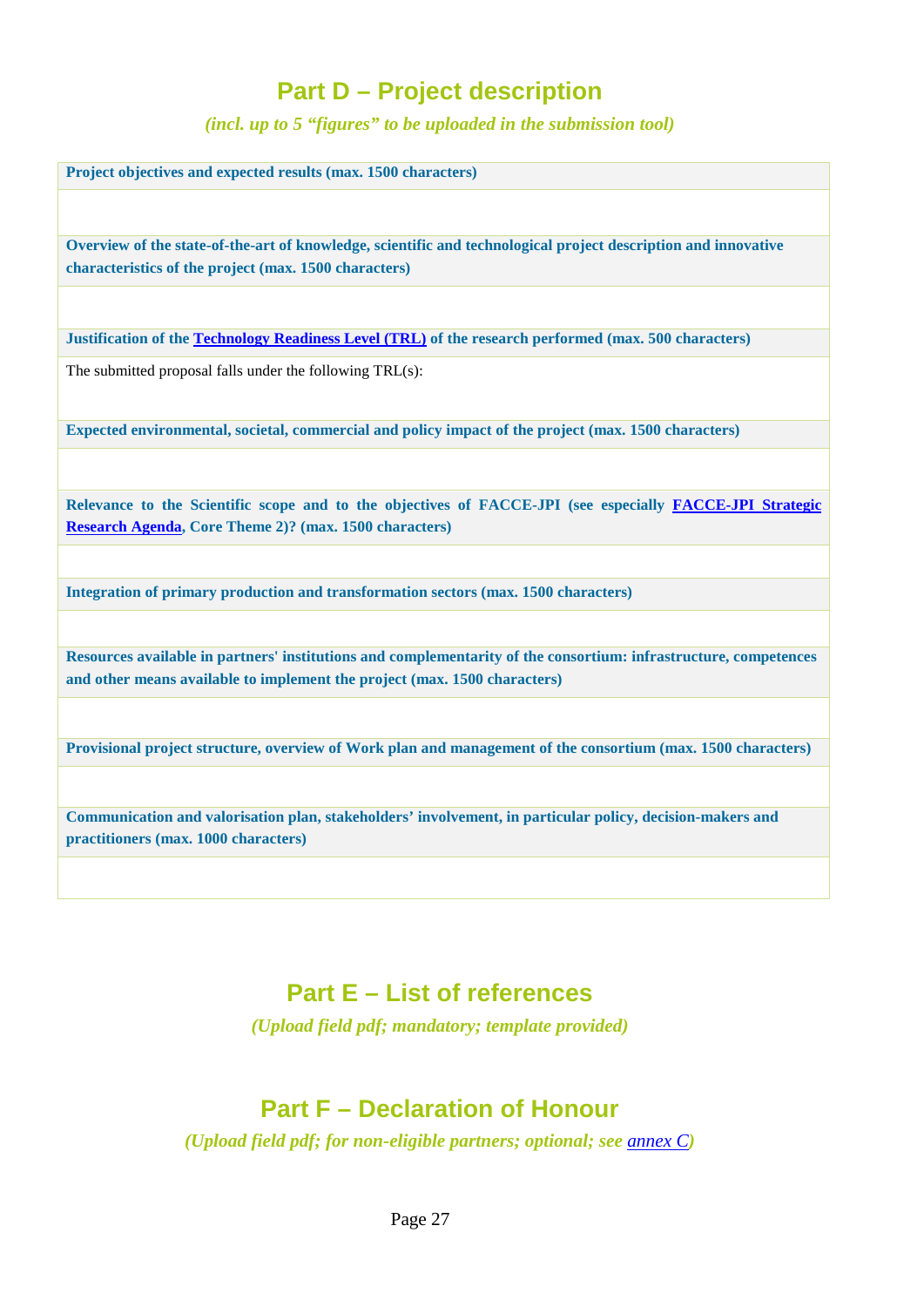### <span id="page-27-0"></span>**D. Full proposal template**

*This template, displaying the content of a full proposal, is provided for information only. It is reminded that the submission must occur online. The exact structure of the full proposals might slightly differ from this template.*

*Please note that some data cannot be changed at the full proposal stage. This is indicated by a \*.*

## **FACCE SURPLUS Call on Sustainable and Resilient agriculture for food and non-food systems**

## **Full proposal**

### **Part A - Summary**

| <b>Project Title*</b>                                                 |          |                                      |                                    |
|-----------------------------------------------------------------------|----------|--------------------------------------|------------------------------------|
| Acronym <sup>*</sup>                                                  |          |                                      |                                    |
| Duration of the project*<br>(max. 36 months)                          |          | <b>Expected Start*</b><br>(dd/mm/yy) | <b>Expected End*</b><br>(dd/mm/yy) |
| <b>Total cost of the project</b><br>$(k\Theta^8)$                     |          |                                      |                                    |
| <b>Total requested funding</b><br>$(k\Theta^9)$                       |          |                                      |                                    |
| <b>Project summary</b><br>Max. 3000 characters                        |          |                                      |                                    |
| Name of (up to) 3 persons<br>which may not evaluate this<br>proposal* | 1.<br>2. |                                      |                                    |
|                                                                       | 3.       |                                      |                                    |

 $\overline{a}$ 

<span id="page-27-1"></span><sup>&</sup>lt;sup>8</sup> The total cost is automatically calculated.

<span id="page-27-2"></span><sup>&</sup>lt;sup>9</sup> The total requested funding is automatically calculated.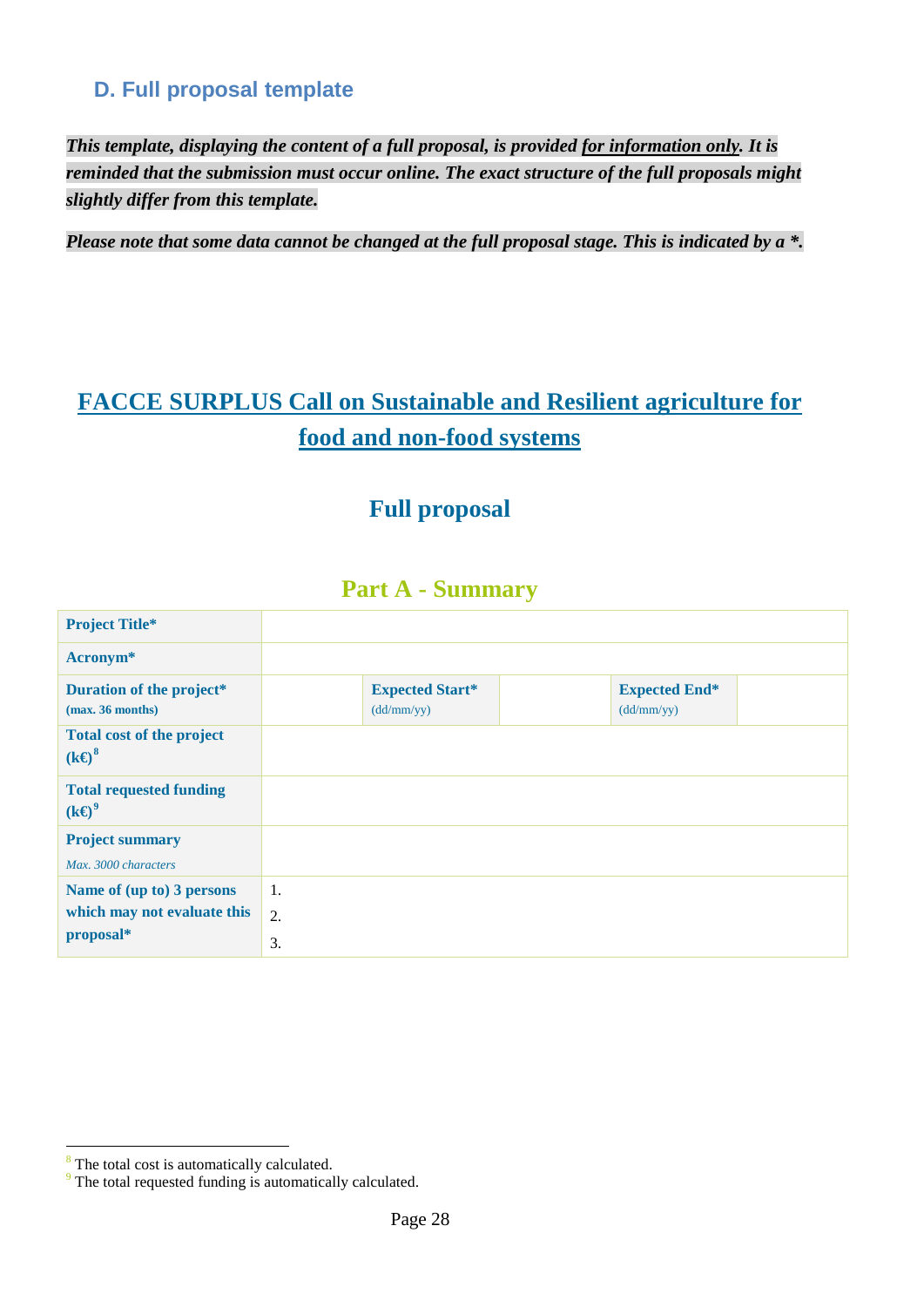## **Part B - Project Consortium**

| <b>Partner 1 = Project coordinator</b>                                                             |       |  |  |  |  |                           |  |                     |  |  |
|----------------------------------------------------------------------------------------------------|-------|--|--|--|--|---------------------------|--|---------------------|--|--|
| Legal name of organisation*:                                                                       |       |  |  |  |  |                           |  |                     |  |  |
| Short name of organisation*:                                                                       |       |  |  |  |  |                           |  | Country*:           |  |  |
| Type of organisation*                                                                              |       |  |  |  |  |                           |  | specify (optional): |  |  |
| Post code:                                                                                         | Town: |  |  |  |  |                           |  |                     |  |  |
| Street name, number:                                                                               |       |  |  |  |  |                           |  |                     |  |  |
| Additional adress information (optional) :                                                         |       |  |  |  |  |                           |  |                     |  |  |
| Website (optional):                                                                                |       |  |  |  |  | PIC number:               |  |                     |  |  |
| Coordinating person / Contact person for the project*                                              |       |  |  |  |  |                           |  |                     |  |  |
| Academic degree                                                                                    |       |  |  |  |  | Ms / Mr                   |  |                     |  |  |
| First name:                                                                                        |       |  |  |  |  | Surname:                  |  |                     |  |  |
| Position:                                                                                          |       |  |  |  |  | Phone (with int. prefix): |  |                     |  |  |
| E-Mail:                                                                                            |       |  |  |  |  | Fax (with int. prefix):   |  |                     |  |  |
| 3 Main Publications of this partner relevant for this project:                                     |       |  |  |  |  |                           |  |                     |  |  |
| 1:                                                                                                 |       |  |  |  |  |                           |  |                     |  |  |
| 2:                                                                                                 |       |  |  |  |  |                           |  |                     |  |  |
| 3:                                                                                                 |       |  |  |  |  |                           |  |                     |  |  |
| Description of the budget of this partner and contribution to the project (max. 2.000 characters): |       |  |  |  |  |                           |  |                     |  |  |
|                                                                                                    |       |  |  |  |  |                           |  |                     |  |  |
| Is the budget of this partner including or excluding VAT*?                                         |       |  |  |  |  |                           |  |                     |  |  |
| TRL-range of the research performed by this partner in the project (from $X$ to $X$ )*:            |       |  |  |  |  |                           |  |                     |  |  |

#### *Upload field for 1 CV (max.2 DIN A4 page) - Mandatory*

| Additional team members involved in the project (max. 2; optional) |                   |                           |            |  |  |  |  |  |
|--------------------------------------------------------------------|-------------------|---------------------------|------------|--|--|--|--|--|
| Team member 2:                                                     | Academic degree : | $Ms / Mr$ :               | Position : |  |  |  |  |  |
|                                                                    |                   |                           |            |  |  |  |  |  |
| First name:                                                        |                   | Family name:              |            |  |  |  |  |  |
| E-Mail:                                                            |                   | Phone (with int. prefix): |            |  |  |  |  |  |
| Team member 3:                                                     | Academic degree : | $Ms / Mr$ :               | Position:  |  |  |  |  |  |
|                                                                    |                   |                           |            |  |  |  |  |  |
| First name:                                                        |                   | Family name:              |            |  |  |  |  |  |
| E-Mail:                                                            |                   | Phone (with int. prefix): |            |  |  |  |  |  |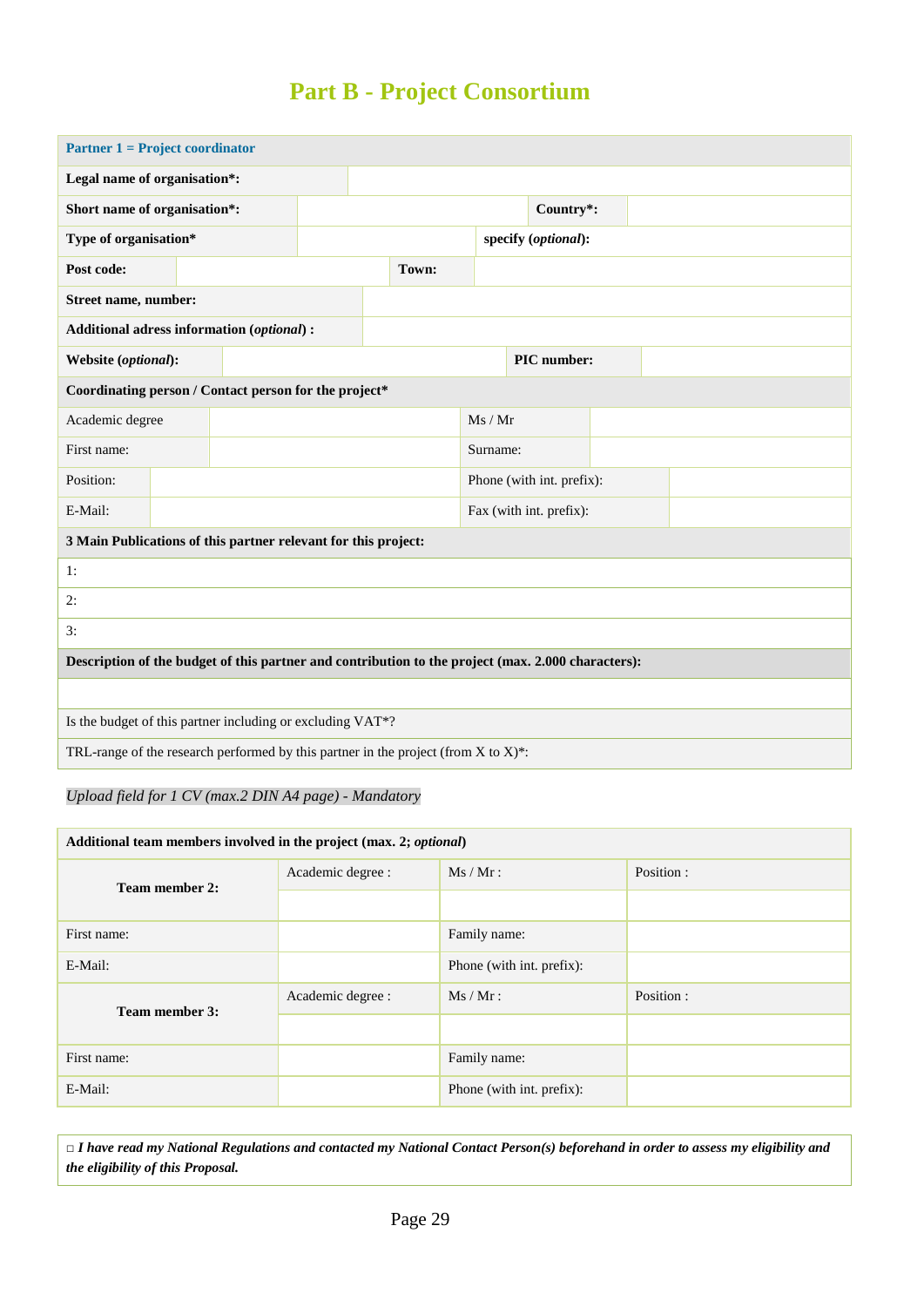| <b>Partner 2</b>                                                                                   |  |       |  |  |          |                           |             |                     |  |  |  |  |  |  |  |
|----------------------------------------------------------------------------------------------------|--|-------|--|--|----------|---------------------------|-------------|---------------------|--|--|--|--|--|--|--|
| Legal name of organisation*:                                                                       |  |       |  |  |          |                           |             |                     |  |  |  |  |  |  |  |
| Short name of organisation*:                                                                       |  |       |  |  |          |                           |             | Country*:           |  |  |  |  |  |  |  |
| Type of organisation*                                                                              |  |       |  |  |          |                           |             | specify (optional): |  |  |  |  |  |  |  |
| Post code:                                                                                         |  | Town: |  |  |          |                           |             |                     |  |  |  |  |  |  |  |
| Street name, number:                                                                               |  |       |  |  |          |                           |             |                     |  |  |  |  |  |  |  |
| Additional adress information (optional) :                                                         |  |       |  |  |          |                           |             |                     |  |  |  |  |  |  |  |
| Website (optional):                                                                                |  |       |  |  |          |                           | PIC number: |                     |  |  |  |  |  |  |  |
| Contact person for the project*                                                                    |  |       |  |  |          |                           |             |                     |  |  |  |  |  |  |  |
| Academic degree                                                                                    |  |       |  |  | Ms / Mr  |                           |             |                     |  |  |  |  |  |  |  |
| First name:                                                                                        |  |       |  |  | Surname: |                           |             |                     |  |  |  |  |  |  |  |
| Position:                                                                                          |  |       |  |  |          | Phone (with int. prefix): |             |                     |  |  |  |  |  |  |  |
| E-Mail:                                                                                            |  |       |  |  |          | Fax (with int. prefix):   |             |                     |  |  |  |  |  |  |  |
| 3 Main Publications of this partner relevant for this project:                                     |  |       |  |  |          |                           |             |                     |  |  |  |  |  |  |  |
| 1:                                                                                                 |  |       |  |  |          |                           |             |                     |  |  |  |  |  |  |  |
| 2:                                                                                                 |  |       |  |  |          |                           |             |                     |  |  |  |  |  |  |  |
| 3:                                                                                                 |  |       |  |  |          |                           |             |                     |  |  |  |  |  |  |  |
| Description of the budget of this partner and contribution to the project (max. 2.000 characters): |  |       |  |  |          |                           |             |                     |  |  |  |  |  |  |  |
|                                                                                                    |  |       |  |  |          |                           |             |                     |  |  |  |  |  |  |  |
| Is the budget of this partner including or excluding VAT*?                                         |  |       |  |  |          |                           |             |                     |  |  |  |  |  |  |  |
| TRL-range of the research performed by this partner in the project (from $X$ to $X$ )*:            |  |       |  |  |          |                           |             |                     |  |  |  |  |  |  |  |

#### *Upload field for 1 CV (max.2 DIN A4 page) - Mandatory*

| Additional team members involved in the project (max. 2; optional) |                                  |                           |           |  |  |  |  |  |
|--------------------------------------------------------------------|----------------------------------|---------------------------|-----------|--|--|--|--|--|
| Team member 2:                                                     | $Ms / Mr$ :<br>Academic degree : |                           | Position: |  |  |  |  |  |
|                                                                    |                                  |                           |           |  |  |  |  |  |
| First name:                                                        |                                  | Family name:              |           |  |  |  |  |  |
| E-Mail:                                                            |                                  | Phone (with int. prefix): |           |  |  |  |  |  |
| Team member 3:                                                     | Academic degree :                | $Ms / Mr$ :               | Position: |  |  |  |  |  |
|                                                                    |                                  |                           |           |  |  |  |  |  |
| First name:                                                        |                                  | Family name:              |           |  |  |  |  |  |
| E-Mail:                                                            |                                  | Phone (with int. prefix): |           |  |  |  |  |  |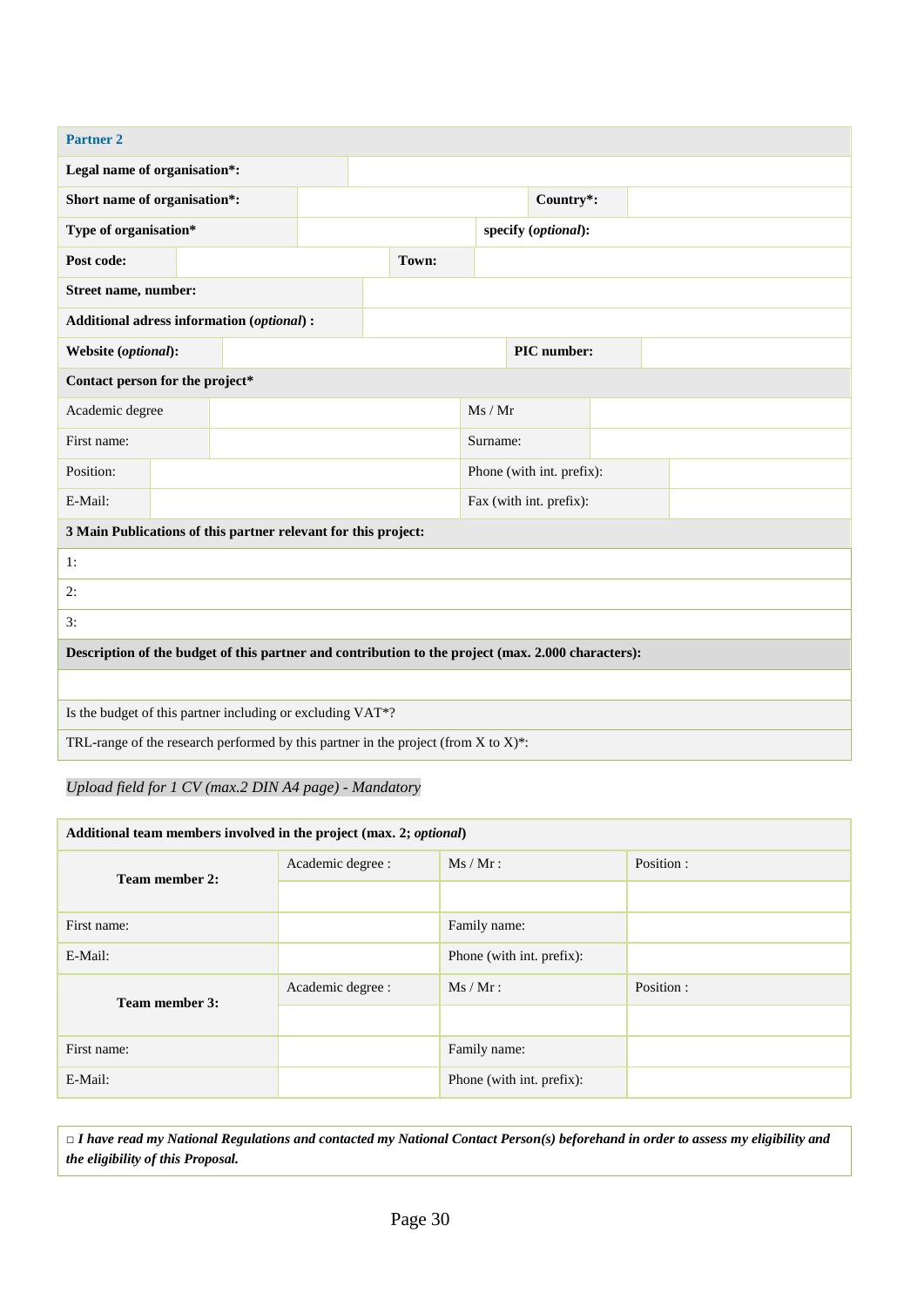| <b>Partner N</b>                                                                                   |                                                            |  |  |       |          |                           |  |                     |  |  |  |
|----------------------------------------------------------------------------------------------------|------------------------------------------------------------|--|--|-------|----------|---------------------------|--|---------------------|--|--|--|
| Legal name of organisation*:                                                                       |                                                            |  |  |       |          |                           |  |                     |  |  |  |
| Short name of organisation*:                                                                       |                                                            |  |  |       |          |                           |  | Country*:           |  |  |  |
| Type of organisation*                                                                              |                                                            |  |  |       |          |                           |  | specify (optional): |  |  |  |
| Post code:                                                                                         |                                                            |  |  | Town: |          |                           |  |                     |  |  |  |
| Street name, number:                                                                               |                                                            |  |  |       |          |                           |  |                     |  |  |  |
| Additional adress information (optional) :                                                         |                                                            |  |  |       |          |                           |  |                     |  |  |  |
| Website (optional):                                                                                |                                                            |  |  |       |          | PIC number:               |  |                     |  |  |  |
| Contact person for the project*                                                                    |                                                            |  |  |       |          |                           |  |                     |  |  |  |
| Academic degree                                                                                    |                                                            |  |  |       |          | Ms / Mr                   |  |                     |  |  |  |
| First name:                                                                                        |                                                            |  |  |       | Surname: |                           |  |                     |  |  |  |
| Position:                                                                                          |                                                            |  |  |       |          | Phone (with int. prefix): |  |                     |  |  |  |
| E-Mail:                                                                                            |                                                            |  |  |       |          | Fax (with int. prefix):   |  |                     |  |  |  |
| 3 Main Publications of this partner relevant for this project:                                     |                                                            |  |  |       |          |                           |  |                     |  |  |  |
| 1:                                                                                                 |                                                            |  |  |       |          |                           |  |                     |  |  |  |
| 2:                                                                                                 |                                                            |  |  |       |          |                           |  |                     |  |  |  |
| 3:                                                                                                 |                                                            |  |  |       |          |                           |  |                     |  |  |  |
| Description of the budget of this partner and contribution to the project (max. 2.000 characters): |                                                            |  |  |       |          |                           |  |                     |  |  |  |
|                                                                                                    |                                                            |  |  |       |          |                           |  |                     |  |  |  |
|                                                                                                    | Is the budget of this partner including or excluding VAT*? |  |  |       |          |                           |  |                     |  |  |  |
| TRL-range of the research performed by this partner in the project (from $X$ to $X$ )*:            |                                                            |  |  |       |          |                           |  |                     |  |  |  |

*Upload field for 1 CV (max.2 DIN A4 page) - Mandatory*

| Additional team members involved in the project (max. 2; optional) |                   |                           |            |  |  |  |  |  |
|--------------------------------------------------------------------|-------------------|---------------------------|------------|--|--|--|--|--|
| Team member 2:                                                     | Academic degree : | $Ms / Mr$ :               | Position : |  |  |  |  |  |
|                                                                    |                   |                           |            |  |  |  |  |  |
| First name:                                                        |                   | Family name:              |            |  |  |  |  |  |
| E-Mail:                                                            |                   | Phone (with int. prefix): |            |  |  |  |  |  |
| Team member 3:                                                     | Academic degree : | $Ms / Mr$ :               | Position:  |  |  |  |  |  |
|                                                                    |                   |                           |            |  |  |  |  |  |
| First name:                                                        |                   | Family name:              |            |  |  |  |  |  |
| E-Mail:                                                            |                   | Phone (with int. prefix): |            |  |  |  |  |  |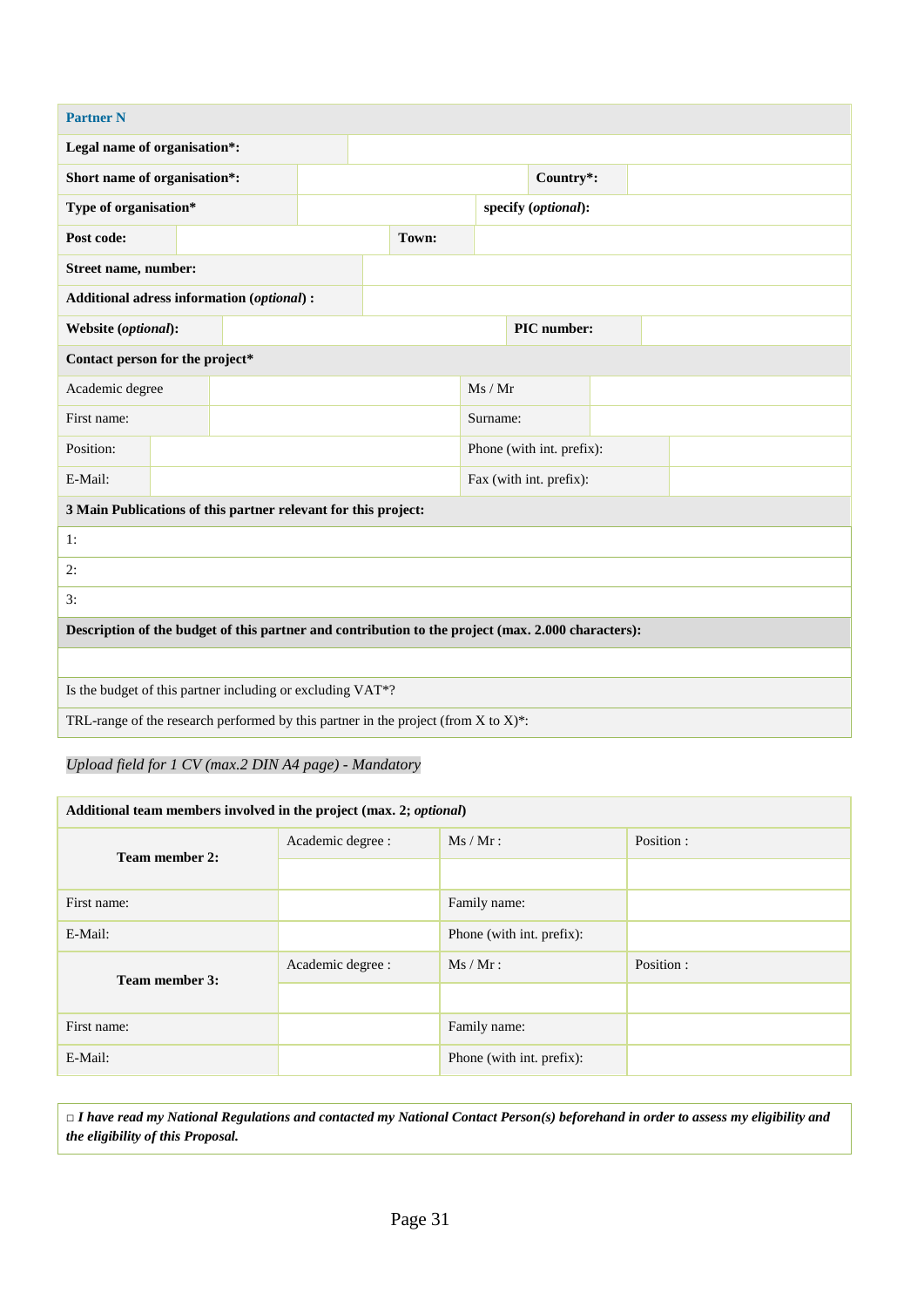## <span id="page-31-1"></span><span id="page-31-0"></span>**Part C - Budget plan**

#### **Enter only digits; integer number in k€ without special nor empty characters**

|                      | Personnel | Travel | Consumables/<br>Equipment | Subcontracts | Other costs | Overhead | <b>Total costs</b><br>$(A)^{10}$ | Required<br>funding* $(B)$ | Own contribution<br>$(=A-B)^{11}$ |
|----------------------|-----------|--------|---------------------------|--------------|-------------|----------|----------------------------------|----------------------------|-----------------------------------|
| Partner 1            |           |        |                           |              |             |          |                                  |                            |                                   |
| Partner 2            |           |        |                           |              |             |          |                                  |                            |                                   |
| $\cdots$             |           |        |                           |              |             |          |                                  |                            |                                   |
| Partner <sub>N</sub> |           |        |                           |              |             |          |                                  |                            |                                   |

 $\overline{a}$ 

 $10^{10}$  Automatically calculated as the sum of the costs amounts entered  $11$  Automatically calculated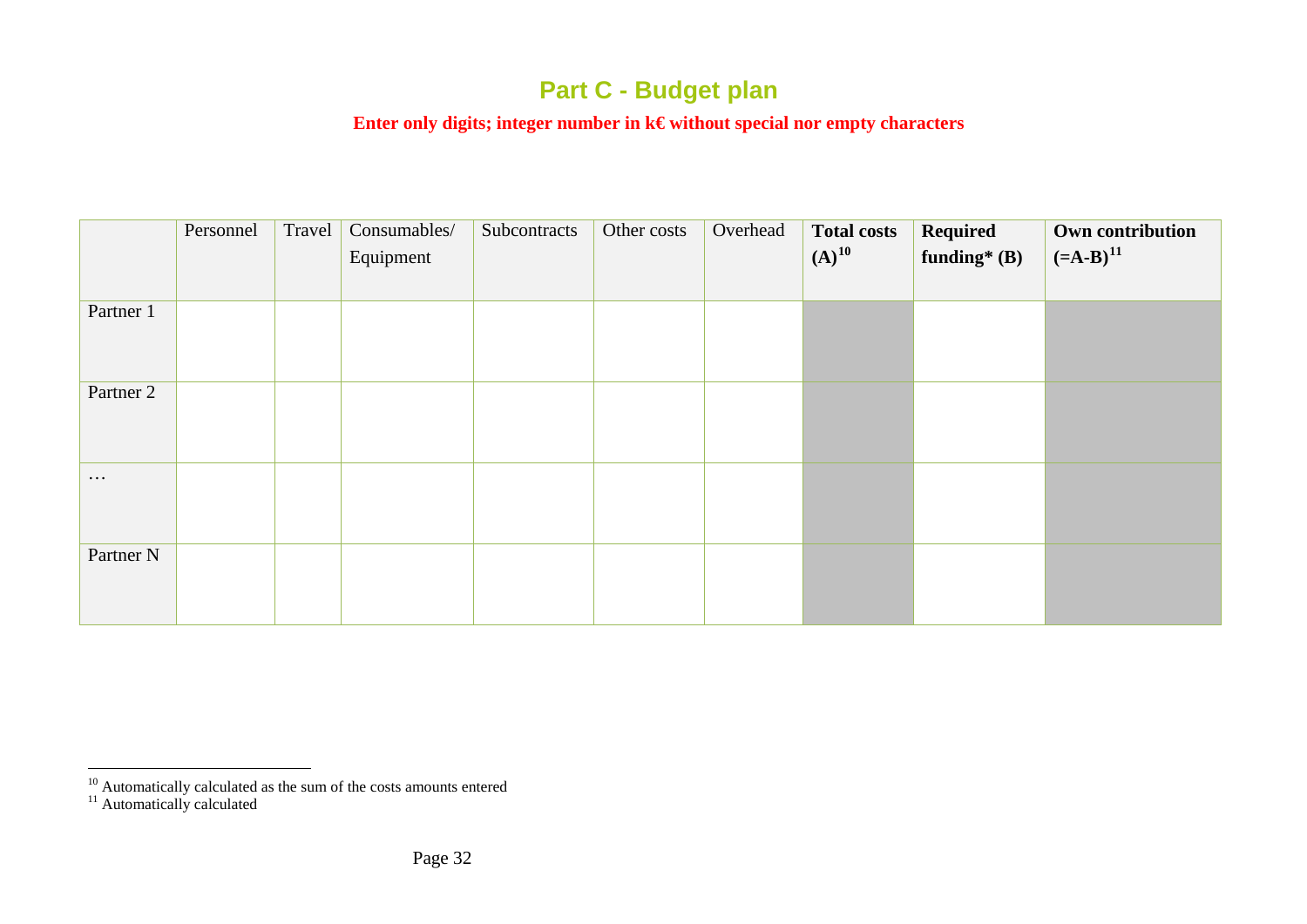## **Part D - Project Description**

*(incl. up to 10 "figures")*

**Project objectives and expected results (max. 4500 characters)**

**Overview of the state-of-the-art of knowledge, scientific and technological project description and innovative characteristics of the project (max. 4500 characters)**

**Justification of th[e Technology Readiness Level \(TRL\)](https://ec.europa.eu/research/participants/portal/desktop/en/support/faqs/faq-2890.html) of the research performed (max. 1500 characters)**

The submitted proposal falls under the following TRL(s):

**Expected environmental, societal, commercial and policy impact of the project (max. 4500 characters)**

**Relevance to the Scientific scope and to the objectives of FACCE-JPI (see especially [FACCE-JPI Strategic](http://www.faccejpi.com/Strategic-Research-Agenda)  [Research Agenda,](http://www.faccejpi.com/Strategic-Research-Agenda) Core Theme 2)? (max. 4500 characters)** 

**Integration of primary production and transformation sectors (max. 4500 characters)**

**Resources available in partners' institutions and complementarity of the consortium: infrastructure, competences and other means available to implement the project (max. 4500 characters)**

**Provisional project structure, overview of Work plan and management of the consortium (max. 4500 characters)**

**Communication and valorisation plan, stakeholders' involvement, in particular policy, decision-makers and practitioners (max. 3000 characters)**

### **Part E – List of references**

*(Upload field pdf; mandatory; template provided)*

## **Part F – Declaration of Honour**

*(Upload field pdf; for non-eligible partners; optional; see [annex C](#page-20-0))*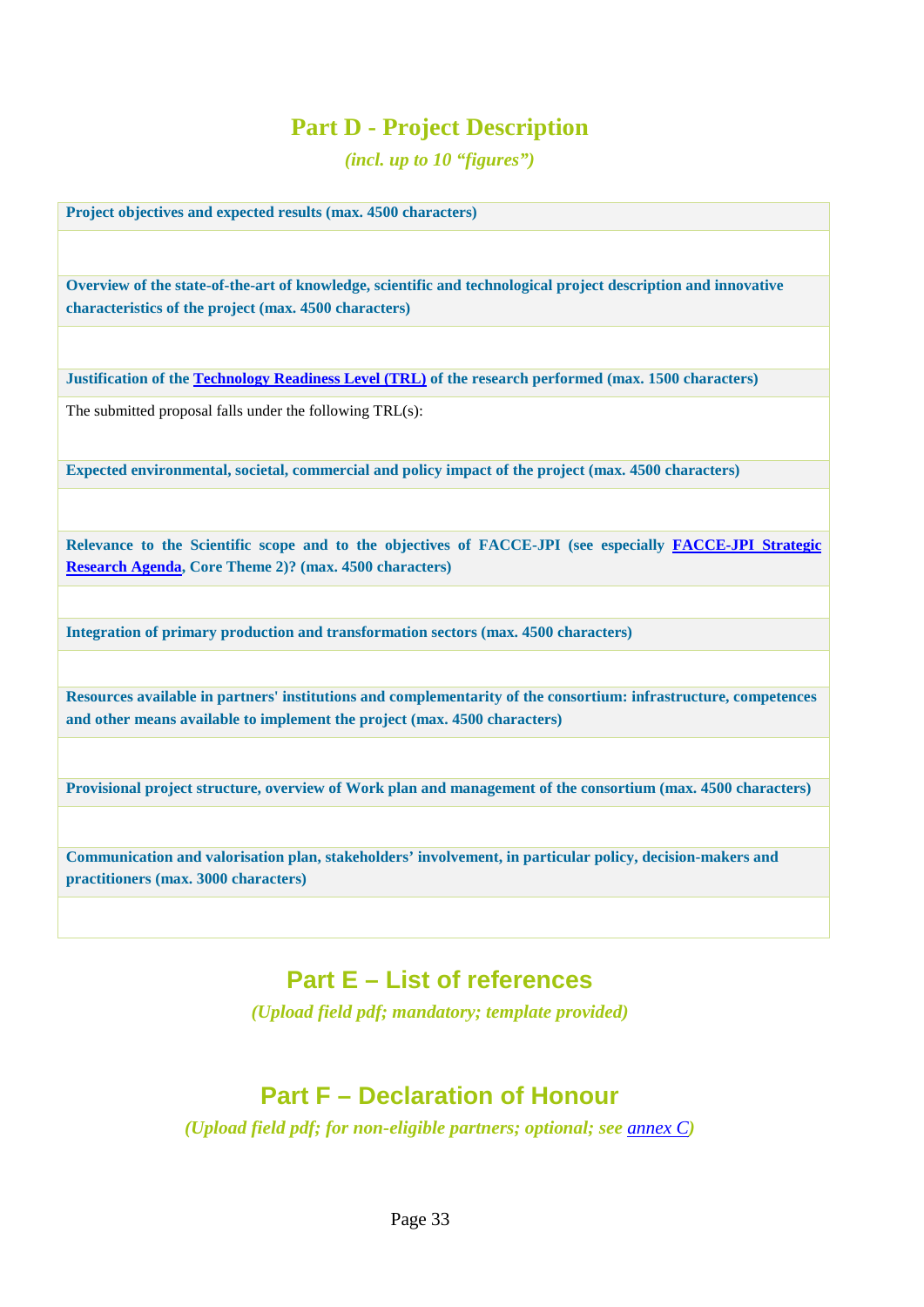## **Part G - Work Packages**

*Max. 8 Work Packages; max. 15 pages*

| <b>WPN</b>                                                                                       |  | Name of WP                                                                               |  |  | <b>Start Month:</b> |  | <b>End Month:</b> |  |  |
|--------------------------------------------------------------------------------------------------|--|------------------------------------------------------------------------------------------|--|--|---------------------|--|-------------------|--|--|
| Partner                                                                                          |  |                                                                                          |  |  |                     |  |                   |  |  |
| Person-Months                                                                                    |  |                                                                                          |  |  |                     |  |                   |  |  |
| Aim of the WP (brief description of the objectives and interrelations with other WPs; max. 1 000 |  |                                                                                          |  |  |                     |  |                   |  |  |
| characters):                                                                                     |  |                                                                                          |  |  |                     |  |                   |  |  |
| Description of the tasks (clearly state who is doing what within the tasks description):         |  |                                                                                          |  |  |                     |  |                   |  |  |
| <b>Task 1.1:</b> Title (Task leader, partners involved) - Duration : Month xy – Month yz         |  |                                                                                          |  |  |                     |  |                   |  |  |
| Task description                                                                                 |  |                                                                                          |  |  |                     |  |                   |  |  |
|                                                                                                  |  |                                                                                          |  |  |                     |  |                   |  |  |
|                                                                                                  |  | <b>Task 1.2:</b> Title (Task leader, partners involved) - Duration : Month xy – Month yz |  |  |                     |  |                   |  |  |
| Task description                                                                                 |  |                                                                                          |  |  |                     |  |                   |  |  |
|                                                                                                  |  |                                                                                          |  |  |                     |  |                   |  |  |
|                                                                                                  |  |                                                                                          |  |  |                     |  |                   |  |  |
|                                                                                                  |  |                                                                                          |  |  |                     |  |                   |  |  |
| <b>Deliverables:</b>                                                                             |  |                                                                                          |  |  |                     |  |                   |  |  |
|                                                                                                  |  |                                                                                          |  |  |                     |  |                   |  |  |
| D1.1: Title (Month of delivery)                                                                  |  |                                                                                          |  |  |                     |  |                   |  |  |
| Description                                                                                      |  |                                                                                          |  |  |                     |  |                   |  |  |
| D1.2: Title (Month of delivery)                                                                  |  |                                                                                          |  |  |                     |  |                   |  |  |
| Description                                                                                      |  |                                                                                          |  |  |                     |  |                   |  |  |
|                                                                                                  |  |                                                                                          |  |  |                     |  |                   |  |  |
|                                                                                                  |  |                                                                                          |  |  |                     |  |                   |  |  |
| <b>Milestones:</b>                                                                               |  |                                                                                          |  |  |                     |  |                   |  |  |
| M1.1: Title (Month of delivery)                                                                  |  |                                                                                          |  |  |                     |  |                   |  |  |
| Description                                                                                      |  |                                                                                          |  |  |                     |  |                   |  |  |
|                                                                                                  |  |                                                                                          |  |  |                     |  |                   |  |  |
| M1.2: Title (Month of delivery)                                                                  |  |                                                                                          |  |  |                     |  |                   |  |  |
| Description                                                                                      |  |                                                                                          |  |  |                     |  |                   |  |  |
|                                                                                                  |  |                                                                                          |  |  |                     |  |                   |  |  |
|                                                                                                  |  |                                                                                          |  |  |                     |  |                   |  |  |
|                                                                                                  |  |                                                                                          |  |  |                     |  |                   |  |  |
| Risks and contingency (explain the main risks which could jeopardize the planned work in this    |  |                                                                                          |  |  |                     |  |                   |  |  |
| WP, especially the completion of deliverables, and your plans to overcome them/adapt the work    |  |                                                                                          |  |  |                     |  |                   |  |  |
| plan):                                                                                           |  |                                                                                          |  |  |                     |  |                   |  |  |
|                                                                                                  |  |                                                                                          |  |  |                     |  |                   |  |  |

…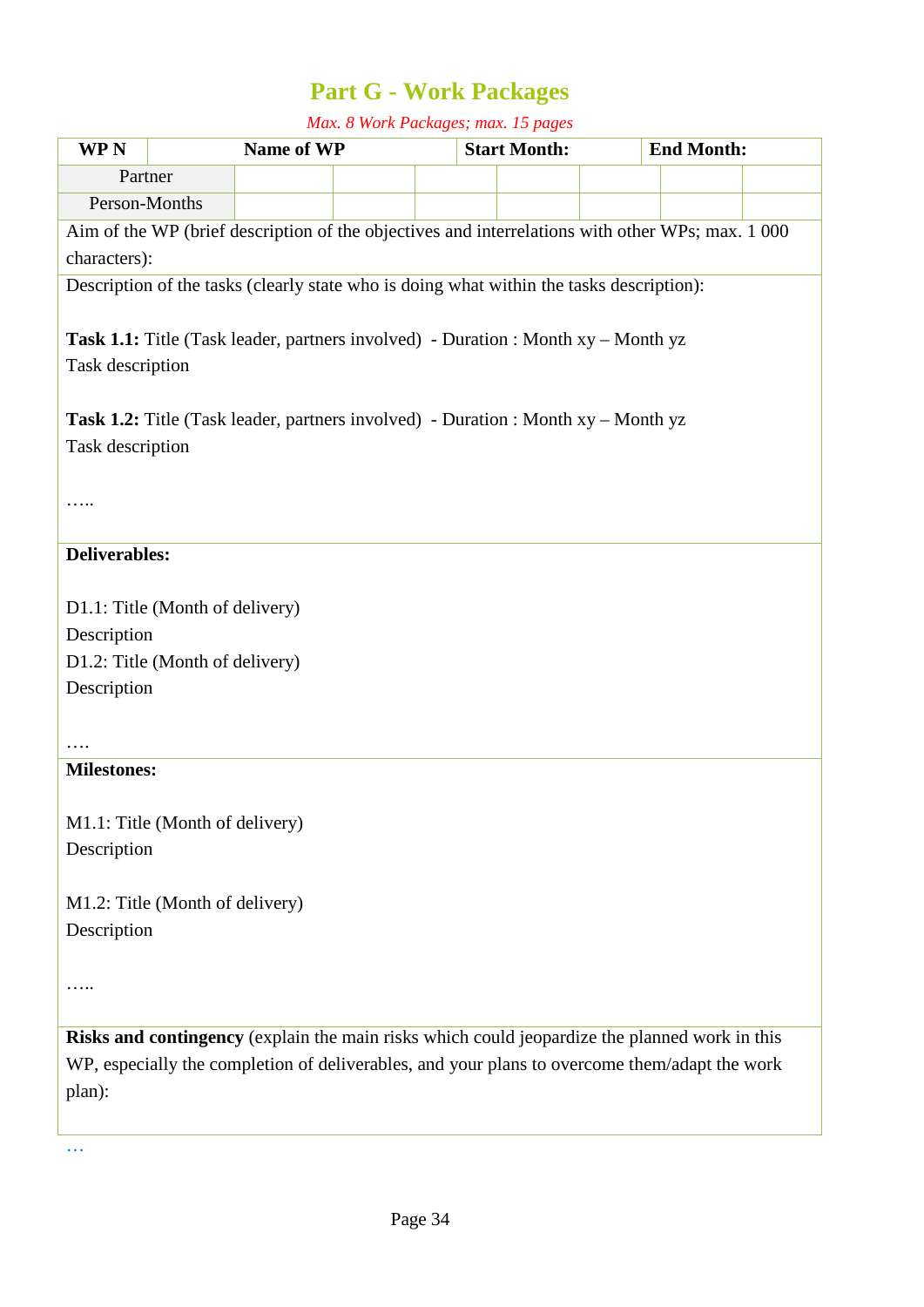### <span id="page-34-0"></span>**E. National Regulations**

## **Belgium (Flanders) - VLAIO**



#### **Participating organisation**:

- Agentschap Innoveren & ondernemen (Flanders Innovation and Entrepreneurship (500 000 euro in agricultural program and 500 000 euro in company funding program )

#### **National Contact Person(s)**:

- Marianne Claessens, scientific advisor, phone : +32 2 432 42 09 e-mail : [marianne.claessens@vlaio.be](mailto:marianne.claessens@vlaio.be)
- Elsie Declercq, scientific advisor Phone : +32 2 432 42 78 e-mail : [elsie.declercq@vlaio.be](mailto:elsie.declercq@vlaio.be)

#### **Name of & link to the funding programmes**:

- industrial development projects : [https://www.vlaio.be/nl/subsidies](https://www.vlaio.be/nl/subsidies-financiering/ontwikkelingsproject)[financiering/ontwikkelingsproject](https://www.vlaio.be/nl/subsidies-financiering/ontwikkelingsproject)
- industrial research projects : [https://www.vlaio.be/nl/subsidies](https://www.vlaio.be/nl/subsidies-financiering/onderzoeksproject)[financiering/onderzoeksproject](https://www.vlaio.be/nl/subsidies-financiering/onderzoeksproject)
- Agricultural programme <http://www.iwt.be/subsidies/LA-trajecten>

#### **Minimum and/or maximum project duration**:

Industrial programme : projects may last from 6 to 24 months Agricultural programme : projects may last from 12 to 36 months

#### **Minimum and/or maximum funding per project**:

The minimum and maximum funding per project follows the national rules of the funding scheme (a minimum budget of 50 000 euro will be mandatory, maximum funding is 250 000 euro for the agricultural programme and 500 000 euro for the industrial programmes). The funding percentage follows national rules of funding scheme : The maximum funding percentage for the agricultural programme is 90%, for industrial projects it is 25 – 60 % depending on the size of the enterprise and on the TRL level.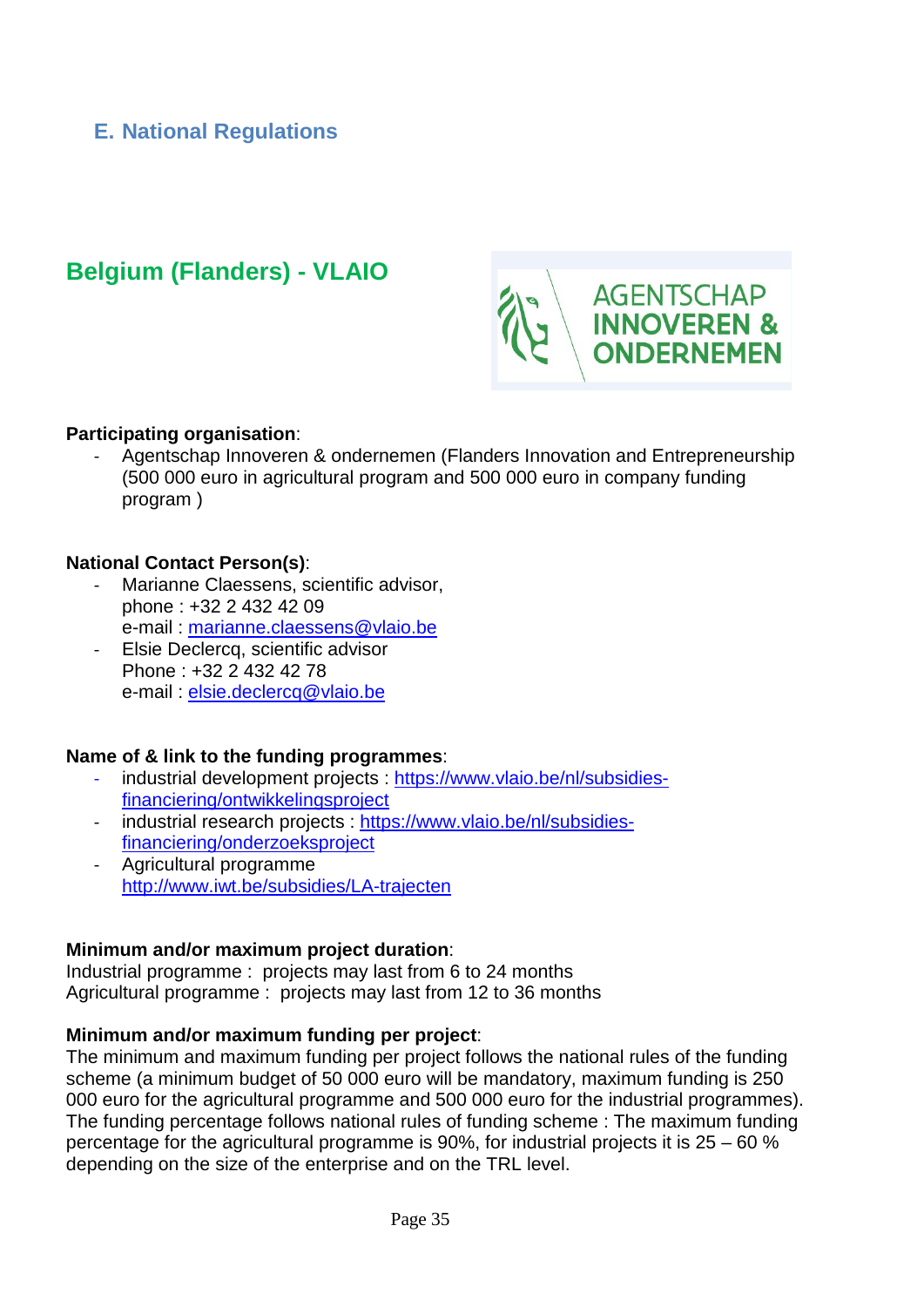### **Who can be eligible for funding (incl. industry participation)?**

For the agricultural programme only Flemish centres for agricultural research (praktijkcentra), universities and university colleges (hogescholen) and research institutes that are recognized as eligible (as ILVO, VITO, …) are eligible. Each project needs a solid base of partnership from the bio-economy sector (represented by a user comité) that is responsible for the cofinancing of the project.

For the industrial research programme the eligible partners are Flemish enterprises (with legal entity in Flanders), minimum 1 Flemish enterprise needs to apply for funding. Enterprises can involve scientific partners and subcontractors in the project.

#### **National priorities:**

No priorities as long as the projects fit in the program (no thematic restrictions). Focus on multi-actor approach in integrated projects, focus on economic benefits for involved Flemish companies.

#### **Application for funding via Agentschap Innoveren en Ondernemen:**

VLAIO provides information on the VLAIO website for applicants with additional templates to be completed. Those templates are mandatory to check the national eligibility and must be sent to the Agentschap Innoveren en Ondernemen on the date of deadline of the preproposals. We kindly ask the applicants to apply for a meeting with the Agentschap Innoveren en Ondernemen ultimately 2 weeks before the deadline to check the eligibility aspects.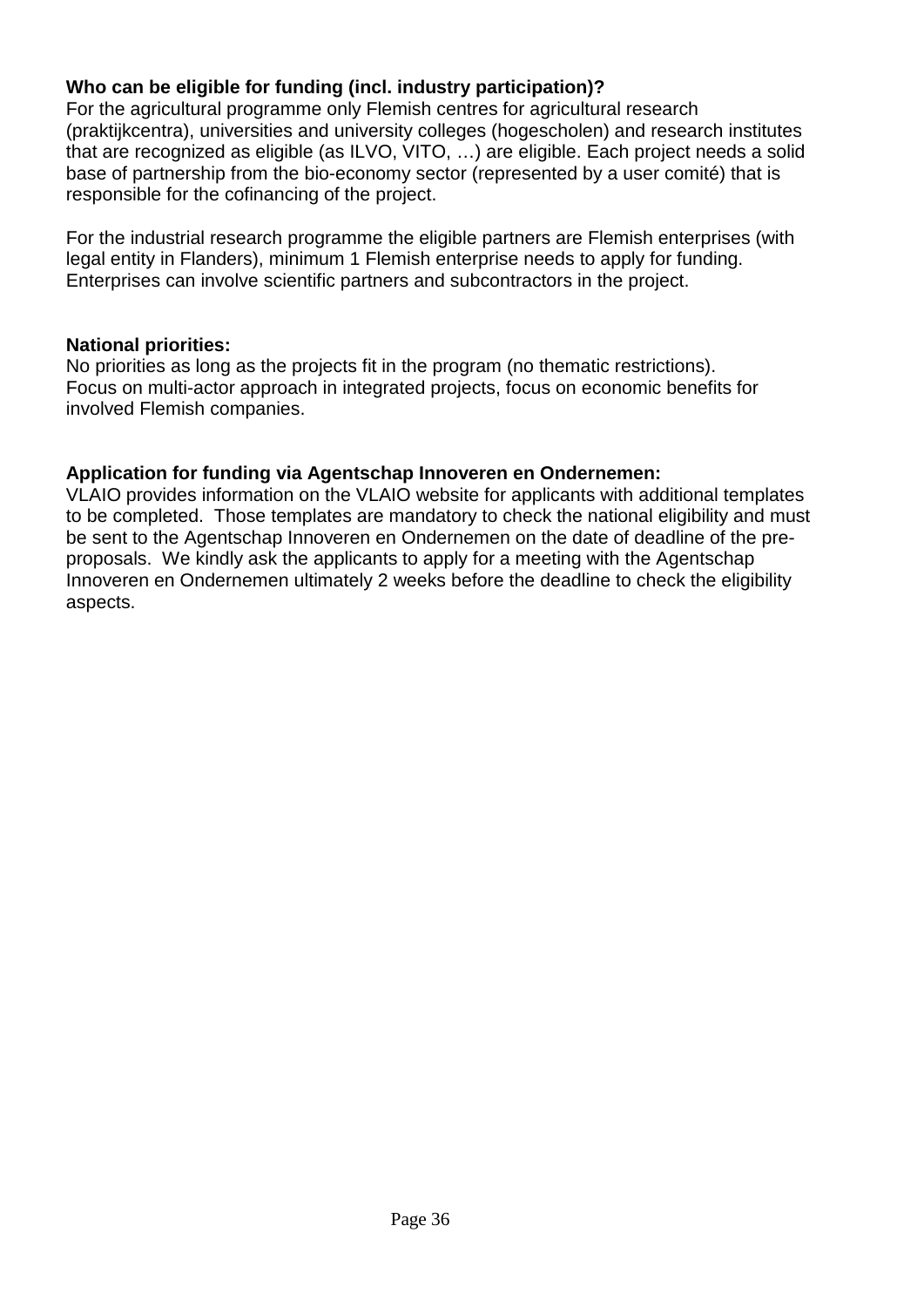

**Participating organisation(s)**: Research Foundation - Flanders (FWO) - €200.000

#### **National Contact Person(s)**:

- Alain Deleener, Policy Advisor Strategic Research Programmes, FWO, +32 2 550 15 95, [eranet@fwo.be](mailto:eranet@fwo.be)
- Toon Monbaliu, Advisor Research Affairs, FWO, +32 5 550 15 70, [eranet@fwo.be](mailto:eranet@fwo.be)

#### **Name of & link to the funding programmes**:

- European Programmes; ERANET: [http://www.fwo.be/en/fellowships](http://www.fwo.be/en/fellowships-funding/european-programmes/era-net/)[funding/european-programmes/era-net/](http://www.fwo.be/en/fellowships-funding/european-programmes/era-net/)
- Research Projects regulations apply: [http://www.fwo.be/en/fellowships](http://www.fwo.be/en/fellowships-funding/research-projects/research-project/regulations-for-research-projects/)[funding/research-projects/research-project/regulations-for-research-projects/](http://www.fwo.be/en/fellowships-funding/research-projects/research-project/regulations-for-research-projects/)

#### **Minimum and/or maximum project duration**:

Max. 36 months

#### **Minimum and/or maximum funding per project**:

Max. € 200.000

#### **Who can be eligible for funding (incl. industry participation)?**

#### **!Only consortia with min. 3 partners are eligible to FWO!**

[Art. 9 of the FWO-regulations on](http://www.fwo.be/en/fellowships-funding/research-projects/research-project/regulations-for-research-projects/) the regular research projects is applicable. In this article is stated who can apply as **supervisor or co-supervisor** for a research project.

Only 1x  $\epsilon$ 200.000 can be applied for per consortium. Should multiple Flemish institutions apply for FWO-funding within the same consortium, this max. applicable amount has to be divided accordingly. Besides, a researcher can participate in maximum 2 projects/consortia per call, [conform art. 5 of the research project regulation.](https://www.fwo.be/nl/mandaten-financiering/onderzoeksprojecten/onderzoeksproject/reglement-inzake-de-onderzoeksprojecten/)

#### **National priorities:**

The FWO only funds **fundamental research** in this call. There are no thematic restrictions.

#### **Eligible costs:**

Funding money can be used for staff, consumables (incl. travel) and infrastructure. Overhead is not an eligible cost. Notwithstanding, FWO pays the host institutions of a project 6% overhead on top of the funding amount.

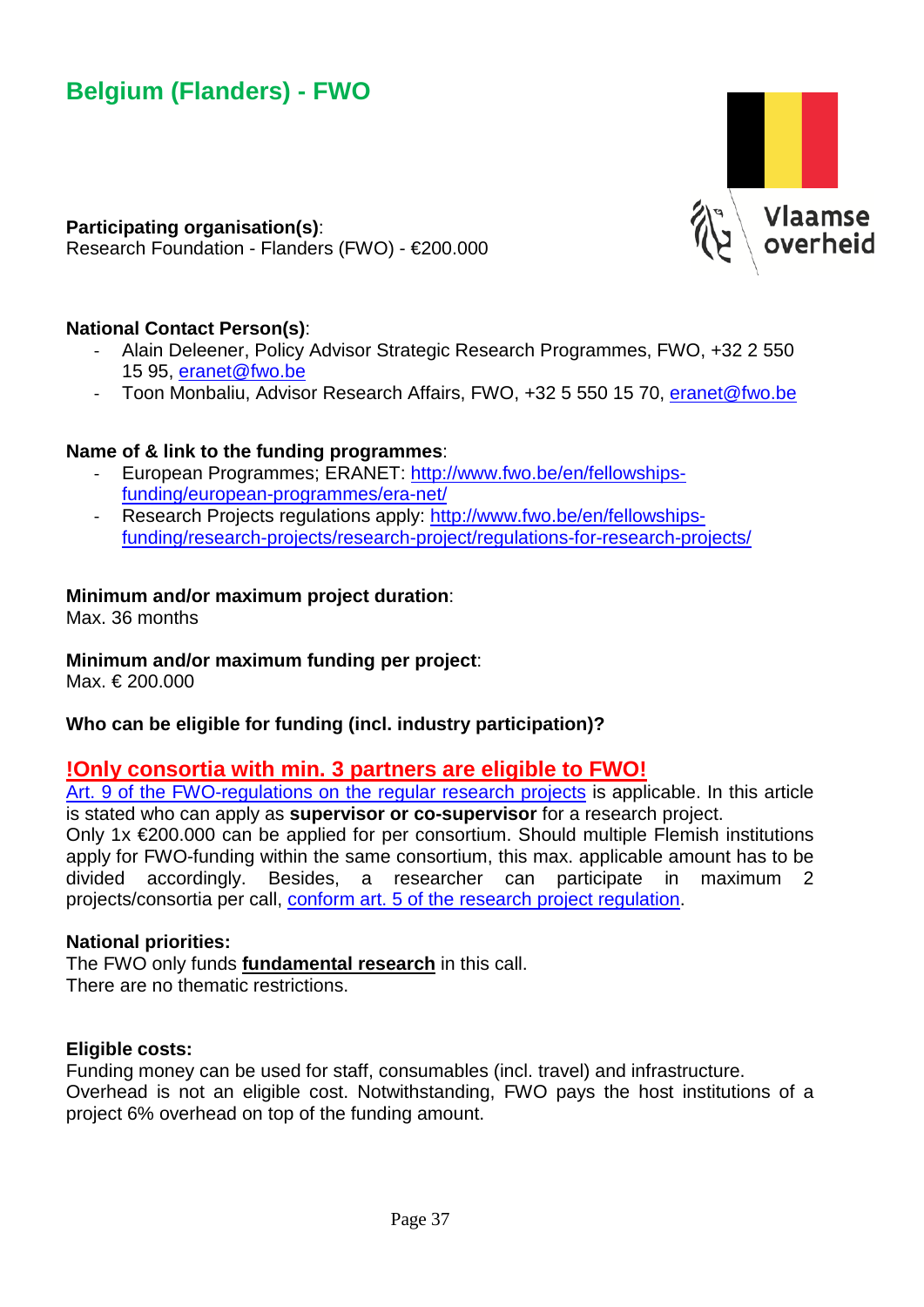## **Belgium (French-speaking Community)**



#### **Participating organisation**:

Fonds de la Recherche Scientifique – FNRS (F.R.S.-FNRS)

#### **National Contact Person(s)**:

- Florence Quist, [florence.quist@frs-fnrs.be,](mailto:florence.quist@frs-fnrs.be) +32 2 504 93 51
- Joël Groeneveld, [joel.groeneveld@frs-fnrs.be,](mailto:joel.groeneveld@frs-fnrs.be) +32 2 504 92 70

#### **Name of & link to the funding programmes**:

PINT-MULTI:<http://www.ncp.fnrs.be/index.php/appels/era-nets>

#### **Minimum and/or maximum project duration**:

36 months

#### **Minimum and/or maximum funding per project**:

Maximum funding per project is 200.000 EUR.

#### **Who can be eligible for funding (incl. industry participation)?**

- Basic research (low Technology Readiness Level) carried out in a research institution from the "Fédération Wallonie-Bruxelles"
- The FNRS will not fund industrial partners or any activity related to the private sector.

"Overhead" is not an eligible cost. If the project is selected for funding, these costs will be subject to a separate agreement between the institution of the beneficiary and the F.R.S.- FNRS. General rules and regulations of FNRS apply: [www.frs-fnrs.be](http://www.frs-fnrs.be/)

All eligibility rules and criteria can be found in the [PINT-MULTI](http://www.fnrs.be/docs/Reglement-et-documents/International/FRS-FNRS_PINT-Multi.pdf) regulations.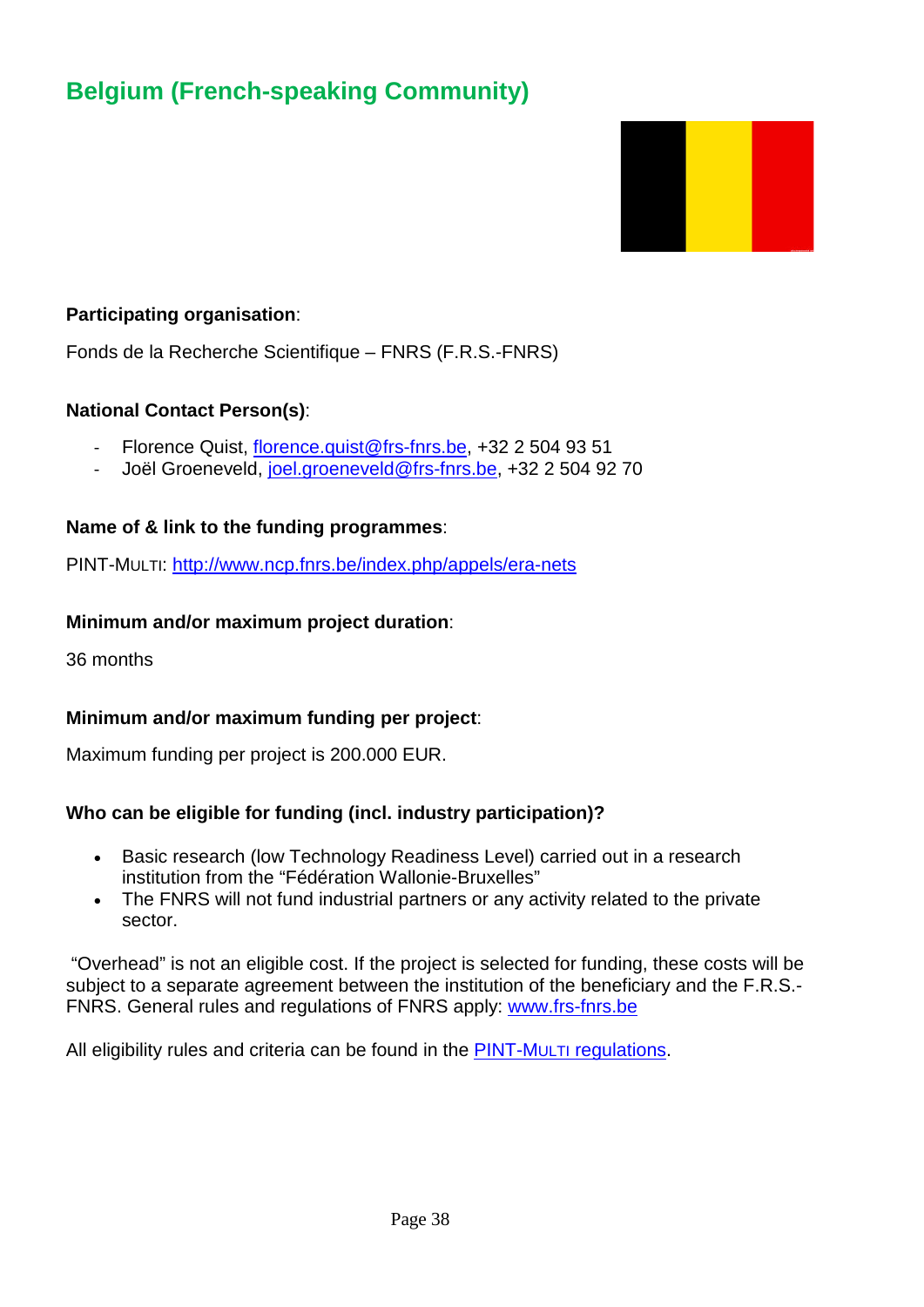## **Estonia**



#### **Participating organisation**:

Estonian Ministry of Rural Affairs (MEM)

(Budget 100 000 €)

#### **National Contact Persons**:

- Maarja Malm, Chief Specialist of the Research and Development Department, Ministry of Rural Affairs, +372 6256 250, maarja.malm@agri.ee (NCP1)
- Helena Pärenson, Chief Specialist of the Research and Development Department, Ministry of Rural Affairs, +372 625 6550, helena.parenson@agri.ee (NCP2)

#### **Name of & link to the funding programmes**:

- The national programme "Applied Research and Development in Agriculture 2015- 2021", is the main funding programme, [http://www.agri.ee/et/pollumajanduslikud](http://www.agri.ee/et/pollumajanduslikud-rakendusuuringud-ja-arendustegevus-aastatel-2015-2021)[rakendusuuringud-ja-arendustegevus-aastatel-2015-2021](http://www.agri.ee/et/pollumajanduslikud-rakendusuuringud-ja-arendustegevus-aastatel-2015-2021)
- The topics related to plant breeding will be funded by "National Programme for Plant Breeding 2009–2019", [http://agri.ee/et/sordiaretusprogramm-aastatel-2009-](http://agri.ee/et/sordiaretusprogramm-aastatel-2009-2019) [2019](http://agri.ee/et/sordiaretusprogramm-aastatel-2009-2019)

#### **Maximum project duration**: 36 months

**Maximum funding per project**: one project can require up to 100 000 Euros

#### **Who can be eligible for funding (incl. industry participation)?**

Participants must be universities or research organisations and meet other requirements of eligibility determined by the national programme "Applied Research and Development in Agriculture 2015-2021".

#### **National priorities:**

Estonian Ministry of Rural Affairs will prioritize proposals on their potential in solving societal challenges, addressing the objectives of the COP21, and in accordance to the general objectives of the Estonian Agricultural, Food and Fisheries Science and Knowledge Transfer Development Plan for 2015-2021 (available in Estonian only, at [https://www.agri.ee/et/eesmargid-tegevused/teadus-arendus-ja-nouanne/teadus-ja](https://www.agri.ee/et/eesmargid-tegevused/teadus-arendus-ja-nouanne/teadus-ja-arendustegevus)[arendustegevus](https://www.agri.ee/et/eesmargid-tegevused/teadus-arendus-ja-nouanne/teadus-ja-arendustegevus)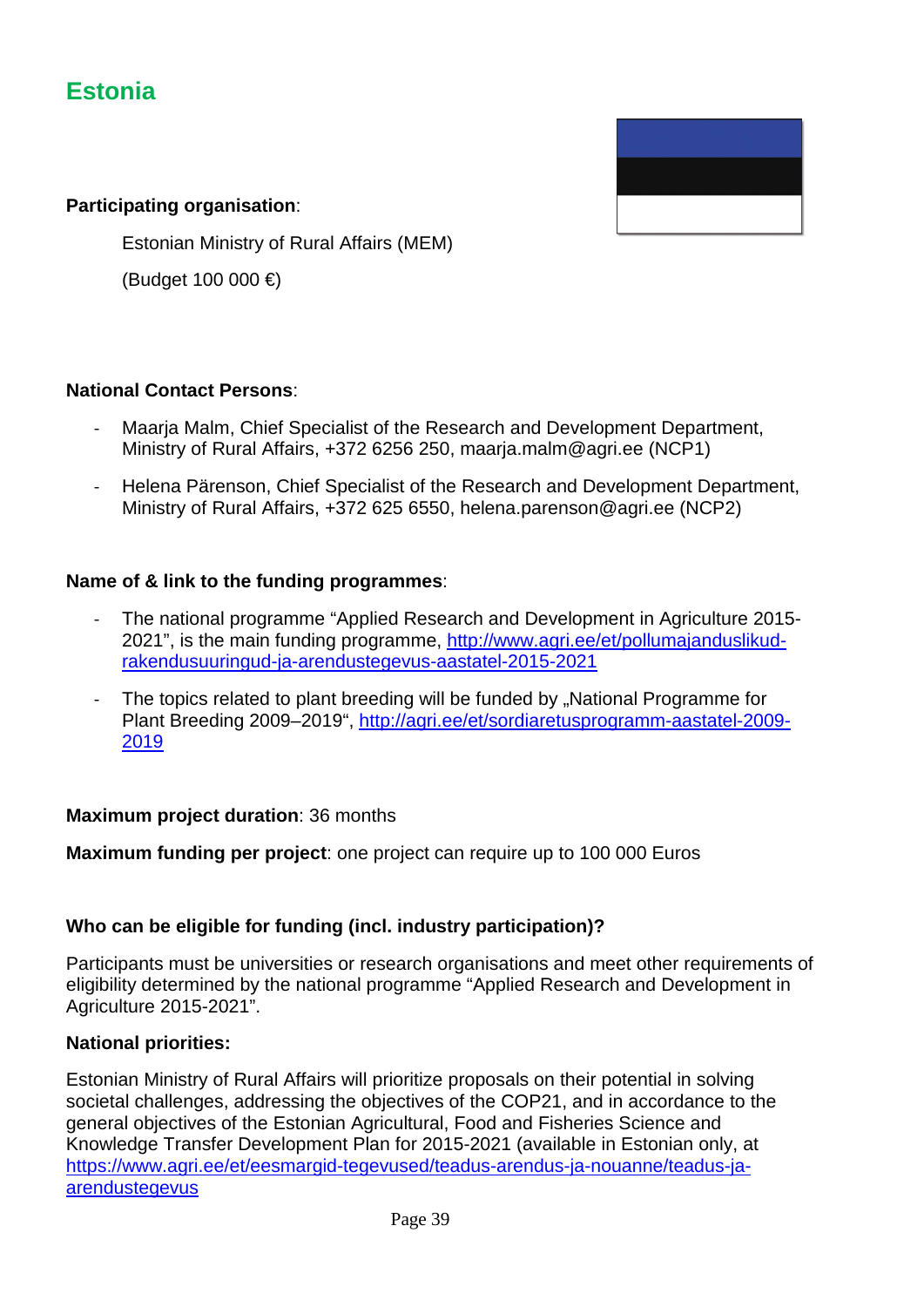#### **Please note that there is a 5% of own contribution required upon funding.**

The total requested funding for all Estonian partners within one consortium may not exceed 100 000  $\epsilon$ 

Scientific results of the projects must be made publicly available.

It is not necessary to submit any additional national application forms to the Ministry; a transnational application to the central call office is sufficient. The national assessment of pre-proposals will correspond to the rules provided in the call.

Estonian project partners with positively evaluated full proposals will be invited by the Estonian Ministry of Rural Affairs to agreement negotiation.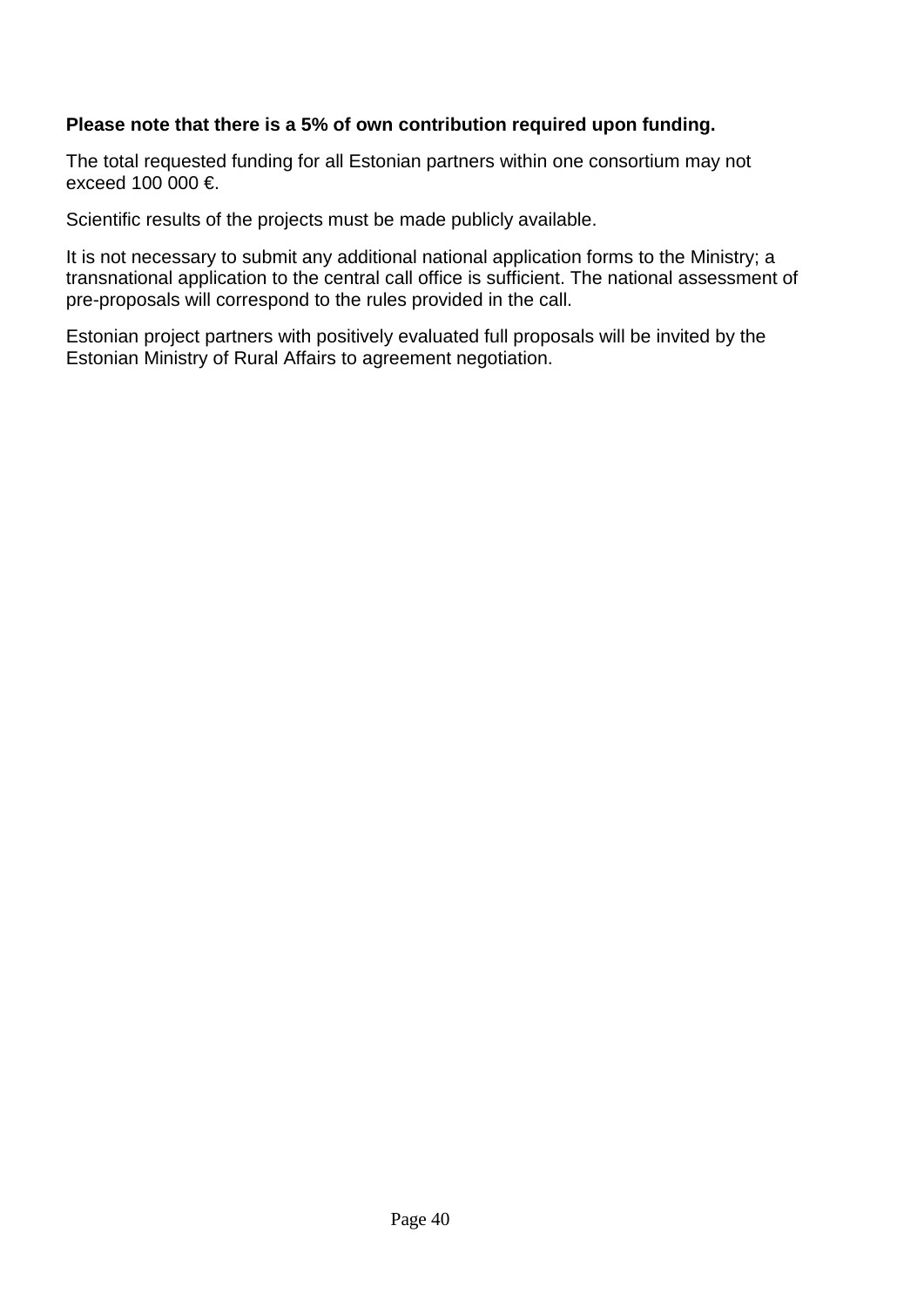## **France**



#### **Participating organisation:**

Agence Nationale de la Recherche (ANR), budget: 1 000 000 €

#### **National Contact Person(s):**

Maurice Héral, programme director, [maurice.heral@agencerecherche.fr](mailto:maurice.heral@agencerecherche.fr) Claude Yven, +33 1 73 54 82 87, [Claude.Yven@agencerecherche.fr](mailto:Claude.Yven@agencerecherche.fr)

#### **Name of & link to the funding programmes:**

Programme name: ANR Work programme 2019

The present document in its entirety and the regulations concerning the conditions of allocation of ANR funding can be downloaded on ANR website: http://www.agencenationale-recherche.fr/

#### **Minimum and/or maximum project duration:**

Proposed projects may not exceed 36 months.

#### **Minimum and/or maximum funding per project:**

One project can require a minimum of 15,000  $\epsilon$  and up to 250,000  $\epsilon$ . If there are more than one French partner, then the 250,000 € have to be shared. If a French partner is coordinator of a proposal, the maximum amount of funding requested by French partner(s) can reach 300,000 €. A partner cannot require less than 15,000 €.

#### **Who can be eligible for funding (incl. industry participation)?**

Applicants must include at least one French public partner in the research organization category (university, EPST – Scientific or Technical Public Institution, EPIC – Industrial or Commercial Public Institution). The association with a private partner is encouraged but not mandatory. If a non-French private partner is involved in a project, it is mandatory to involve a French enterprise; unless the French partners will be declared not eligible. It is important to read carefully the call for proposals text, the present document in its entirety, and the regulations concerning the conditions of allocation of ANR funding [\(http://www.agence-nationale-recherche.fr/RF\)](http://www.agence-nationale-recherche.fr/RF) before submitting a research project.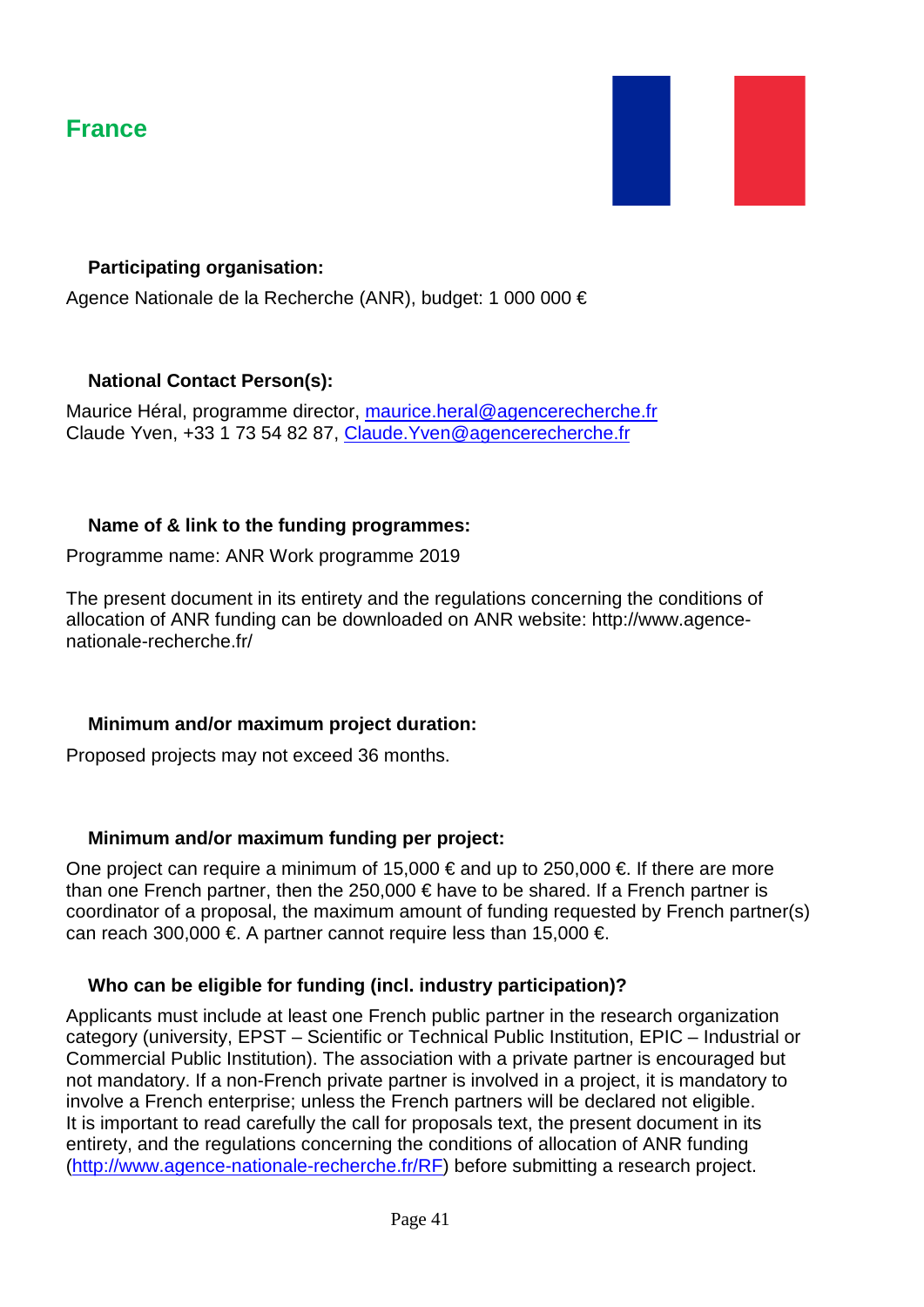The French part of the project proposal must not be judged similar to a project that is already financed by the ANR or submitted to another ANR call for proposals in the 2019 edition.

The French part of the project proposal must not be considered to infringe an intellectual property right characterizing a counterfeit within the meaning of intellectual property.

### **National priorities:**

None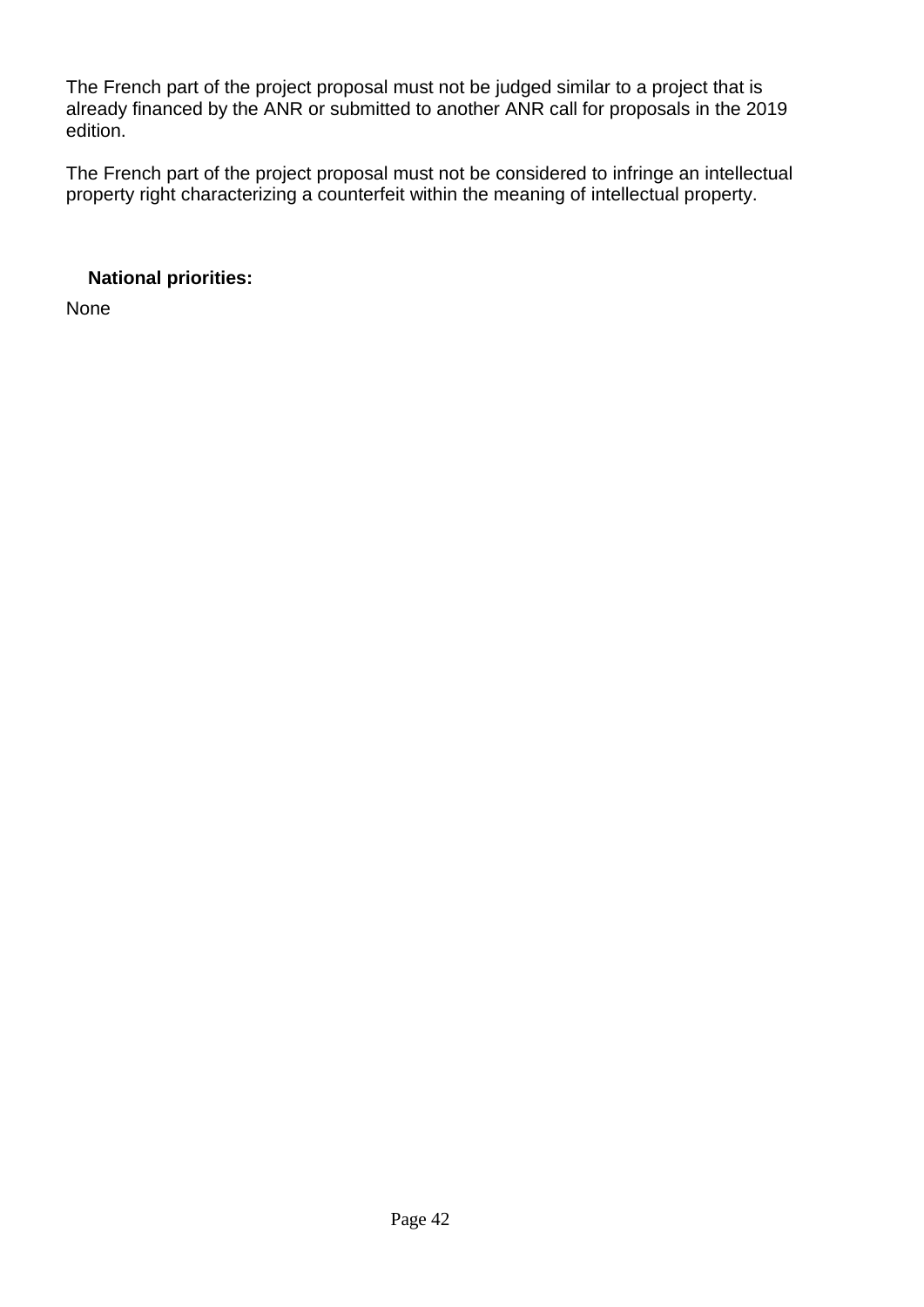## **Germany**



Bundesministerium für Bildung und Forschung (BMBF; 2 250 000 €)

#### **National Contact Person(s)**:

#### **German applicants must obligatorily contact the German National Contact Person(s)!**

- Nicolas Tinois, Projektträger Jülich, 0049 2461 61 2422, [n.tinois@fz-juelich.de](mailto:n.tinois@fz-juelich.de)
- Dr. Stefanie Margraf, Projektträger Jülich, 0049 2461 61 9286, [s.margraf@fz](mailto:s.margraf@fz-juelich.de)[juelich.de](mailto:s.margraf@fz-juelich.de)

#### **Name of & link to the funding programmes**:

National Research Strategy BioEconomy 2030, [https://www.bmbf.de/de/biooekonomie](https://www.bmbf.de/de/biooekonomie-neue-konzepte-zur-nutzung-natuerlicher-ressourcen-726.html)[neue-konzepte-zur-nutzung-natuerlicher-ressourcen-726.html,](https://www.bmbf.de/de/biooekonomie-neue-konzepte-zur-nutzung-natuerlicher-ressourcen-726.html) in particular *Richtlinie zur Förderung transnationaler Forschungsprojekte auf dem Gebiet der Biomasseproduktion und der Biomassetransformation im Rahmen des ERA-NET Cofund FACCE SURPLUS*

#### **Minimum and/or maximum project duration**:

Proposed projects may last up to 36 months.

#### **Minimum and/or maximum funding per project**:

There is no minimum and/or maximum funding per project.

#### **Who can be eligible for funding (incl. industry participation)?**

German applicants must be research groups from academia, universities, research organisations or industry. Enterprises, especially SMEs, may participate as partners provided they can prove their financial stability (see hereunder).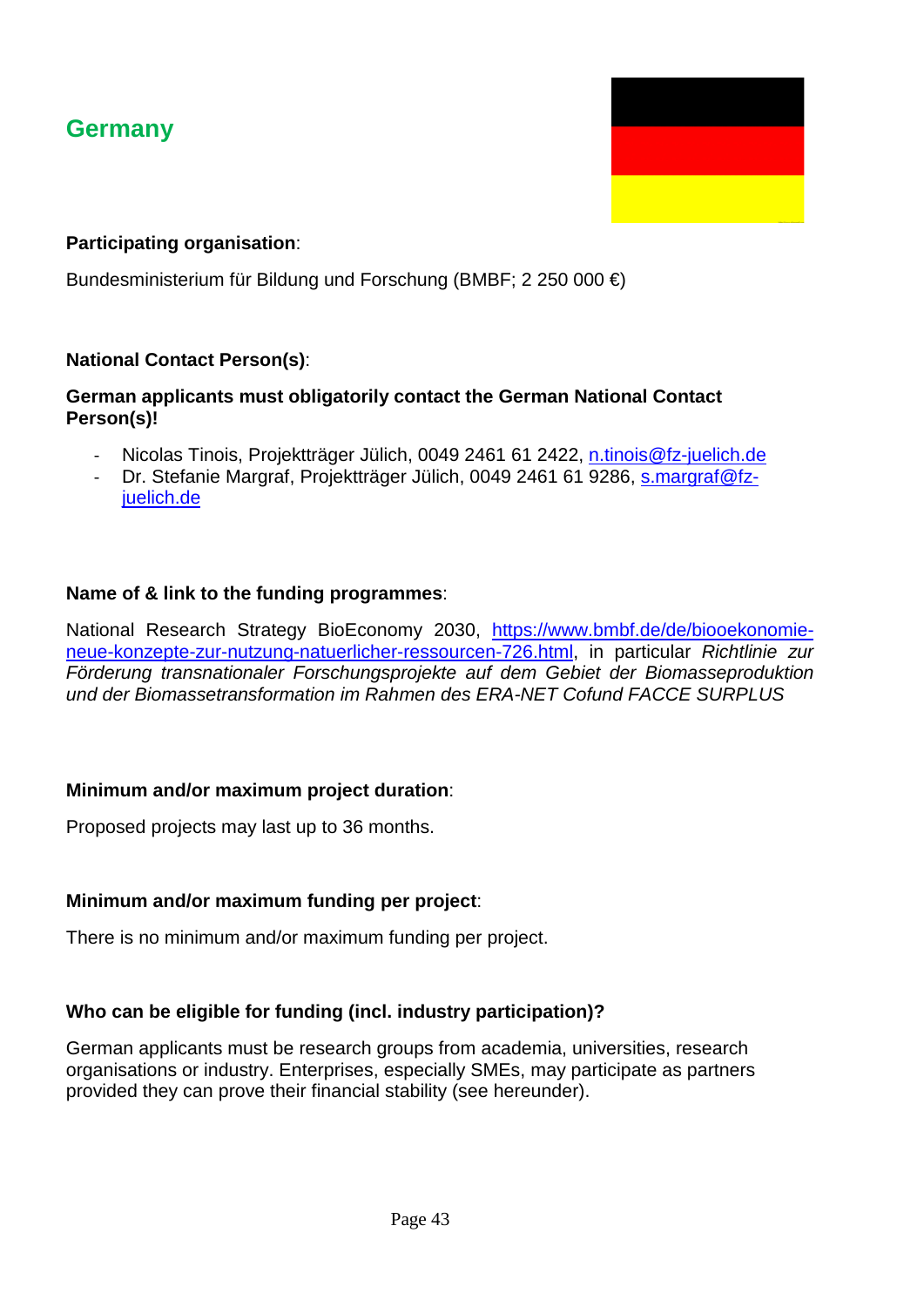#### **National priorities:**

BMBF will support projects within the entire scientific scope outlined in the Call Announcement.

- BMBF funding of the FACCE SURPLUS call is provided as delineated in the announcement *Richtlinie zur Förderung transnationaler Forschungsprojekte auf dem Gebiet der Biomasseproduktion und der Biomassetransformation im Rahmen des ERA-NET Cofund FACCE SURPLUS* which will presumably be published in January 2019 in the Bundesanzeiger.
- Funding bases on §§23 and 44 BHO (Bundeshaushaltsordnung) and associated administrative regulations. The main items are as follows:
	- $\checkmark$  Applications must be compatible with the above mentioned national announcement.
	- $\checkmark$  The procedure ("Verfahren") is according to the above mentioned protocol (see Chapter "Application Procedure"). Funding will be awarded as non-repayable project grant.
	- $\checkmark$  The funding regulations, the follow up and reporting of publicly funded projects are regulated according to NABF (Nebenbestimmungen für Zuwendungen auf Ausgabenbasis des BMBF zur Projektförderung), BNBest (Besondere Nebenbestimmungen), and NKBF 2017 (Nebenbestimmungen für Zuwendungen auf Kostenbasis des BMBF an gewerbliche Unternehmen für Forschungs- und Entwicklungsvorhaben). Additionally, reporting duties as delineated in this Call Announcement in the Chapter "Project monitoring and reporting" must be respected as well.
	- $\checkmark$  Eligible applicants are universities, research institutions and enterprises, especially SMEs, domiciled in Germany. Research institutions, which receive basic financing, can be funded subject to specific conditions.
	- $\checkmark$  For universities intending to request the "Projektpauschale" in the frame of the present call, the project costs budgeted in the pre-proposal must include this "Projektpauschale".
	- $\checkmark$  Double funding is not possible.
	- $\checkmark$  In order to prove their financial ability to participate in the proposed project, **Small and Medium Enterprises (SMEs)** have to submit, together with the electronic submission of the Pre-proposal (**documents received latest on 19.03.2019) the following documents**:
		- o Financial statement for the last two years (*Jahresabschlüsse der letzten zwei Jahre*)
		- o Confirmation of the financial own contribution (*Erklärung zur Aufbringung des Eigenanteils*)
		- o Business assessment (*Aktuelle BWA*)
		- o Liquidity planing for the duration oft he proposed project (*Liquiditätsplanung für die Laufzeit des vorgeschlagenen Projektes*)

The documents have to be submitted to: *Forschungszentrum Jülich GmbH Nicolas Tinois PtJ-BIO7 52425 Jülich GERMANY*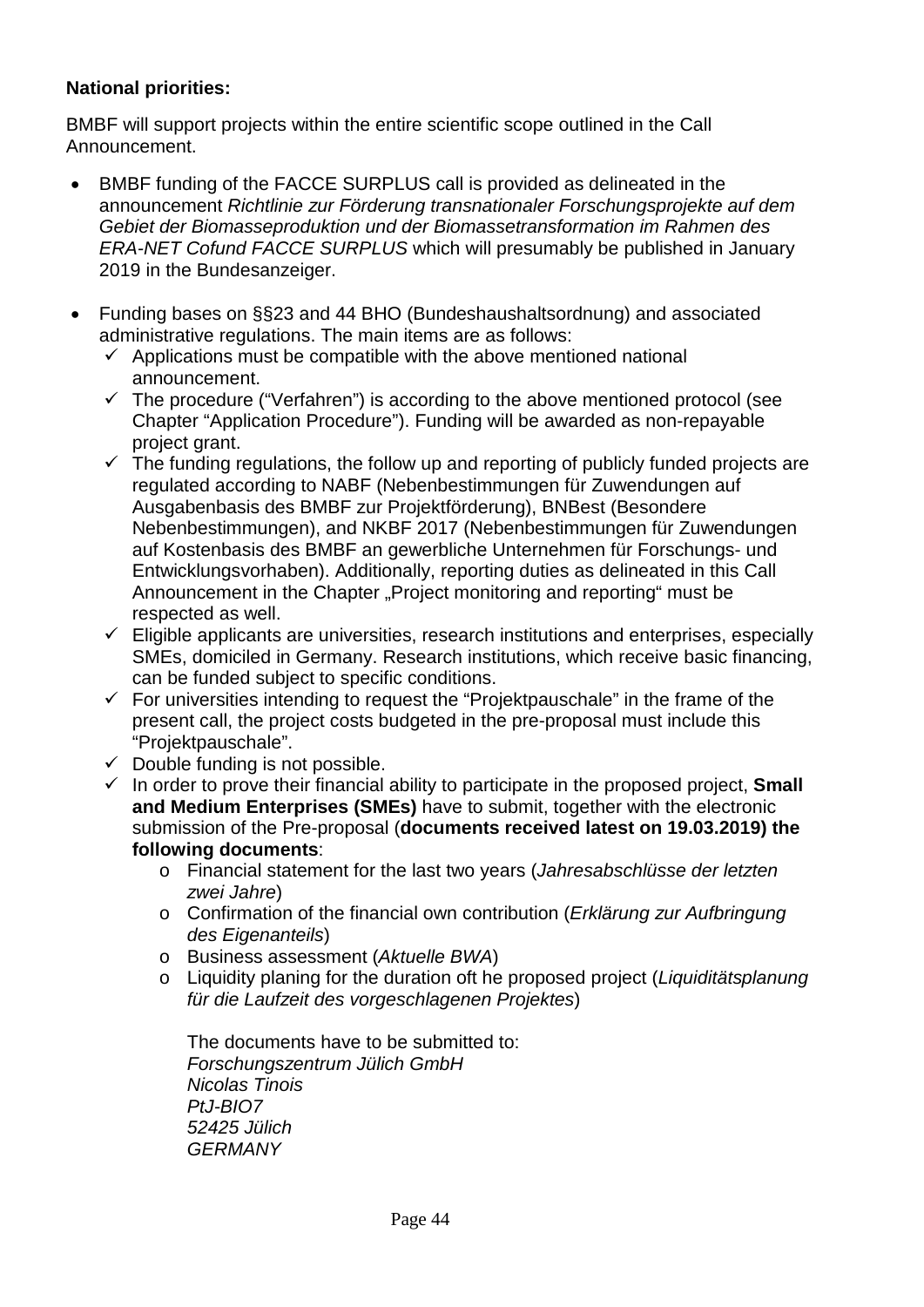## **Latvia**

#### **Participating organisation(s)**:

Ministry of Education and Science of Latvia (300 000 €)

#### **National Contact Person(s)**:

Kaspars Karolis, Ministry of Education and Science, Department of Higher Education, Science and Innovation, Senior Expert [Kaspars.Karolis@izm.gov.lv](mailto:Kaspars.Karolis@izm.gov.lv) Ph.: +371 67047996

#### **Name of & link to the funding programmes**:

- Support for International Cooperation Projects in Research and Innovation

#### **Minimum and/or maximum project duration**:

Proposed projects may last from 12 to 36 months

#### **Minimum and/or maximum funding per project**:

Maximum per grant €150,000 for partners, €300,000 for coordinators – Max. LV Total budget requested by ALL Latvian partners within the one proposal: €300,000

#### **Who can be eligible for funding (incl. industry participation)?**

R&D institutions (research institutes, universities, higher education establishments, research centres etc.) that are listed in the Registry of Research Institutions operated by the Ministry of Education and Science of the Republic of Latvia.

#### **National priorities:**

-

Page 45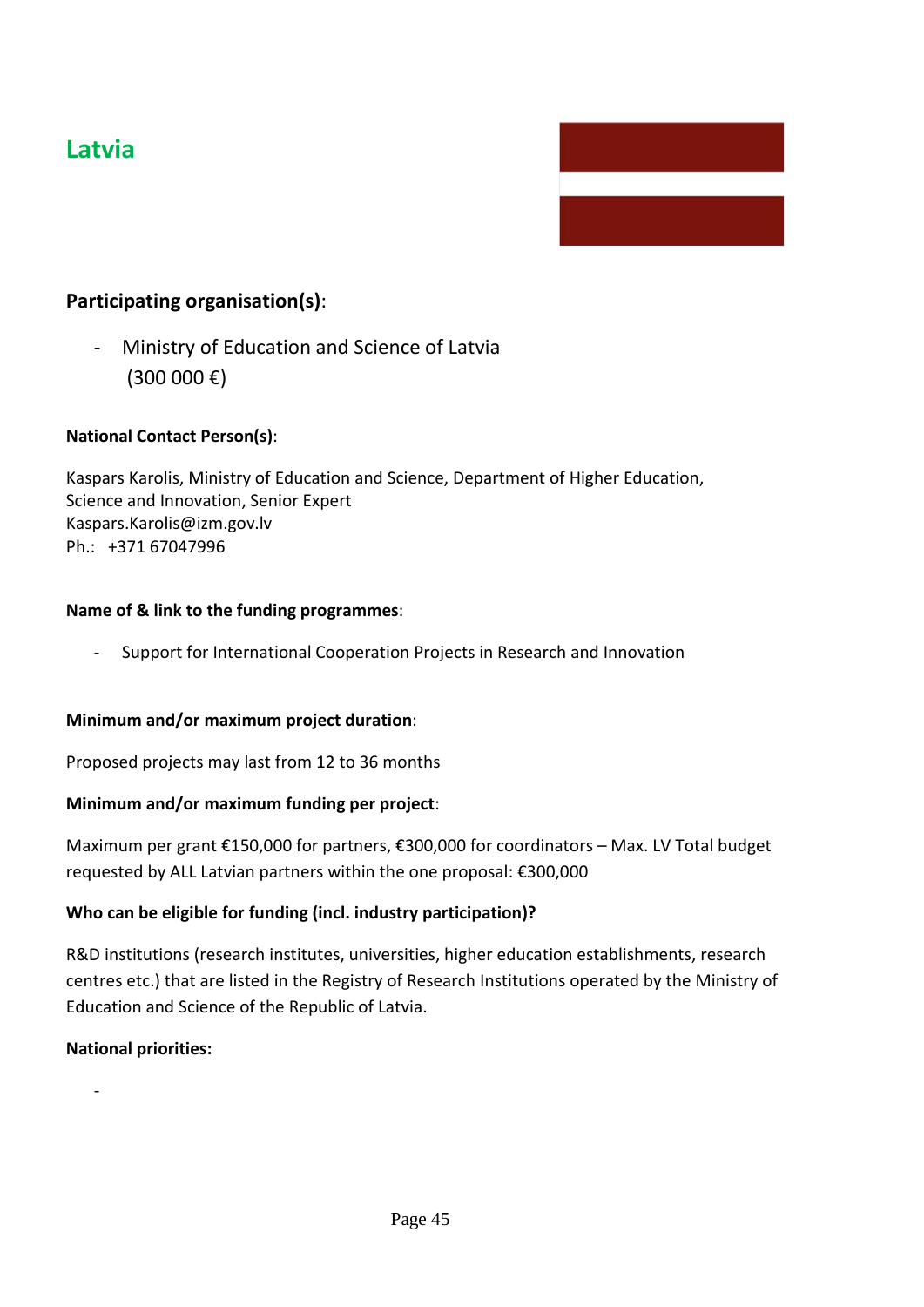## **Lithuania**



#### **Participating organisation(s)**:

The Ministry of Agriculture (Budget in 150 000  $\in$ )

#### **National Contact Person(s)**:

- Vilma Kraujalytė, Chief officer, The Ministry of Agriculture of Lithuania, phone +37052391084, [vilma.kraujalyte@zum.lt](mailto:vilma.kraujalyte@zum.lt)
- Justina Vaišvilaitė, Chief officer, The Ministry of Agriculture of Lithuania, +37052391203, [justina.vaisvilaite@zum.lt,](mailto:justina.vaisvilaite@zum.lt)

#### **Name of & link to the funding programmes**:

- Funding rules for international research projects approved by Minister of Agriculture of Lithuania and related legal acts <https://www.e-tar.lt/portal/lt/legalAct/8604341072bc11e7827cd63159af616c>

#### **Minimum and/or maximum project duration**:

36 months

#### **Minimum and/or maximum funding per project**:

One project can require up to 150 000  $\epsilon$  in country.

#### **Who can be eligible for funding (incl. industry participation)?**

Participants must be research organisations (Universities; Public research institutions; Integrated Science, Studies and Business Centers). Enterprises may participate as partners or subcontractors provided they can prove their financial stability.

#### **National priorities:**

No additional national priorities.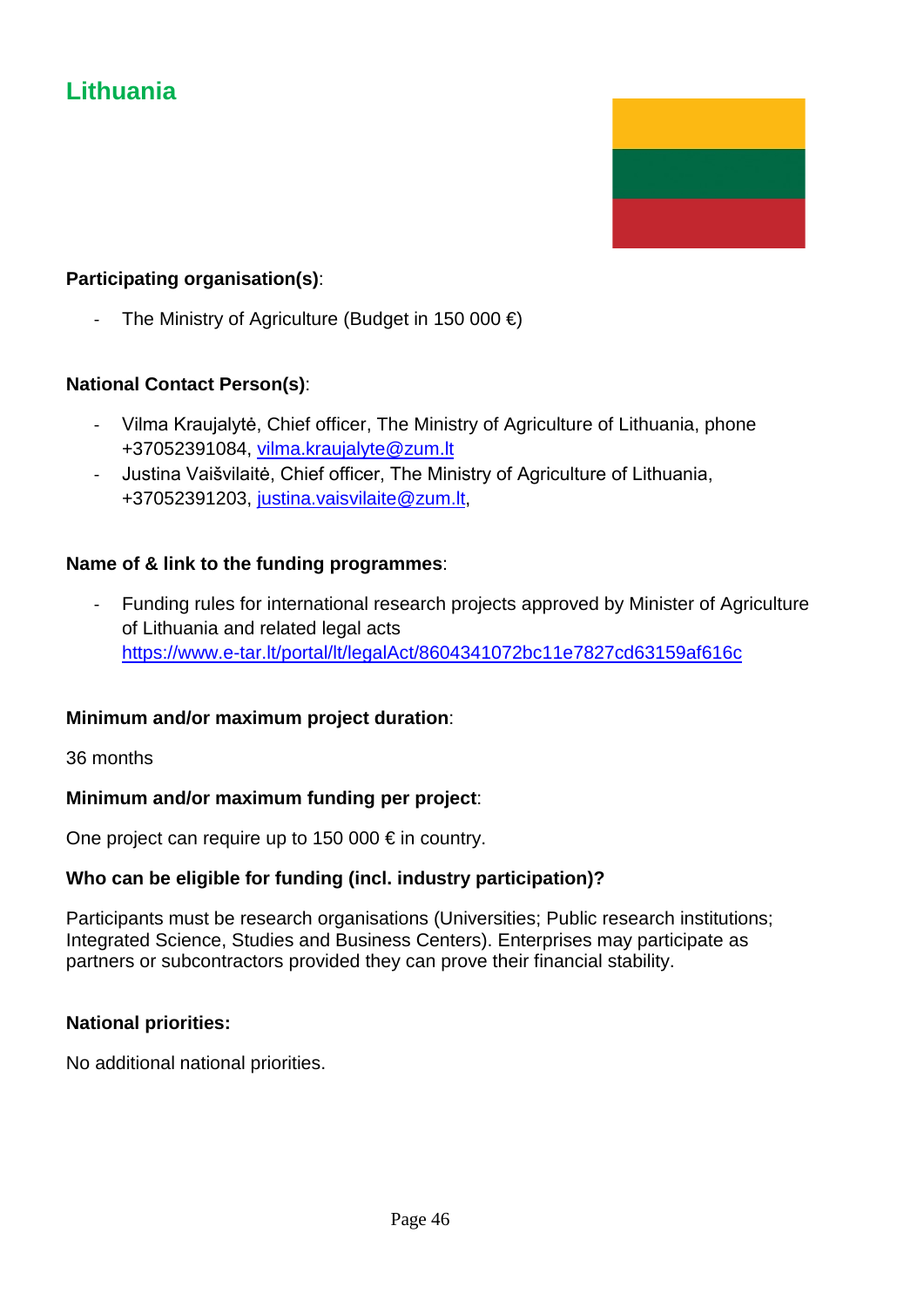## **Poland**



#### **Participating organisation(s)**:

The National Centre for Research and Development (Narodowe Centrum Badań i Rozwoju), www.ncbr.gov.pl (Budget: 600 000 €)

#### **National Contact Person(s)**:

- Kinga Szymańska-Rzeźnik, Project Coordinator, NCBR, + 48 22 39 07 457, kinga.szymanska@ncbr.gov.pl

#### **Name of & link to the funding programmes**:

- Funding programme BIOSTRATEG: www.ncbr.gov.pl/programystrategiczne/srodowisko-naturalne-rolnictwo-i-lesnictwo---biostrateg/

#### **Minimum and/or maximum project duration**:

Proposed projects may last up to 36 months.

#### **Minimum and/or maximum funding per project**:

In relation to the budget limit (600 000  $\epsilon$ ) it is recommended that one project partner can require up to 200 000  $\in$ 

#### **Who can be eligible for funding (incl. industry participation)?**

Following entities are eligible to apply:

- Research organizations;
- Micro, Small, Medium and Large Enterprise.

Organization must be registered in Poland.

#### **Eligible costs:**

The eligible costs shall be the following:

- 1. **personnel costs** (researchers, technicians and other supporting staff to the extent employed on the research project);
- 2. **costs of instruments and equipment, technical knowledge and patents** to the extent and for the period used for the research project; if such instruments and equipment are not used for their full life for the research project, only the depreciation costs corresponding to the life of the research project, as calculated on the basis of good accounting practice, shall be considered eligible;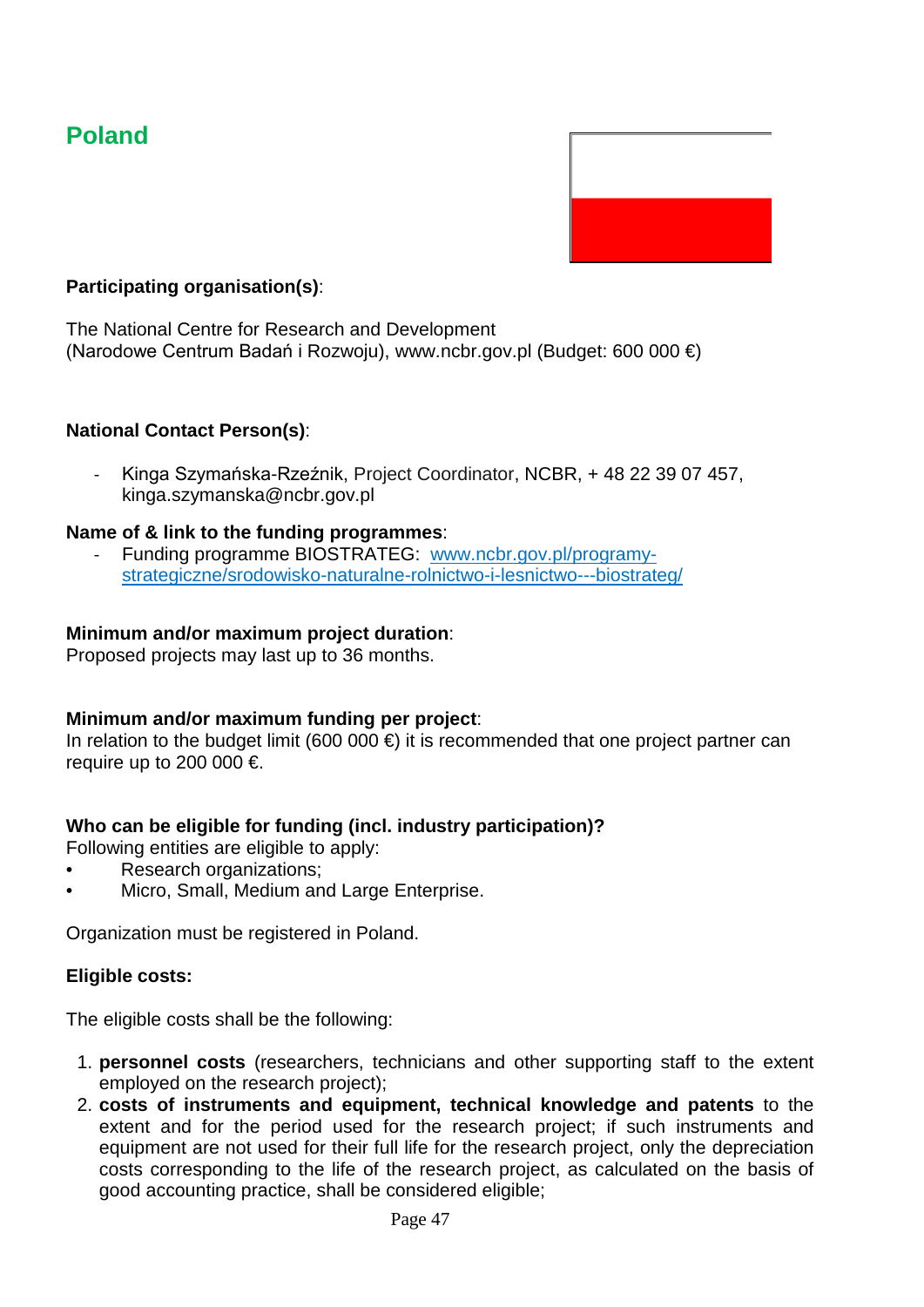- 3. **costs for buildings and land**, to the extent and for the duration used for the research project; with regard to buildings, only the depreciation costs corresponding to the life of the research project, as calculated on the basis of good accounting practice shall be considered eligible; for land, costs of commercial transfer or actually incurred capital costs shall be eligible;
- 4. **cost of contractual research,** costs of consultancy and equivalent services used exclusively for the research activity; this cost type cannot account for more that **70%** of all eligible costs of a project; the subcontracting can be obtained from consortium partner only in justified case, this need will be verified by a national experts panel;
- 5. **other operating costs** including costs of materials, supplies and similar products incurred directly as a result of the research activity;
- 6. **additional overheads** incurred indirectly as a result of the research project; that costs cannot account for more than **25%** of all eligible project costs; That costs (6) are counted as a multiplication by percentage given above (called x%) and the rest of direct costs, excluding subcontracting  $(4)$ ; It means  $6=(1+2+3+5)*x$ %.

#### **National funding rates:**

Funding quota of Polish participants can be up to 100% for research organizations. In the case of enterprises, funding quota will be decided on a case-by-case basis depending on the size of the company, type of research/development, risk associated with the research activities and commercial perspective of exploitation, under Section 2 of the *Regulation of the Minister of Science and Higher Education of 25 February 2015 on criteria and rules on granting state aid and "de minimis" aid by the National Centre for Research and Development, published in Journal of Laws item 299, 2015*.

|                                              | Large<br><b>Enterprises</b>      | <b>Medium</b><br><b>Enterprises</b> | <b>Micro/Small</b><br><b>Enterprises</b> | <b>Universities and</b><br>research<br>organizations |
|----------------------------------------------|----------------------------------|-------------------------------------|------------------------------------------|------------------------------------------------------|
| <b>Fundamental/Basic</b><br><b>Research</b>  | n/a                              | n/a                                 | n/a                                      | n/a                                                  |
| <b>Industrial/Applied</b><br><b>Research</b> | Up to<br>$50+15$<br>(max 65 %)   | Up to<br>$50+10+15$<br>(max 75 %)   | Up to<br>$50+20+15$<br>(max 80 %)        | Up to<br>100 %                                       |
| <b>Experimental</b><br>development           | Up to<br>$25 + 15$<br>(max 40 %) | Up to<br>$25+10+15$<br>(max 50 %)   | Up to<br>$25+20+15$<br>(max 60 %         | Up to<br>100 %                                       |

In any case only Industrial/Applied Research and Experimental Development will be funded.

Other type of activities (e.g. coordination, dissemination, management) cannot be included into separated task.

All eligible entities, invited to submit Polish proposal are obliged to use the rate of exchange of The European Central Bank dated on the day of opening the call.

#### **National priorities:**

No additional national priorities.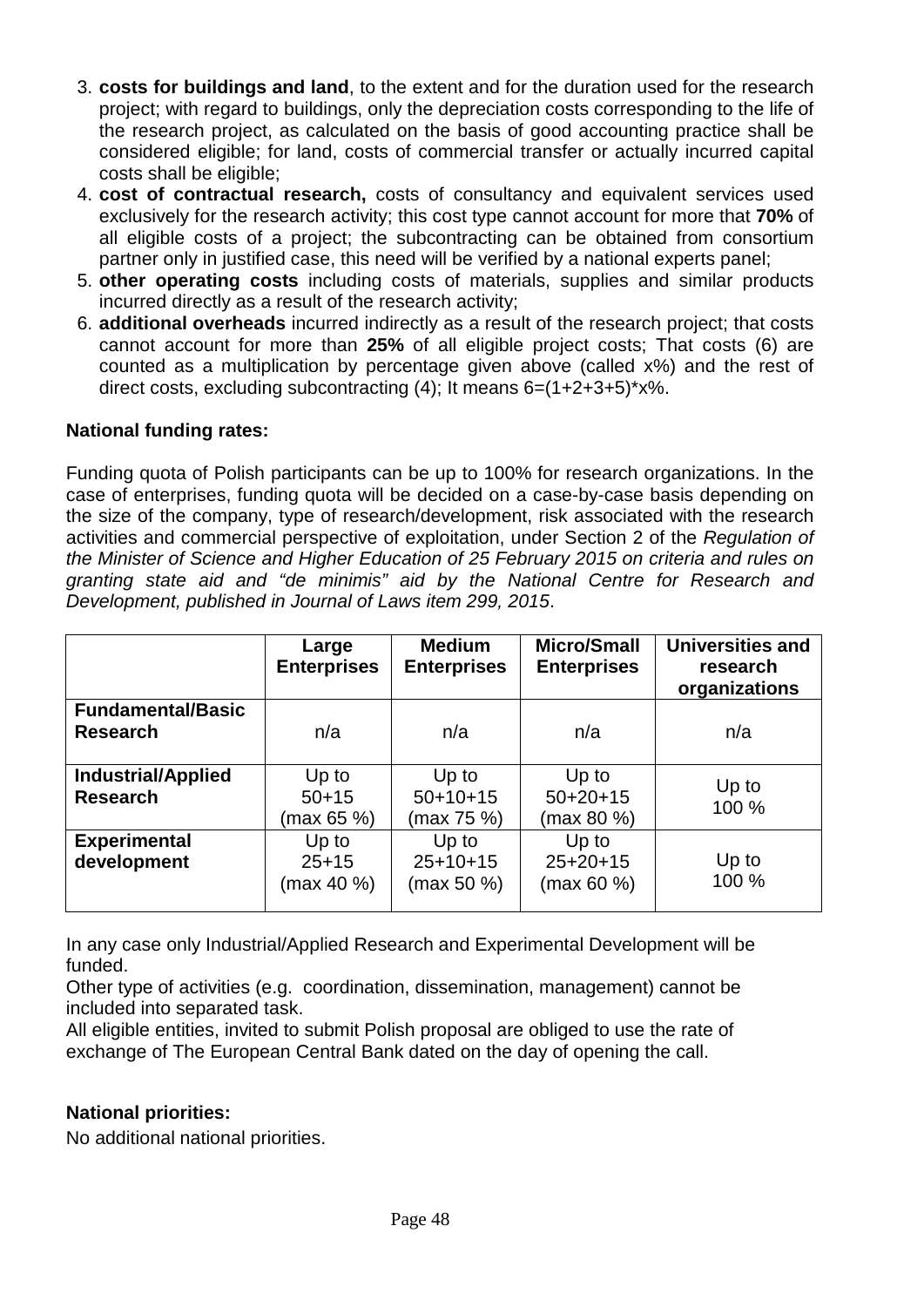## **Romania**



#### **Participating organisation(s)**:

Executive Unit for Financing Higher Education, Research, Development and Innovation (UEFISCDI) - 500.000 Euro.

#### **National Contact Person(s)**:

Adrian Asanica, Expert UEFISCDI Tel: +40 744.45.00.11 E‐mail: [adrian.asanica@uefiscdi.ro](mailto:adrian.asanica@uefiscdi.ro)

Bratu Luciana, Head of International Relations and Implementation Projects, UEFISCDI web: www.uefiscdi.gov.ro Tel: +40 21 311 59 92 E‐mail: [luciana.bratu@uefiscdi.ro](mailto:luciana.bratu@uefiscdi.ro)

#### **Name of & link to the funding programmes**:

Programme 3-European and international cooperation, Sub-programme 3.2. Horizon2020, ERA-NET and ERA-NET Cofund projects **<https://uefiscdi.ro/resource-86637>**

#### **Minimum and/or maximum project duration**:

Proposed projects may last from 24 to 36 months.

#### **Minimum and/or maximum funding per project**:

The maximum funding for one project from the public budget is 250.000 Euro if Romania is the coordinator of the transnational project. The maximum funding for one project from the public budget is 200.000 Euro if Romania is partner in the transnational project.

#### **Who can be eligible for funding (incl. industry participation)?**

Legal entities established in Romania are eligible to get funding, i.e. public and private accredited universities, national R&D institutes, other research organizations, SMEs, large industrial enterprises with R&D activity within their domains. We can fund only Romanian research teams. For universities, public institutions, R&D national institutions funding is 100%, and for SMEs and Large companies, financing is under the permit NASR Decision no 9281/8.13.2015 approving the scheme of State aid for Program 3: European and international cooperation.

#### **National priorities:** N/A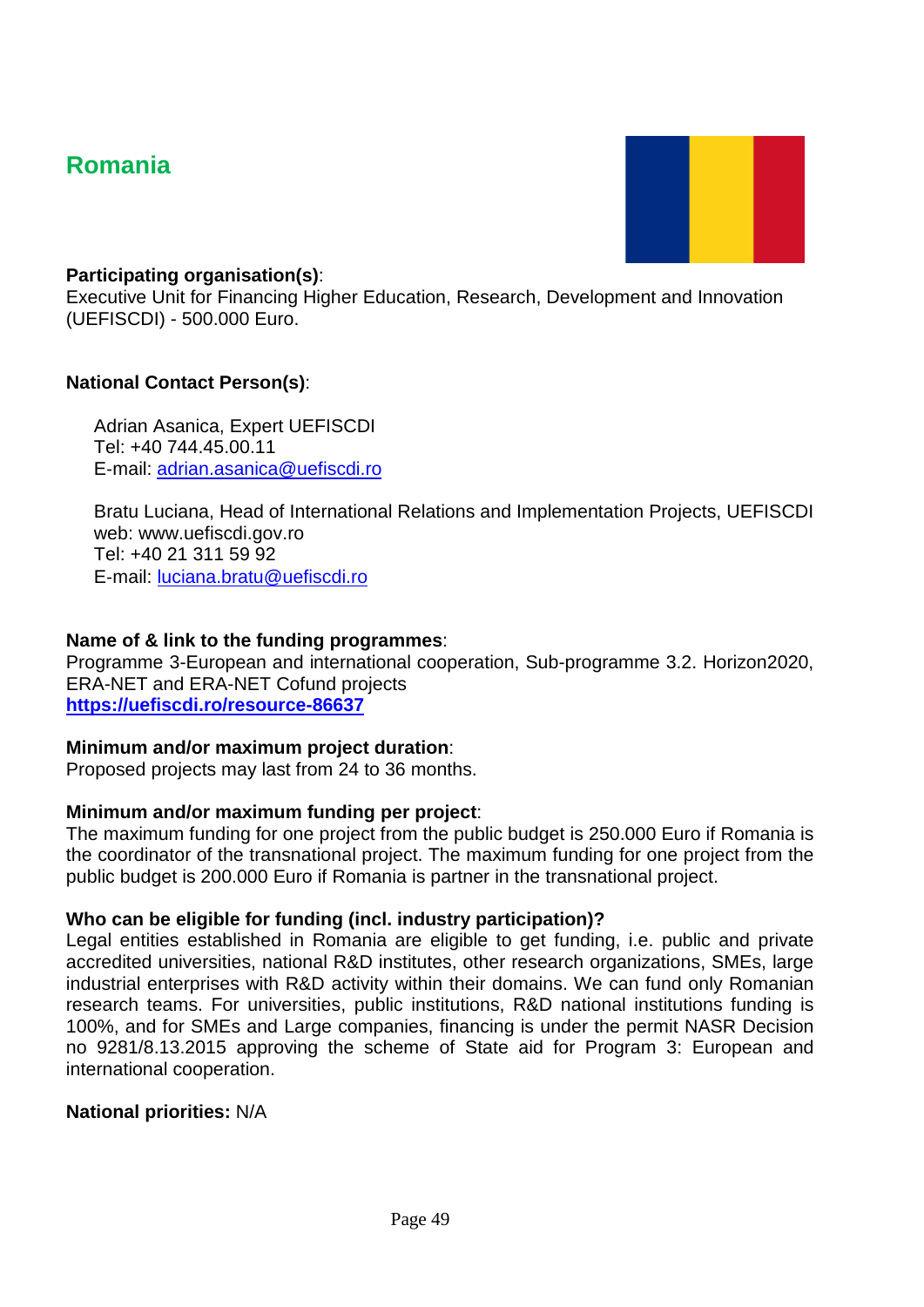#### **Additional specific rules:**

The Principal Investigator of Romanian team must hold a Ph.D. degree. This condition does not apply if the Romanian host institution is an enterprise according with the specific European and national laws.

One research team leader will participate only one time in a proposal within the transnational call as responsible or coordinator.

No simultaneous funding is possible for more than one application under the same call.

The Principal Investigator of Romanian team is full time employed within the host institution with permanent position, with fixed term contract covering at least the duration of the project or has an agreement with the host institution for his/her employment at least for the duration of the contract;

It is forbidden to submit a proposal which seeks to fund activities already funded by other public sources;

The host institution does not have a seizure on its accounts; it has not been declared bankrupt or wound up; it has not made false declarations concerning its economic and legal statute; it has not broken other contract previously signed with a public contracting authority; The host institution agrees to ensure the necessary administrative support, to provide access to all necessary resources/infrastructures, to support the project implementation in good conditions and to employ the members of the Romanian team, in respect of all legal provisions in force, if the project is selected for funding.

#### **The following categories of expenses are eligible:**

A. Staff costs (researchers, technicians and support staff, including all corresponding state and social contributions; these contributions are subject to national regulations in force);

B. Consumables (materials, supplies or similar);

C. Equipments (in full compliance with state aid regulations), no more than 30% of the total funding from the public budget;

D. Subcontracting (max. 25% of the total funding from the public budget);

Subcontracting special tasks (i.e. IT services, etc): Yes, expenditure on services performed by third parties cannot exceed 25 % of the funding from the public budget. The subcontracted parts should not be core/substantial parts of the project work.

E. Travel expenses (in Romania or abroad, only for project teams' members);

F. Overheads (calculated as a percentage of direct costs: staff costs, travel expenses and logistics costs ‐ excluding capital costs).

Indirect costs will not exceed 20% of direct costs, excluding subcontracting.

Expenses are eligible if incurred after signature of the contract.

Applicants have to consult and respect the [guideline](https://uefiscdi.ro/resource-86637) according to the National Plan for Research, Development and Innovation 2015‐2020, for ERA-NET Cofund projects.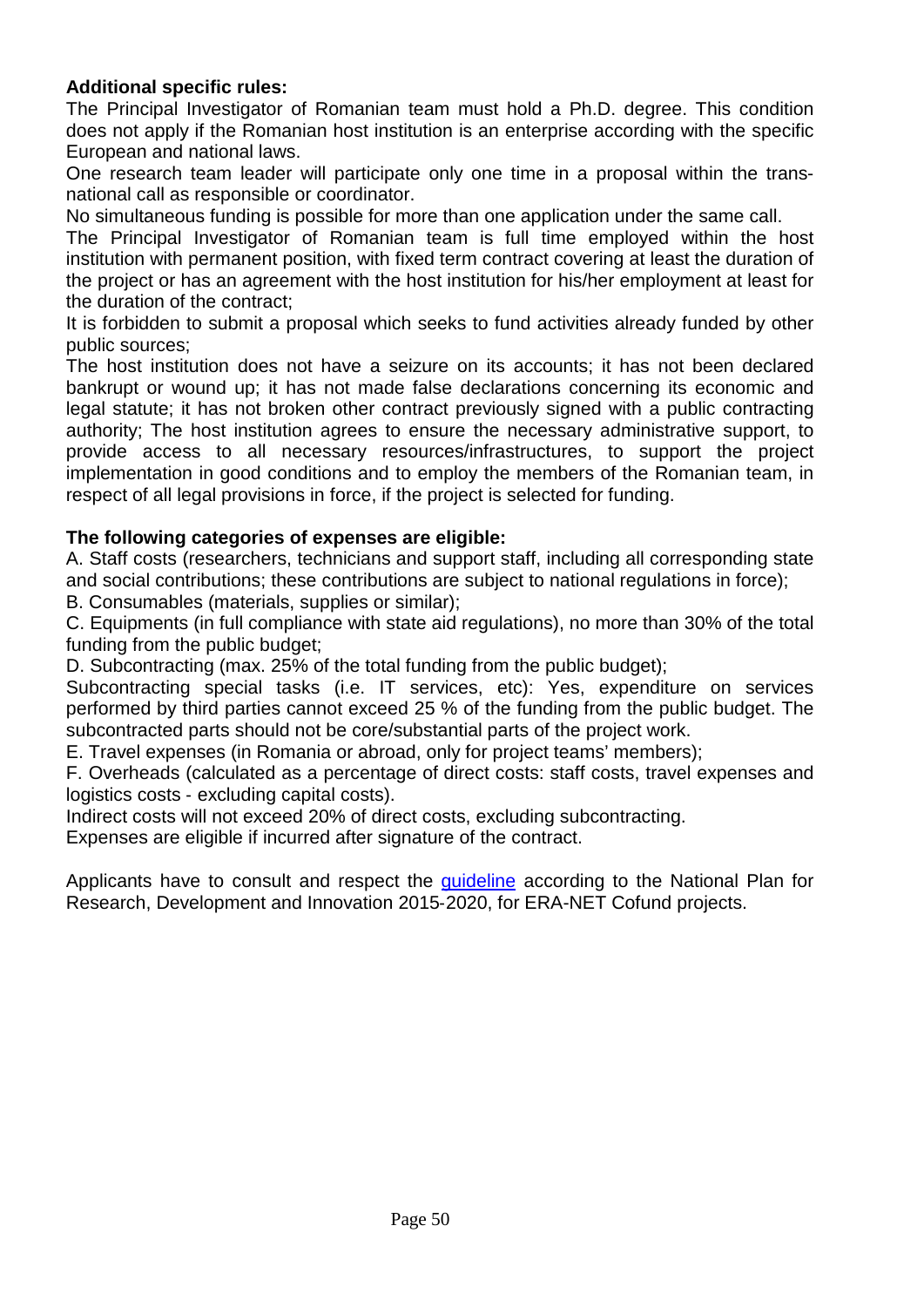## **United Kingdom**



**Participating organisation(s)**: Department for Environment Food & Rural Affairs - £300,000

> Department for Environment Food & Rural Affairs

 Applicants are advised that this annex is for general guidance only. For more detailed rules and regulations please refer to the National/Regional call announcement and contact the National/Regional Contact Point.

#### **National Contact Point**:

Defra, Farming Science Team, 2nd Floor, Seacole Building, 2 Marsham Street, London, SW1P 4DF

#### **National Contact Person(s)**:

- Dr Andrew G. S. Cuthbertson; [andrew.cuthbertson@defra.gov.uk;](mailto:andrew.cuthbertson@defra.gov.uk) +44 20841 52832

- Dr Luke Spadavecchia; [luke.spadavecchia@defra.gov.uk;](mailto:luke.spadavecchia@defra.gov.uk) +44 20802 63587

#### **Name of & link to the funding programmes**:

Future Farming Directorate

#### **Minimum and/or maximum project duration:**

Projects may be from 12 to 36 months in duration

#### **Minimum and/or maximum funding per project**:

Defra has allocated £300,000 nominally spread over 3 years. The maximum funding available for an individual project is £100,000.

#### **Who can be eligible for funding (incl. industry participation)?**

Funding will be provided according to the standard research requirement procedures of Defra at 100% of eligible costs over the project lifespan. Any UK researcher or organisation is eligible to bid within an eligible transnational consortia. If UK research providers are involved in a successful proposal, then contracting and payments will be according to Defra's standard procedures and standard terms and conditions. Detailed